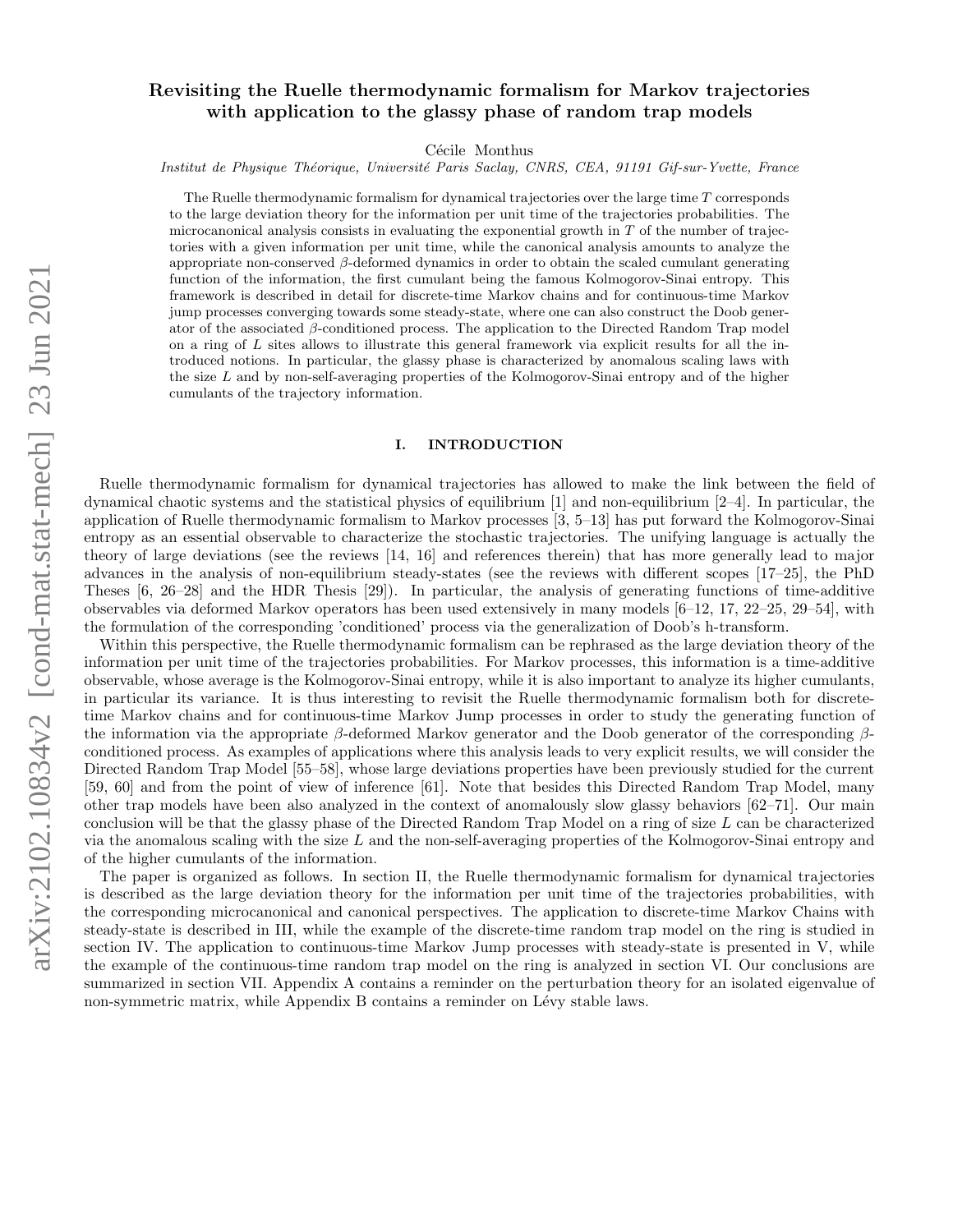# II. REMINDER ON THE RUELLE THERMODYNAMIC FORMALISM FOR TRAJECTORIES

One considers all the possible stochastic trajectories  $x(0 \le t \le T)$  over the large time T with their probabilities or probability densities  $\mathcal{P}[x(0 \le t \le T)]$  normalized to unity

$$
1 = \sum_{x(0 \le t \le T)} \mathcal{P}[x(0 \le t \le T)] \equiv \sum_{x(.)} \mathcal{P}[x(.)]
$$
\n
$$
(1)
$$

where the last simplified notations will be used in order to ease the read of some equations. The average of an observable  $A[x(0 \le t \le T)]$  of the trajectory  $x(0 \le t \le T)$  with respect to the probability measure of Eq. 1 will be denoted by

$$
\langle A[x(.)] \rangle \equiv \sum_{x(.)} \mathcal{P}[x(.)] A[x(.)] \tag{2}
$$

#### A. Microcanonical analysis : counting the trajectories with a given intensive information I

In the microcanonical analysis, the trajectories  $x(0 \le t \le T)$  are classified with respect to their intensive information I, i.e. their information per unit time

$$
I[x(0 \le t \le T)] \equiv -\frac{\ln \mathcal{P}[x(0 \le t \le T)]}{T}
$$
\n(3)

which is a positive observable  $I[x(.)] \geq 0$  as a consequence of the normalization of Eq. 1.

The number of trajectories with a given intensive information I

$$
\Omega_T(I) \equiv \sum_{x(0 \le t \le T)} \delta(I - I[x(0 \le t \le T)]) \tag{4}
$$

grows exponentially with the time T

$$
\Omega_T(I) \underset{T \to +\infty}{\simeq} e^{Ts(I)} \tag{5}
$$

where  $s(I)$  represents the intensive microcanonical Boltzmann entropy of trajectories with intensive information I. The region of positive entropy  $s(I) \geq 0$  corresponding to numbers  $\Omega_T(I) \geq 1$  of trajectories defines the interval  $[I^{min}, I^{max}]$  of possible information I

$$
s(I) \ge 0 \quad \text{for} \quad I^{\min} \le I \le I^{\max} \tag{6}
$$

The physical meaning is that  $I^{min}$  corresponds to the trajectory with the highest individual trajectory probability

$$
\max_{x(0 \le t \le T)} \mathcal{P}[x(0 \le t \le T)] \underset{T \to +\infty}{\simeq} e^{-T I^{min}} \tag{7}
$$

while  $I_{max}$  corresponds to the trajectory with the smallest individual trajectory probability

$$
\min_{x(0 \le t \le T)} \mathcal{P}[x(0 \le t \le T)] \underset{T \to +\infty}{\simeq} e^{-T I^{max}} \tag{8}
$$

#### B. Canonical analysis via the dynamical partition function in terms of the parameter  $\beta$

The dynamical partition function defined in terms of the parameter  $\beta$ 

$$
Z_T(\beta) \equiv \sum_{x(0 \le t \le T)} \left( \mathcal{P}[x(0 \le t \le T)] \right)^{\beta} \equiv \sum_{x(.)} \left( \mathcal{P}[x(.)] \right)^{\beta}
$$
(9)

displays the exponential dependence with the time T

$$
Z_T(\beta) \underset{T \to +\infty}{\simeq} e^{T\psi(\beta)} \tag{10}
$$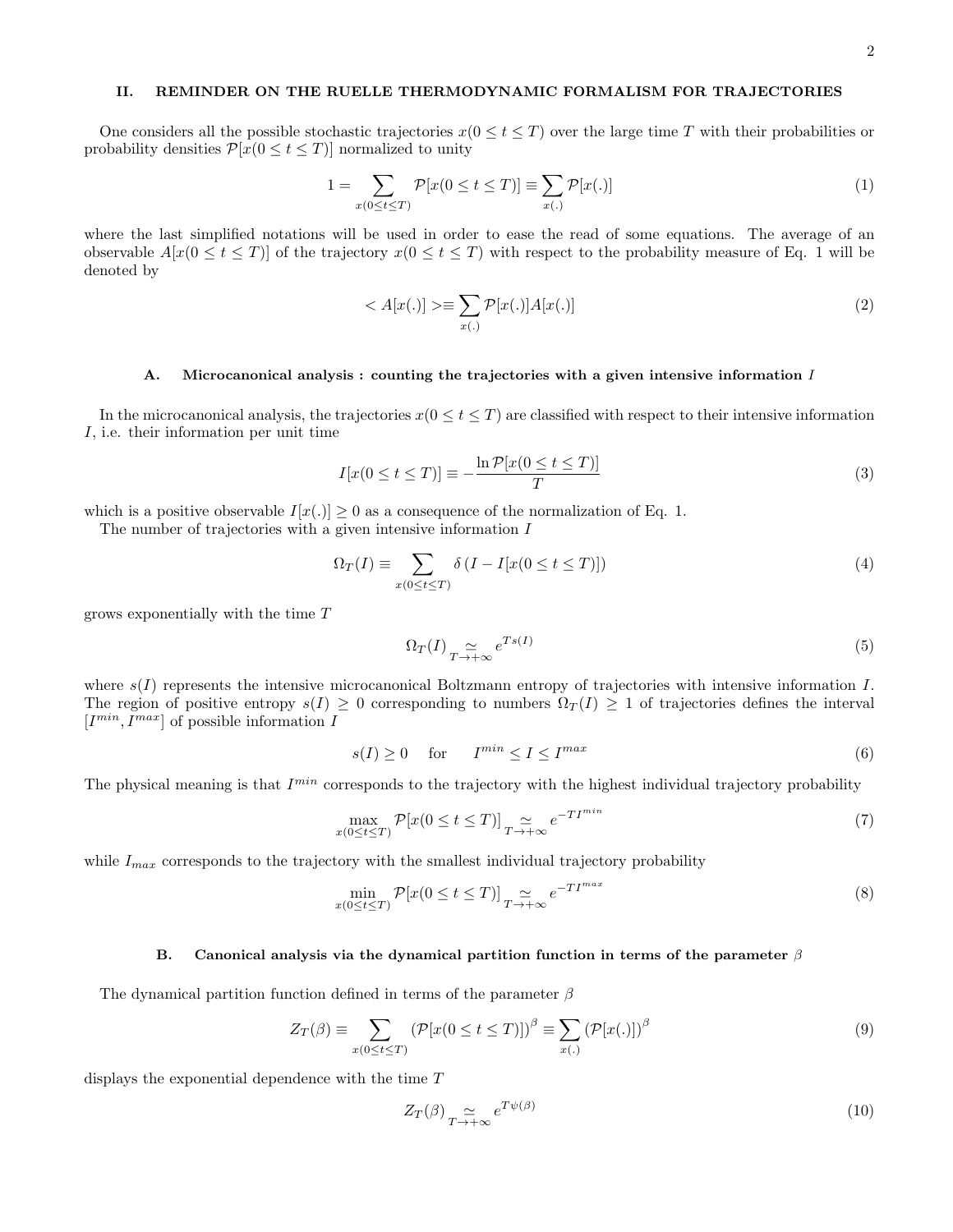where the sign of the coefficient  $\psi(\beta)$  changes at  $\psi(\beta = 1) = 0$  as a consequence of the normalization of Eq. 1.

$$
\psi(\beta) \ge 0 \quad \text{for} \quad \beta \le 1\n\psi(\beta) \le 0 \quad \text{for} \quad \beta \ge 1
$$
\n(11)

Via the change of variables of Eq. 3, the dynamical partition function of Eq. 9 can be rewritten as an integral over the intensive information  $I$  using Eqs 4, 5 and 6

$$
Z_T(\beta) = \int_{I^{min}}^{I^{max}} dI \Omega_T(I) e^{-\beta T I} \simeq \int_{I^{min}}^{I^{max}} dI e^{T[s(I) - \beta I]} \tag{12}
$$

For large time  $T \to +\infty$ , the saddle-point evaluation of this integral yields that the function  $\psi(\beta)$  introduced in Eq. 10 corresponds to the Legendre transform of the microcanonical Boltzmann entropy  $s({\cal I})$ 

$$
s'(I) - \beta = 0
$$
  
\n
$$
s(I) - \beta I = \psi(\beta)
$$
\n(13)

while the reciprocal Legendre transform reads

$$
0 = \psi'(\beta) + I
$$
  
\n
$$
s(I) = \psi(\beta) + \beta I
$$
\n(14)

This Legendre transform holds in the interval  $I^{min} \leq I \leq I^{max}$  of Eq. 6, i.e. for  $\beta_{I^{max}} \leq \beta \leq \beta_{I^{min}}$  where

$$
\beta_{I^{min}} = s'(I^{min})
$$
  
\n
$$
\beta_{I^{max}} = s'(I^{max})
$$
\n(15)

Outside the interval  $\beta_{I^{max}} \leq \beta \leq \beta_{I^{min}}$ , the saddle-point will remain frozen at the boundary  $I^{min}$  for  $\beta > \beta_{I^{min}}$  and at the boundary  $I^{max}$  for  $\beta < \beta_{I^{max}}$  with the corresponding linear behaviors

$$
\psi(\beta) = -\beta I_{min} \quad \text{for} \quad \beta > \beta_{I^{min}} \n\psi(\beta) = -\beta I_{max} \quad \text{for} \quad \beta < \beta_{I^{max}} \tag{16}
$$

Let us now discuss some important values of the parameter  $\beta$ .

#### C. The special value  $\beta = 0$  and the corresponding information  $I_{\beta=0}$

For  $\beta = 0$ , the dynamical partition function of Eq. 9

$$
Z_T(\beta = 0) = \sum_{x(0 \le t \le T)} 1_{T \to +\infty} \int_{I^{min}}^{I^{max}} dI e^{Ts(I)} \underset{T \to +\infty}{\simeq} e^{T\psi(0)} \tag{17}
$$

simply counts the total number of possible dynamical trajectories of length T. The value  $\beta = 0$  is associated via the Legendre transform of Eq. 13 to the value  $I_{\beta=0}$  that maximises the microcanonical entropy  $s(I)$ 

$$
s'(I_0) = 0
$$
  
\n
$$
s(I_0) = \psi(\beta = 0)
$$
\n(18)

i.e. the whole set of trajectories is dominated by the subset of trajectories having exactly this information  $I_0$ .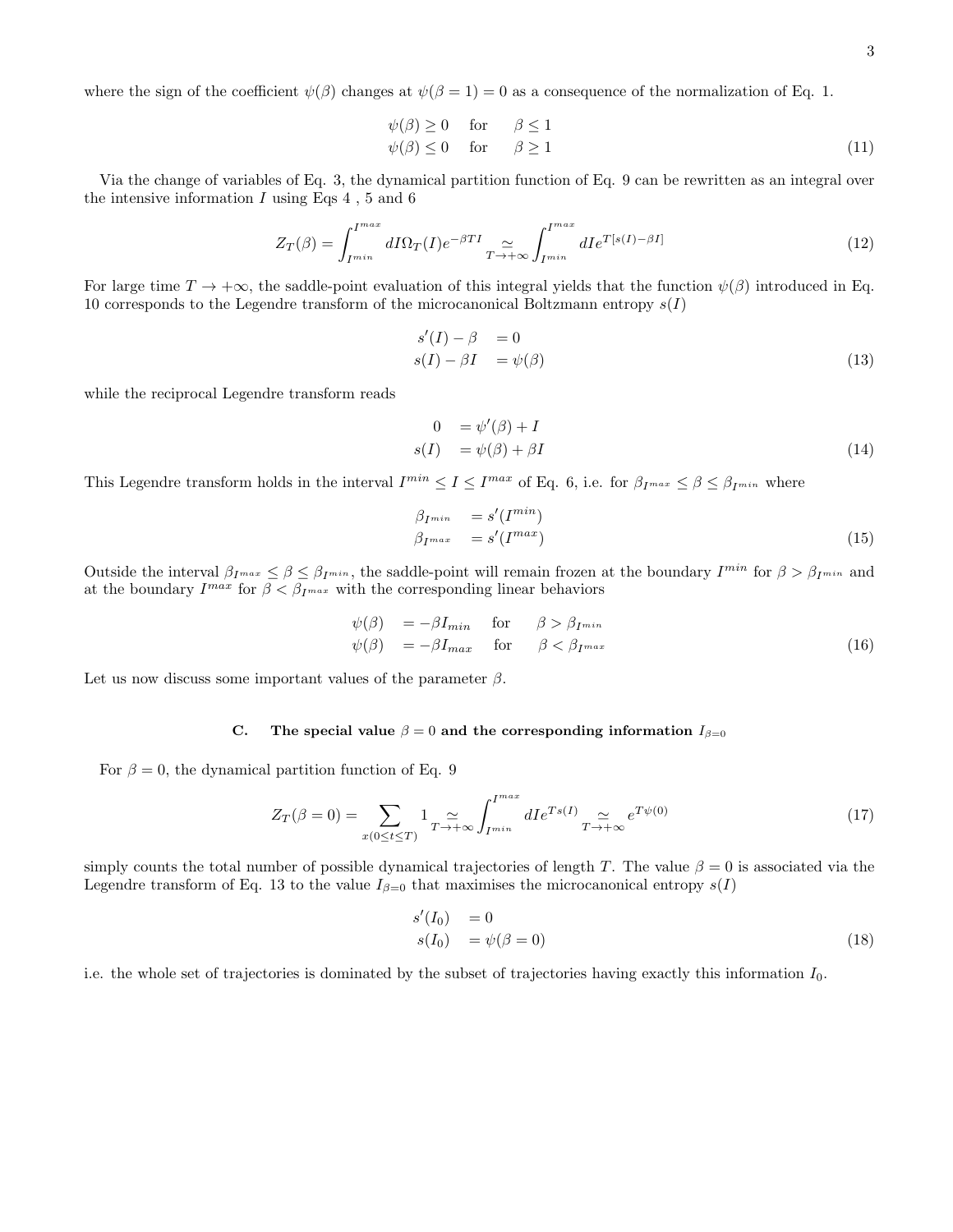### D. Series expansion of  $\psi(\beta)$  around  $\beta = 1$  to obtain the cumulants of the intensive information

Via the change of notation  $\beta = 1 + \epsilon$ , the dynamical partition function of Eq. 9 can be rewritten as the generating function of the moments of the information of Eq. 3

$$
Z_T(\beta = 1 + \epsilon) = \sum_{x(.)} \mathcal{P}[x(.)] e^{-\epsilon T I[x(.)]} = \sum_{x(.)} \mathcal{P}[x(.)] \left[ 1 - \epsilon T I[x(.)] + \frac{\epsilon^2}{2} T^2 I^2 [x(.)] + \sum_{n=3}^{+\infty} \frac{(-\epsilon)^n}{n!} T^n I^n [x(.)] \right]
$$
  

$$
= 1 - \epsilon T < I[x(.)] > + \frac{\epsilon^2}{2} T^2 < I^2[x(.)] > + \sum_{k=3}^{+\infty} \frac{(-\epsilon)^n}{k!} T^n < I^n [x(.)] >
$$
  

$$
T \left[ \epsilon \psi'(1) + \frac{\epsilon^2}{2} \psi''(1) + \sum_{n=3}^{+\infty} \frac{\epsilon^n}{n!} \psi^{(n)}(1) \right]
$$
(19)

So  $\psi(\beta = 1 + \epsilon)$  represents the scaled cumulant generating function of the information : its power expansion in  $\epsilon$ around  $\epsilon = 0$  allows to evaluate the cumulant of order n of the information  $I[x(0 \le t \le T)]$  in terms of the  $n^{th}$ derivative  $\psi^{(n)}(1)$  of order n at  $\beta = 1$ . Let us now discuss the physical meaning of the two first cumulants  $n = 1$  and  $n=2$ .

# 1. The averaged value of the information and the Kolmogorov-Sinai entropy  $h_{KS} = -\psi'(\beta = 1) = I_{\beta=1}$

At order  $\epsilon$ , Eq. 19 yields that the average of the intensive information  $I[x(0 \leq t \leq T)]$  over the trajectories  $x(0 \le t \le T)$  converges for large time  $T \to +\infty$  towards the opposite of the derivative of  $\psi(\beta)$  at  $\beta = 1$ 

$$
\langle I[x(.)] \rangle \qquad \simeq \qquad \simeq \qquad \qquad (20)
$$

This averaged value is known as the Kolmogorov-Sinai entropy with the standard notation  $h_{KS}$ 

$$
h_{KS} \equiv \lim_{T \to +\infty} \left( -\frac{1}{T} \sum_{x(0 \le t \le T)} \mathcal{P}[x(0 \le t \le T)] \ln (\mathcal{P}[x(0 \le t \le T)]) \right)
$$

$$
= \lim_{T \to +\infty} \left( \sum_{x(.)} \mathcal{P}[x(.)] I[x(.)] \right) \underset{T \to +\infty}{\approx} -\psi'(1) \tag{21}
$$

and describes the linear growth in T of the Shannon entropy  $S^{dyn}(T)$  associated to the probability distribution of the dynamical trajectories

$$
S^{dyn}(T) \equiv -\sum_{x(0 \le t \le T)} \mathcal{P}[x(0 \le t \le T)] \ln (\mathcal{P}[x(0 \le t \le T)]) \underset{T \to +\infty}{\propto} T \ h_{KS} \tag{22}
$$

The reciprocal Legendre transform of Eq. 14 for  $\beta = 1$  yields that the information value  $I_{\beta=1}$  associated to  $\beta = 1$ 

$$
0 = \psi'(1) + I_1
$$
  
\n
$$
s(I_1) = I_1
$$
\n(23)

coincides with the Kolmogorov-Sinai entropy

$$
I_1 = -\psi'(1) = h_{KS} \tag{24}
$$

that satisfies

$$
s(h_{KS}) = h_{KS} \tag{25}
$$

This means that the average over trajectories with their probabilities  $\mathcal{P}[x(0 \leq t \leq T)]$  is actually dominated by the number (see Eq. 5)

$$
\Omega_T(h_{KS}) \underset{T \to +\infty}{\simeq} e^{Ts(h_{KS})} = e^{Th_{KS}} \tag{26}
$$

of trajectories associated to the information value  $I_1 = h_{KS}$ , where all these trajectories have the same probability given by  $e^{-Th_{KS}} = \frac{1}{\Omega_T(h_{KS})}$ .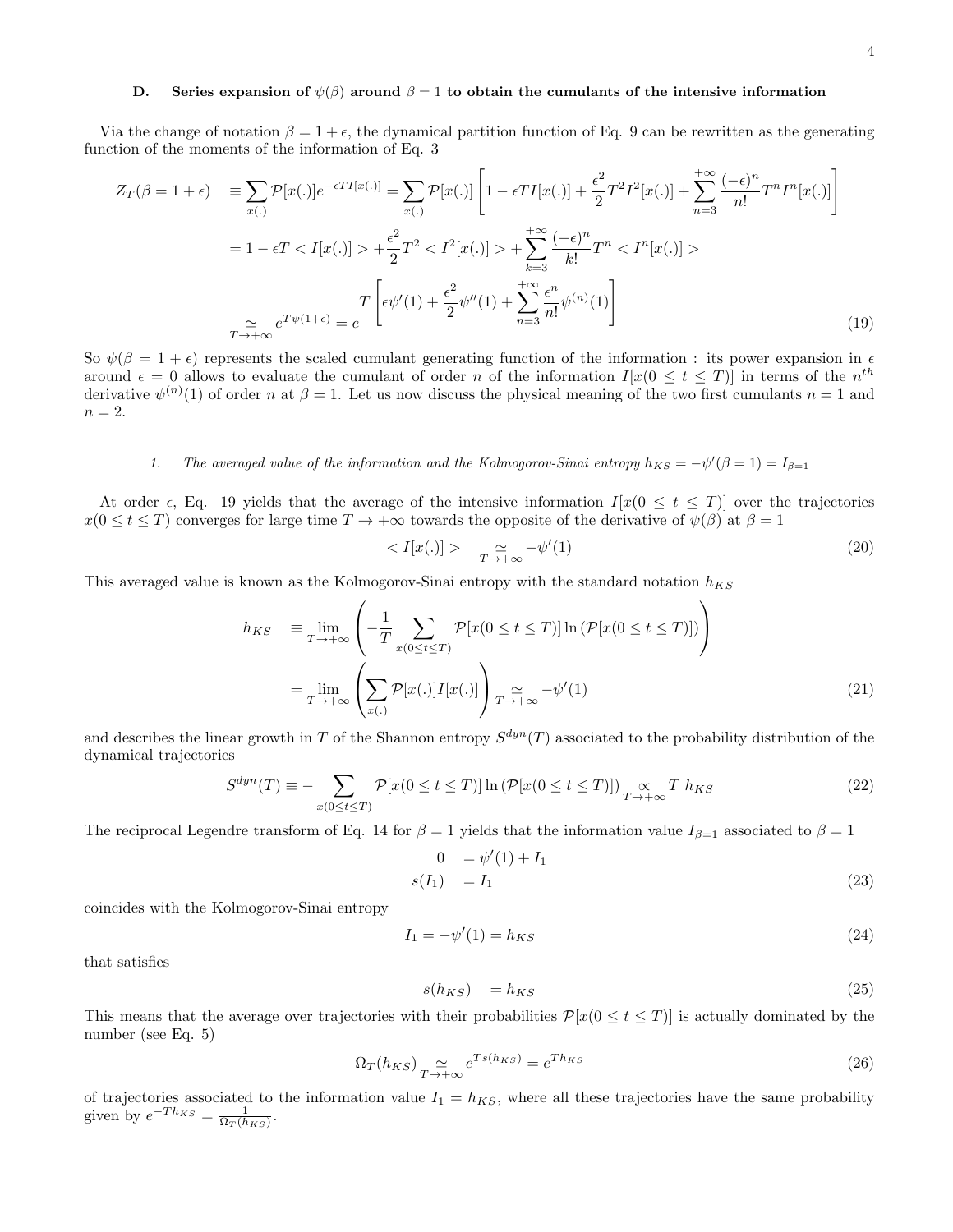# 2. The second derivative  $\psi''(\beta = 1)$  as the scaled variance of the intensive information

The expansion at order in  $\epsilon^2$  of Eq. 19 yields that the second derivative  $\psi''(\beta = 1)$  correspond to the scaled variance  $V_{KS}$  of the intensive information  $I[x(0 \le t \le T)]$ 

$$
V_{KS} \equiv \lim_{T \to +\infty} \left[ T \left( \langle I^2[x(.)] \rangle - \langle I[x(.)] \rangle^2 \right) \right]_{T \to +\infty} \sim \psi''(1) \tag{27}
$$

and thus characterizes the fluctuations around the averaged value  $I_1 = -\psi'(1) = h_{KS}$  discussed above.

#### III. DISCRETE-TIME MARKOV CHAINS WITH STEADY-STATE

In this section, we focus on the Markov Chain dynamics for the probability  $P_y(t)$  to be at position y at time t

$$
P_x(t+1) = \sum_{y} W_{x,y} P_y(t)
$$
 (28)

with the normalization of the Markov matrix

$$
\sum_{x} W_{x,y} = 1 \tag{29}
$$

in order to apply the formalism described in the previous section.

# A. Steady-State and finite-time propagator

We will assume that the normalized steady-state  $P^*(x)$  of Eq. 28

$$
P_x^* = \sum_y W_{x,y} P_y^*
$$
\n
$$
\tag{30}
$$

exists. From the point of view of the Perron–Frobenius theorem, Eqs 29 and 30 mean that unity is the highest eigenvalue of the positive Markov Matrix  $W(., .),$  where the positive left eigenvector  $l_x$  is trivial

$$
l_x = 1 \tag{31}
$$

while the right eigenvector  $r(x)$  is the steady state

$$
r_x = P_x^* \tag{32}
$$

The whole spectral decomposition of the matrix W

$$
W = |r\rangle\langle l| + \sum_{k} e^{-\zeta_k} |\zeta_k^R\rangle\langle\zeta_k^L|
$$
\n(33)

involving the other eigenvalues  $e^{-\zeta_k} < 1$  labelled by the index k, with their right eigenvectors  $|\zeta_k^R\rangle$  and their left eigenvectors  $\langle \zeta_k^L |$  satisfying the closure relation

$$
\mathbb{1} \quad = |r\rangle\langle l| + \sum_{k} |\zeta_{k}^{R}\rangle\langle\zeta_{k}^{L}| \tag{34}
$$

is useful to describe the relaxation of the finite-time propagator  $\langle x|W^t|x_0\rangle$  towards the steady state  $P_x^*$ 

$$
\langle x|W^t|x_0\rangle = \langle x|r\rangle\langle l|x_0\rangle + \sum_k e^{-t\zeta_k}\langle x|\zeta_k^R\rangle\langle\zeta_k^L|x_0\rangle = P_x^* + \sum_k e^{-t\zeta_k}\langle x|\zeta_k^R\rangle\langle\zeta_k^L|x_0\rangle
$$
\n(35)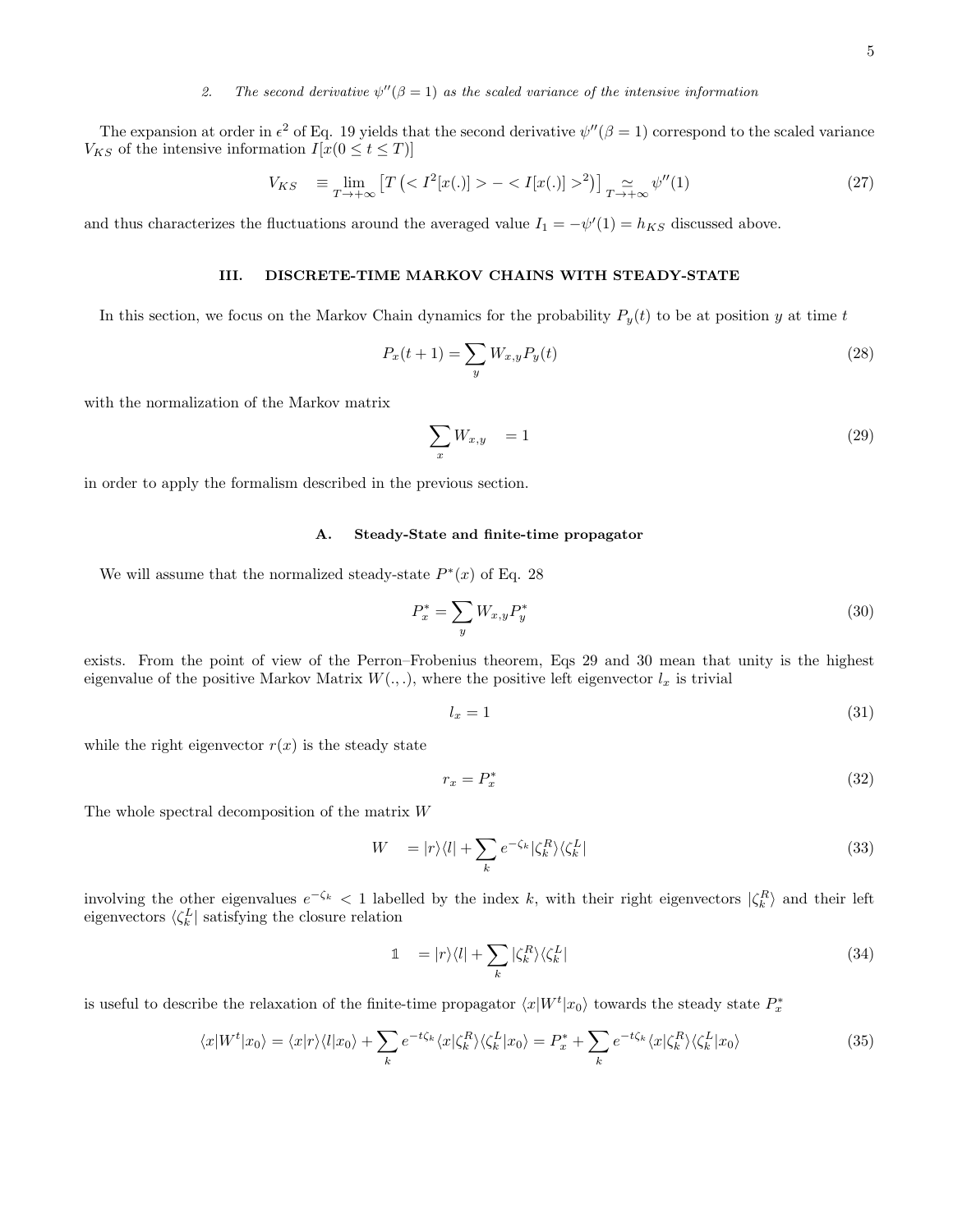## B. The intensive information I as a time-additive observable of the trajectory  $x(0 \le t \le T)$

When the initial position  $x(0)$  is drawn with the steady-state distribution  $P^*$  of Eq. 30, the probability of the trajectory  $x(0 \le t \le T)$  reads

$$
\mathcal{P}[x(0 \le t \le T)] = \left[\prod_{t=1}^{T} W_{x(t), x(t-1)}\right] P_{x(0)}^{*} = \left[\prod_{t=1}^{T} \langle x(t) | W | x(t-1) \rangle \right] \langle x(0) | r \rangle \tag{36}
$$

If one is interested only in the joint distribution of the positions  $x(t_n)$  at the N times  $t_1 < t_2 < \ldots < t_N$ , one just needs to sum over the possible intermediate positions at the other times with the closure relation to obtain

$$
p[x(t_N);...x(t_2);x(t_1)] = \left(\prod_{n=2}^{N-1} \langle x(t_n)|W^{(t_n-t_{n-1})}|x(t_{n-1})\rangle\right) \langle x(t_1)|r\rangle \tag{37}
$$

in terms of the finite-time propagator of Eq. 35 and of the steady-state  $\langle x(t_1)|r\rangle = P_{x(t_1)}^*$ 

The intensive information of Eq. 3 associated to the trajectories probabilities of Eq. 36

$$
I[x(0 \le t \le T)] \equiv -\frac{\ln \mathcal{P}[x(0 \le t \le T)]}{T} = -\frac{1}{T} \sum_{t=1}^{T} \ln \left( W_{x(t),x(t-1)} \right) - \frac{1}{T} \ln \left( P_{x(0)}^* \right) \tag{38}
$$

corresponds to the sum over the time t of the time-local observable ln  $(W(x(t), x(t-1)))$  that characterizes the flows between two consecutive positions within the trajectory  $x(0 \le t \le T)$ . As a consequence, the averaged value of the information with the trajectories probabilities of Eq. 36 only requires the knowledge of the partial distribution of Eq. 37 for  $N = 2$  consecutive times

$$
p[x(t); x(t-1)] = W_{x(t), x(t-1)} P_{x(t-1)}^*
$$
\n(39)

in order to to compute

$$
\langle \ln \left( W_{x(t),x(t-1)} \right) \rangle = \sum_{x(t)} \sum_{x(t)} p[x(t);x(t-1)] \ln \left( W_{x(t),x(t-1)} \right) = \sum_{x(t)} \sum_{x(t)} W_{x(t),x(t-1)} P_{x(t-1)}^* \ln \left( W_{x(t),x(t-1)} \right)
$$

$$
= \sum_{x} \sum_{y} W_{x,y} P_y^* \ln \left( W_{x,y} \right) \tag{40}
$$

which is independent of the time  $t$  as a consequence of the stationarity of the dynamics. So the average over trajectories of the information of Eq. 38 reduces to

$$
\langle I[x(.)] \rangle = -\frac{1}{T} \sum_{t=1}^{T} \langle \ln(W_{x(t),x(t-1)}) \rangle - \frac{1}{T} \langle \ln(P_{x(0)}^{*}) \rangle
$$

$$
= -\sum_{x} \sum_{y} W_{x,y} P_{y}^{*} \ln(W_{x,y}) - \frac{1}{T} \sum_{x(0)} P_{x(0)}^{*} \ln(P_{x(0)}^{*}) \tag{41}
$$

For  $T \to +\infty$ , the last contribution of order  $1/T$  involving the initial condition disappears and one recovers the standard expression for the Kolmogorov-Sinai entropy of Eq. 21 for discrete-time Markov chains with steady-state

$$
h_{KS} = \sum_{y} P_y^* \left[ -\sum_{x} W_{x,y} \ln \left( W_{x,y} \right) \right]
$$
\n
$$
\tag{42}
$$

So the Kolmogorov-Sinai entropy  $h_{KS}$  can be explicitly computed in any model where the steady-state  $P^*$  is known.

#### C. The scaled variance  $V_{KS}$  of the information I in terms of the temporal correlation of the flows

Similarly for  $T \to +\infty$ , the contribution of the initial condition in the information of Eq. 38 will disappear in the scaled variance  $V_{KS}$  of Eq. 27 and one obtains

$$
V_{KS} = \lim_{T \to +\infty} \left[ T \left( \langle I^2[x(.)] \rangle - \langle I[x(.)] \rangle^2 \right) \right] = \lim_{T \to +\infty} \left[ \frac{1}{T} \sum_{t=1}^T \left[ \langle \ln^2 \left( W_{x(t),x(t-1)} \right) \rangle - \langle \ln \left( W_{x(t),x(t-1)} \right) \rangle^2 \right] \right] + \lim_{T \to +\infty} \left[ \frac{2}{T} \sum_{t=1}^{T-1} \sum_{\tau=0}^{T-t-1} \left( \langle \ln \left( W_{x(t+\tau+1),x(t+\tau)} \right) \ln \left( W_{x(t),x(t-1)} \right) \rangle - \langle \ln \left( W_{x(t+\tau+1),x(t+\tau)} \right) \rangle \langle \ln \left( W_{x(t),x(t-1)} \right) \rangle \right) \right]
$$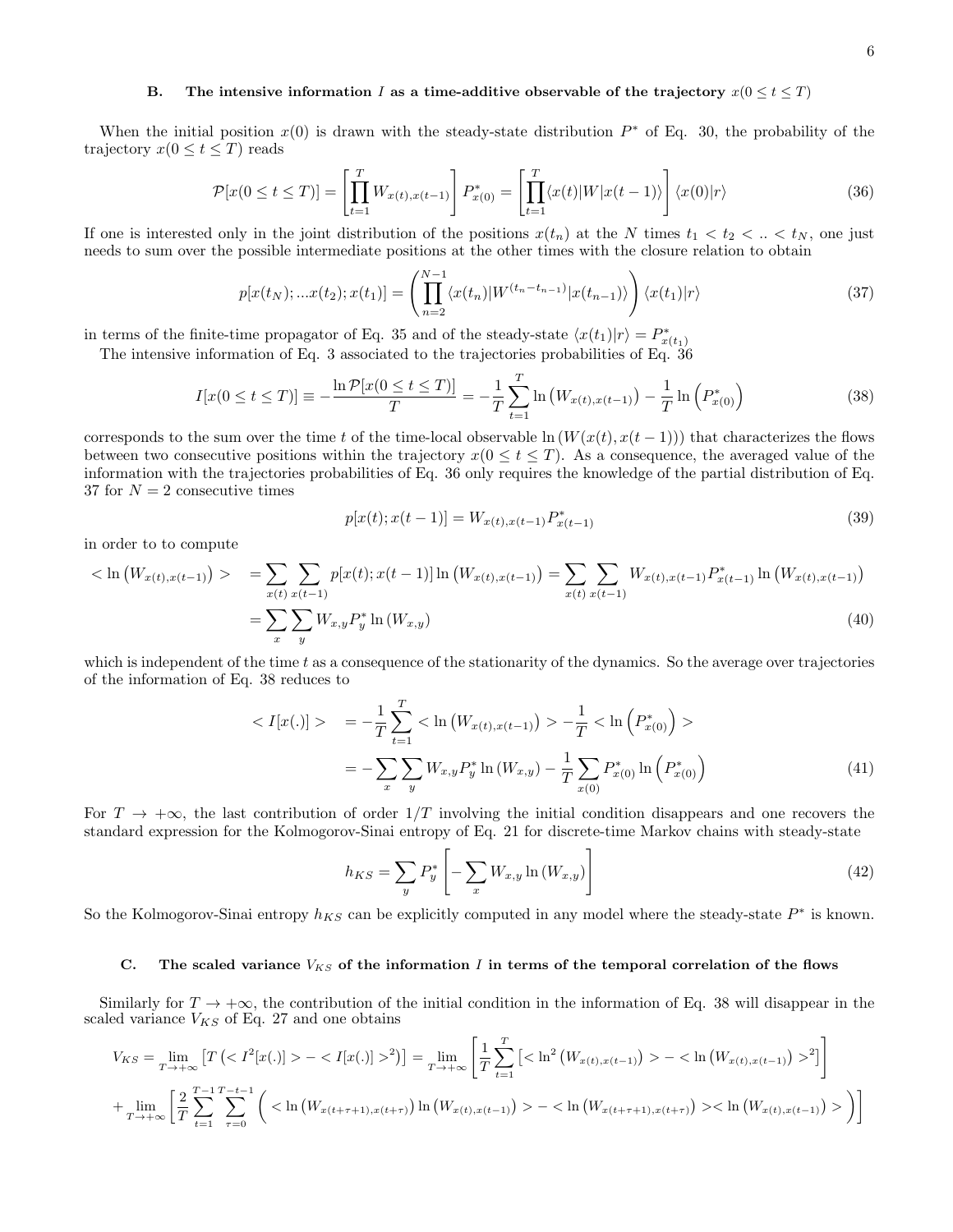$$
p[x(t+\tau+1);x(t+\tau);x(t);x(t-1)] = W_{x(t+\tau+1),x(t+\tau)} \langle x(t+\tau)|W^{\tau}|x(t)\rangle W_{x(t),x(t-1)} P^*(x(t-1)) \qquad (43)
$$

Putting everything together, one obtains

$$
V_{KS} = \sum_{x,y} W_{x,y} P_y^* \ln^2 (W_{x,y}) - \left[ \sum_{x,y} W_{x,y} P_y^* \ln (W_{x,y}) \right]^2
$$
  
+2
$$
\sum_{x,y,x',y'} W_{x',x} \ln (W_{x',x}) G_{x,y} W_{y,y'} \ln (W_{y,y'}) P_{y'}^*
$$
 (44)

where the notation  $G_{x,y}$  represents the sum over the time  $\tau$  of the difference between the finite-time propagator  $\langle x|W^{\tau}|y\rangle$  of Eq. 35 and its infinite-limit  $P^*(x)$ 

$$
G_{x,y} \equiv \sum_{\tau=0}^{+\infty} \left[ \langle x | W^{\tau} | y \rangle - P^*(x) \right] = \sum_{\tau=0}^{+\infty} \sum_{k} e^{-\tau \zeta_k} \langle x | \zeta_k^R \rangle \langle \zeta_k^L | y \rangle = \sum_{k} \frac{\langle x | \zeta_k^R \rangle \langle \zeta_k^L | y \rangle}{1 - e^{-\zeta_k}} \tag{45}
$$

At the operator level, this Green function

$$
G = \sum_{k} \frac{|\zeta_k^R\rangle\langle\zeta_k^L|}{1 - e^{-\zeta_k}} = \left(\sum_{k} |\zeta_k^R\rangle\langle\zeta_k^L|\right) \frac{\mathbb{1}}{\mathbb{1} - W} \left(\sum_{k} |\zeta_k^R\rangle\langle\zeta_k^L|\right) = \left(\mathbb{1} - |r\rangle\langle l|\right) \frac{\mathbb{1}}{\mathbb{1} - W} \left(\mathbb{1} - |r\rangle\langle l|\right) \tag{46}
$$

represents the inverse of the operator  $(1 - W)$  within the subspace orthogonal to  $(|r\rangle\langle l|)$ .

So the explicit computation of the scaled variance  $V_{KS}$  requires not only the knowledge of the steady-state  $P^*$ , but also the knowledge of the Green function  $G$ . This Green function is well-known in the perturbation theory of isolated eigenvalues (see Appendix A) and appears more directly in the canonical analysis as explained below. However, the more pedestrian derivation described above allows to see the link with the temporal correlations, as explained previously for additive observables of Fokker-Planck dynamics in the context of Anderson localization [72].

# D. Canonical analysis via the  $\beta$ -deformed Matrix  $\tilde{W}^{[\beta]}_{x,y}$

Plugging the trajectories probabilities of Eq. 36 into the dynamical partition function of Eq. 9

$$
Z_{\beta}(T) = \sum_{x(0 \le t \le T)} (\mathcal{P}[x(0 \le t \le T)])^{\beta} = [P_{x(0)}^*]^{\beta} \prod_{t=1}^T \left[W_{x(t), x(t-1)}\right]^{\beta} \underset{T \to +\infty}{\simeq} e^{T\psi(\beta)} \tag{47}
$$

yields that one needs to consider the  $\beta$ -deformed matrix

$$
\tilde{W}_{x,y}^{[\beta]} \equiv [W_{x,y}]^{\beta} \tag{48}
$$

Then  $e^{\psi(\beta)}$  corresponds to its highest eigenvalue that will dominate the deformed propagator for large T

$$
\langle x_T | \left( \tilde{W}^{[\beta]} \right)^T | x_0 \rangle \underset{T \to +\infty}{\simeq} e^{T \psi(\beta)} \tilde{r}_{x_T}^{[\beta]} \tilde{l}_{x_0}^{[\beta]} \tag{49}
$$

where  $\tilde{r}^{[\beta]}$  and  $\tilde{l}^{[\beta]}$  are the corresponding positive right and left eigenvectors of the Perron-Frobenius theorem

$$
e^{\psi(\beta)}\tilde{r}_x^{[\beta]} = \sum_y \tilde{W}_{x,y}^{[\beta]}\tilde{r}_y^{[\beta]} = \sum_y [W_{x,y}]^{\beta} \tilde{r}_y^{[\beta]}
$$

$$
e^{\psi(\beta)}\tilde{l}_{\beta}(y) = \sum_x \tilde{l}_x^{[\beta]}\tilde{W}_{x,y}^{[\beta]} = \sum_x \tilde{l}_x^{[\beta]} [W_{x,y}]^{\beta}
$$
(50)

with the normalization

$$
\sum_{x} \tilde{l}^{[\beta]}_{x} \tilde{r}^{[\beta]}_{x} = 1 \tag{51}
$$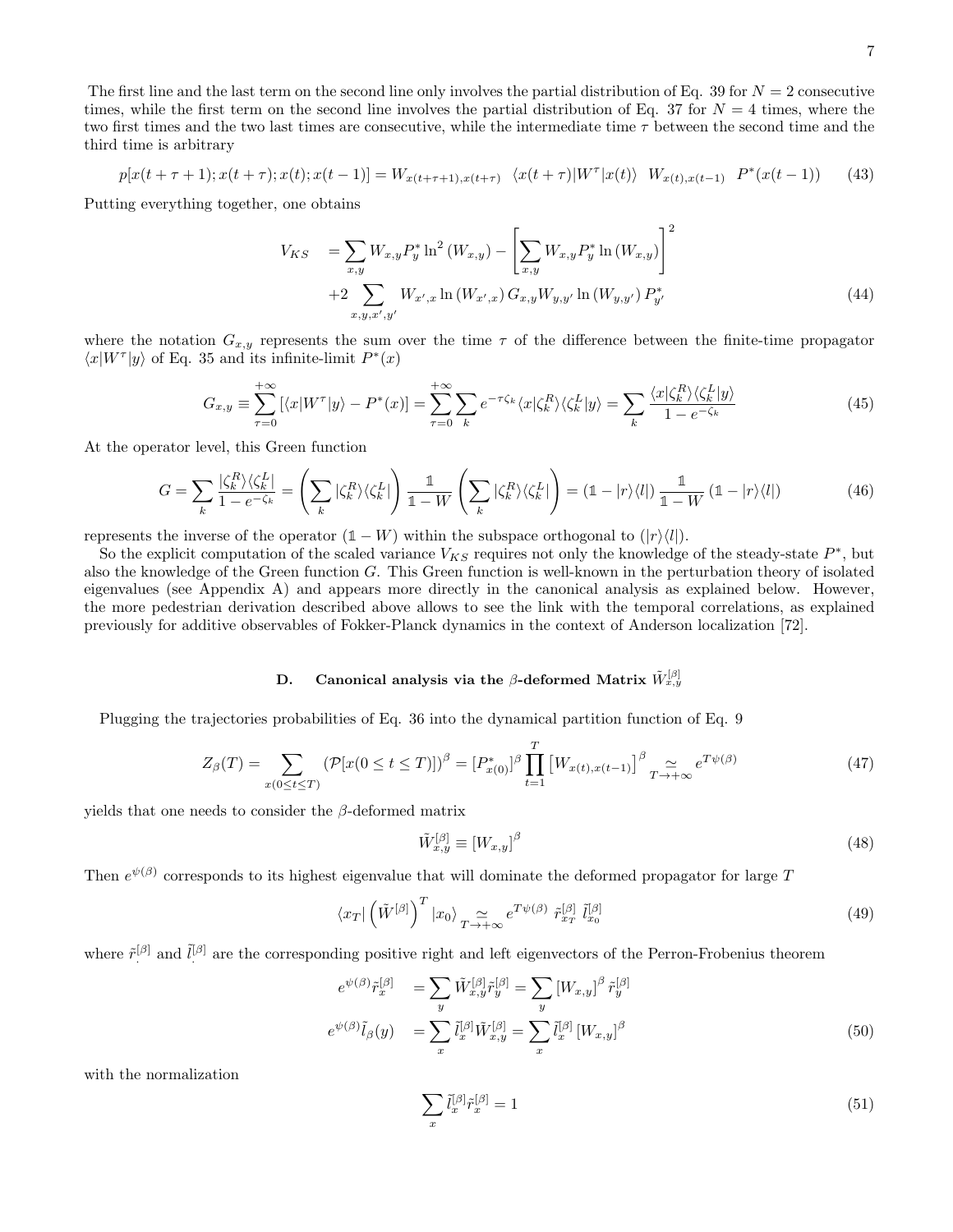# E. Perturbation theory for the highest eigenvalue  $e^{\psi(\beta=1+\epsilon)}$  at second order in  $\epsilon$

The perturbation theory in  $\beta = 1 + \epsilon$  of the deformed matrix of Eq. 48

$$
\tilde{W}_{x,y}^{[\beta=1+\epsilon]} = [W_{x,y}]^{1+\epsilon} = W_{x,y} + \epsilon W_{x,y}^{(1)} + \epsilon^2 W_{x,y}^{(2)} + O(\epsilon^3)
$$
\n(52)

involves the first-order and the second-order perturbations

$$
W_{x,y}^{(1)} = W_{x,y} \ln(W_{x,y})
$$
  
\n
$$
W_{x,y}^{(2)} = W_{x,y} \frac{\ln^2(W_{x,y})}{2}
$$
\n(53)

The perturbation theory for its highest eigenvalue

$$
e^{\psi(\beta=1+\epsilon)} = e^{\psi(1)+\epsilon\psi'(1)+\frac{\epsilon^2}{2}\psi''(1)+O(\epsilon^3)} = 1 + \epsilon\psi'(1) + \frac{\epsilon^2}{2} \left[\psi''(1)+[\psi'(1)]^2\right] + O(\epsilon^3)
$$
\n(54)

is recalled in Appendix A and yields the following results at first-order and second-order respectively.

# 1. First-order perturbation to recover the Kolmogorov-Sinai entropy  $h_{KS} = -\psi'(1)$

Using the unperturbed left and right eigenvectors of Eqs 31 and 32, one obtains that the first-order correction of Eq. A10 for the eigenvalue of Eq. 54 reads

$$
\psi'(1) = \langle l|W^{(1)}|r\rangle = \sum_{x,y} l_x W_{x,y}^{(1)} r_y = \sum_{x,y} W_{x,y} \ln(W_{x,y}) P_y^*
$$
\n(55)

in agreement with the expression of Eq. 42 for the Kolmogorov-Sinai entropy  $h_{KS} = -\psi'(1)$ .

# 2. Second-order perturbation to recover the scaled variance  $V_{KS} = \psi''(1)$

The second-order correction of Eq. A21 for the eigenvalue of Eq. 54 reads in terms of the unperturbed left and right eigenvectors of Eqs 31 and 32

$$
\frac{\psi''(1) + [\psi'(1)]^2}{2} = \langle l | W^{(1)} G W^{(1)} | r \rangle + \langle l | W^{(2)} | r \rangle = \sum_{x, y, x', y'} l_{x'} W^{(1)}_{x', x} G_{x, y} W^{(1)}_{y, y'} r_{y'} + \sum_{x, y} l_x W^{(2)}_{x, y} r_y
$$

$$
= \sum_{x, y, x', y'} W_{x', x} \ln(W_{x', x}) G_{x, y} W_{y, y'} \ln(W_{y, y'}) P^*_{y'} + \sum_{x, y} W_{x, y} \frac{\ln^2(W_{x, y})}{2} P^*_y \tag{56}
$$

where the Green function satisfies the matrix Eqs A15 and A16 and thus coincides with Eq. 46. The equations A15 and A16 for the Green function read more explicitly in coordinates

$$
G_{x,y} - \sum_{x'} W_{x,x'} G_{x',y} = \delta_{x,y} - P_x^*
$$
  
\n
$$
G_{x,y} - \sum_{y'} G_{x,y'} W_{y',y} = \delta_{x,y} - P_x^*
$$
  
\n
$$
\sum_{x} G_{x,y} = 0
$$
  
\n
$$
\sum_{y} G_{x,y} P_y^* = 0
$$
\n(57)

The final result for  $\psi''(1)$ 

$$
\psi''(1) = 2 \sum_{x,y,x',y'} W_{x',x} \ln(W_{x',x}) G_{x,y} W_{y,y'} \ln(W_{y,y'}) P_{y'}^*
$$
  
+ 
$$
\sum_{x,y} W_{x,y} \ln^2(W_{x,y}) P_y^* - \left[ \sum_{x,y} W_{x,y} \ln(W_{x,y}) P_y^* \right]^2
$$
(58)

coincides with Eq. 44 for the scaled variance  $V_{KS} = \psi''(1)$  as it should (Eq. 27).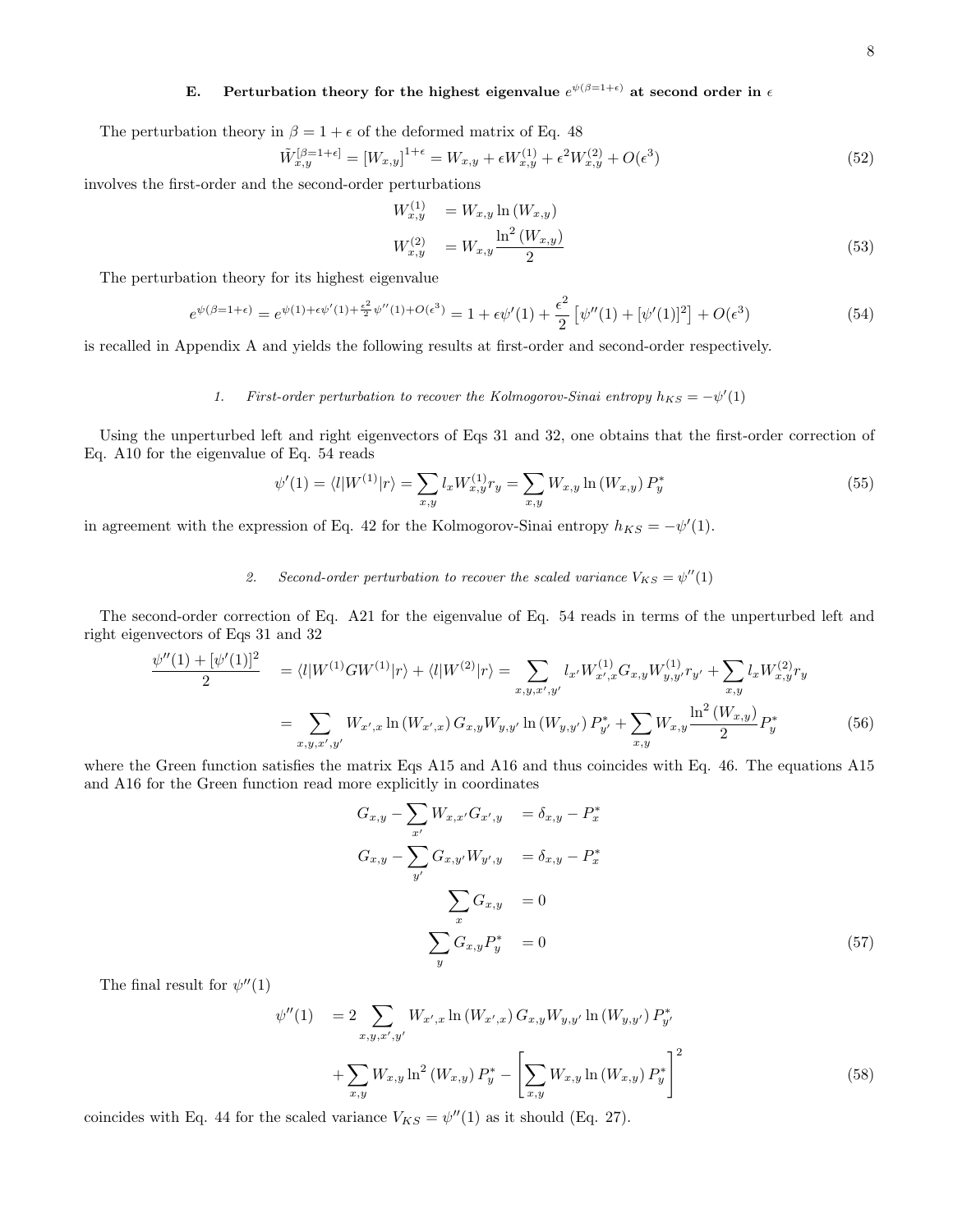### F. Conditioned process constructed via the generalization of Doob's h-transform

The normalized probability to be at position x at some interior time  $0 \ll t \ll T$  for the dynamics generated by the β-deformed matrix of Eq. 48 reads using the spectral asymptotic form of Eq. 49 for both time intervals [0, t] and  $[t, T]$ 

$$
\tilde{P}_x(t) = \frac{\langle x_T | \left(\tilde{W}^{[\beta]}\right)^{T-t} |x\rangle \langle x| \left(\tilde{W}^{[\beta]}\right)^t |x_0\rangle}{\sum_{x'} \langle x_T | \left(\tilde{W}^{[\beta]}\right)^{T-t} |x'\rangle \langle x'| \left(\tilde{W}^{[\beta]}\right)^t |x_0\rangle} \exp\left(\frac{e^{(T-t)\psi(\beta)} \tilde{r}_{x_T}^{[\beta]} \tilde{l}_{x}^{[\beta]} e^{t\psi(\beta)} \tilde{r}_{x}^{[\beta]} \tilde{l}_{x_0}^{[\beta]}}{\sum_{x'} e^{(T-t)\psi(\beta)} \tilde{r}_{x_T}^{[\beta]} \tilde{l}_{x'}^{[\beta]} e^{t\psi(\beta)} \tilde{r}_{x'}^{[\beta]} \tilde{l}_{x_0}^{[\beta]}}\right)}\n\n&\approx \tilde{t} \ll T \tilde{l}_x^{[\beta]} \tilde{r}_x^{[\beta]} \tag{59}
$$

Since it is independent of the interior time t as long as  $0 \ll t \ll T$ , it is useful to introduce the notation

$$
\tilde{\tilde{\rho}}_x^{[\beta]} \equiv \tilde{l}_x^{[\beta]} \tilde{r}_x^{[\beta]} \tag{60}
$$

for the stationary density of the β-deformed dynamics in the interior time region  $0 \ll t \ll T$ , and to construct the corresponding probability-preserving Markov matrix via the generalization of Doob's h-transform

$$
\tilde{\tilde{W}}_{x,y}^{[\beta]} = e^{-\psi(\beta)} \tilde{l}_x^{[\beta]} \tilde{W}_{x,y}^{[\beta]} \frac{1}{\tilde{l}_y^{[\beta]}} \tag{61}
$$

whose highest eigenvalue unity is associated to the trivial left eigenvector

$$
\tilde{\tilde{l}}_x^{[\beta]} = 1\tag{62}
$$

and to the right eigenvector  $\tilde{l}_x^{[\beta]} = \tilde{\tilde{\rho}}_x^{[\beta]}$  of Eq. 60 that represents the normalized density conditioned to the information value  $I_\beta = -\psi'(\beta)$  of the Legendre transform of Eq. 14.

So the explicit evaluation of the Doob generator of Eq. 61 requires the knowledge of the eigenvalue  $e^{\psi(\beta)}$  and of the corresponding left eigenvector  $\tilde{l}^{[\beta]}$  of Eq. 50.

## IV. APPLICATION TO THE DISCRETE-TIME DIRECTED RANDOM TRAP MODEL ON THE RING

In this section, the general analysis for discrete-time Markov chains described in the previous section is applied to the directed trap model on the ring.

#### A. Model parametrization in terms of L trapping times  $\tau_y$

The model is defined on a ring of L sites with periodic boundary conditions  $x + L \equiv x$ , and corresponds to the dynamics of Eq. 28 where the Markov Matrix

$$
W_{x,y} = \delta_{x,y+1} \frac{1}{\tau_y} + \delta_{x,y} \left( 1 - \frac{1}{\tau_y} \right)
$$
 (63)

involves the L parameters  $\tau_y > 1$ . So when the particle is on site y at time t, it can either jump to the right neighbor  $(y+1)$  with probability  $\frac{1}{\tau_y} \in ]0,1[$  or it remains on site y with the complementary probability  $\left(1-\frac{1}{\tau_y}\right) \in ]0,1[$ . As a consequence, the escape-time t from the site y follows the geometric distribution for  $t = 1, 2, ...$ 

$$
p_y^{escape}(t) = \frac{1}{\tau_y} \left( 1 - \frac{1}{\tau_y} \right)^{t-1} \tag{64}
$$

whose averaged value is directly  $\tau_y$ 

$$
\sum_{t=1}^{+\infty} t p_y^{escape}(t) = \tau_y \tag{65}
$$

So the L parameters  $\tau_y$  represent the characteristic times needed to escape from the L sites  $y = 1, ..., L$  of the ring.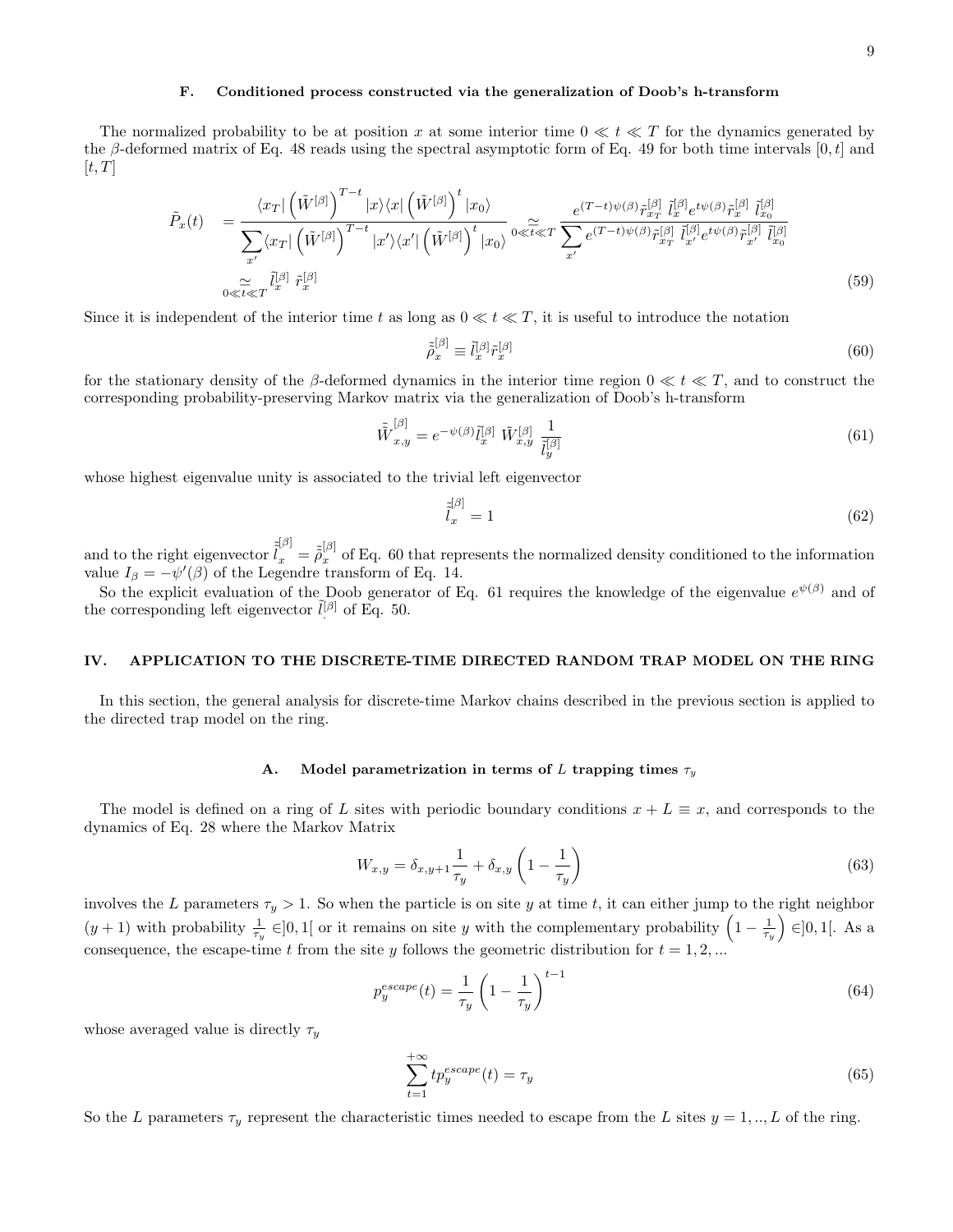# B. Minimal information  $I_{min}$  and maximal information  $I_{max}$  from extreme trajectories

Let us now consider some extreme trajectories. The L possible trajectories starting at  $x(0) \in 1, 2, ..., L$  and jumping forward at any time step  $t = 1, ..., T$ , making the large number  $\frac{T}{L}$  of laps around the ring have for probabilities

$$
\mathcal{P}[x(t) = x(0) + t] \underset{T \to +\infty}{\simeq} \left( \prod_{y=1}^{L} \frac{1}{\tau_y} \right)^{\frac{T}{L}}
$$
(66)

and correspond to the same intensive information that will be denoted by  $I^{jump}$ 

$$
I[x(t) = x(0) + t] = -\frac{1}{L} \sum_{y=1}^{L} \ln\left(\frac{1}{\tau_y}\right) \equiv I^{jump}
$$
\n(67)

On the contrary, the L possible trajectories that remain on the same site y of the ring for  $0 \le t \le T$  have for probabilities

$$
\mathcal{P}[x(t) = y] = P_y^* \left(1 - \frac{1}{\tau_y}\right)^T \tag{68}
$$

and correspond to the different intensive informations

$$
I[x(t) = y] = -\ln\left(1 - \frac{1}{\tau_y}\right) \equiv I_y^{loc}
$$
\n(69)

It is thus useful to introduce the site  $y_{max}$  of the ring with the maximal trapping time and the site  $y_{min}$  of the ring with the minimal trapping time

$$
\tau_{y_{max}} = \max_{1 \le y \le L} \tau_y
$$
  
\n
$$
\tau_{y_{min}} = \min_{1 \le y \le L} \tau_y
$$
\n(70)

To determine the minimal and the maximal informations, one should then distinguish three cases:

(i) If the probability  $\left(1-\frac{1}{\tau_y}\right)$  to remain on the site y is always higher than the probability  $\frac{1}{\tau_y}$  to jump to the right neighbor  $(y + 1)$ 

$$
\frac{1}{\tau_y} < \frac{1}{2} < 1 - \frac{1}{\tau_y} \quad \text{for} \quad y = 1, 2, \dots, L \tag{71}
$$

then the maximal information will be given by Eq. 67, while the minimal information will be given by Eq. 69 for  $y = y_{max}$ 

$$
I^{max} = I^{jump} = \frac{1}{L} \sum_{y=1}^{L} \ln(\tau_y)
$$
  

$$
I^{min} = I^{loc}_{y_{max}} = -\ln\left(1 - \frac{1}{\tau_{y_{max}}}\right)
$$
 (72)

(ii) If the probability  $\left(1-\frac{1}{\tau_y}\right)$  to remain on the site y is always smaller than the probability  $\frac{1}{\tau_y}$  to jump to the right neighbor  $(y + 1)$ 

$$
1 - \frac{1}{\tau_y} < \frac{1}{2} < \frac{1}{\tau_y} \quad \text{for} \quad y = 1, 2, \dots, L \tag{73}
$$

then the maximal information will be given by Eq. 69 for  $y = y_{min}$ , while the minimal information will be given by Eq. 67

$$
I^{max} = I_{y_{min}}^{loc} = -\ln\left(1 - \frac{1}{\tau_{y_{min}}}\right)
$$
  

$$
I^{min} = I^{jump} = \frac{1}{L} \sum_{y=1}^{L} \ln(\tau_y)
$$
 (74)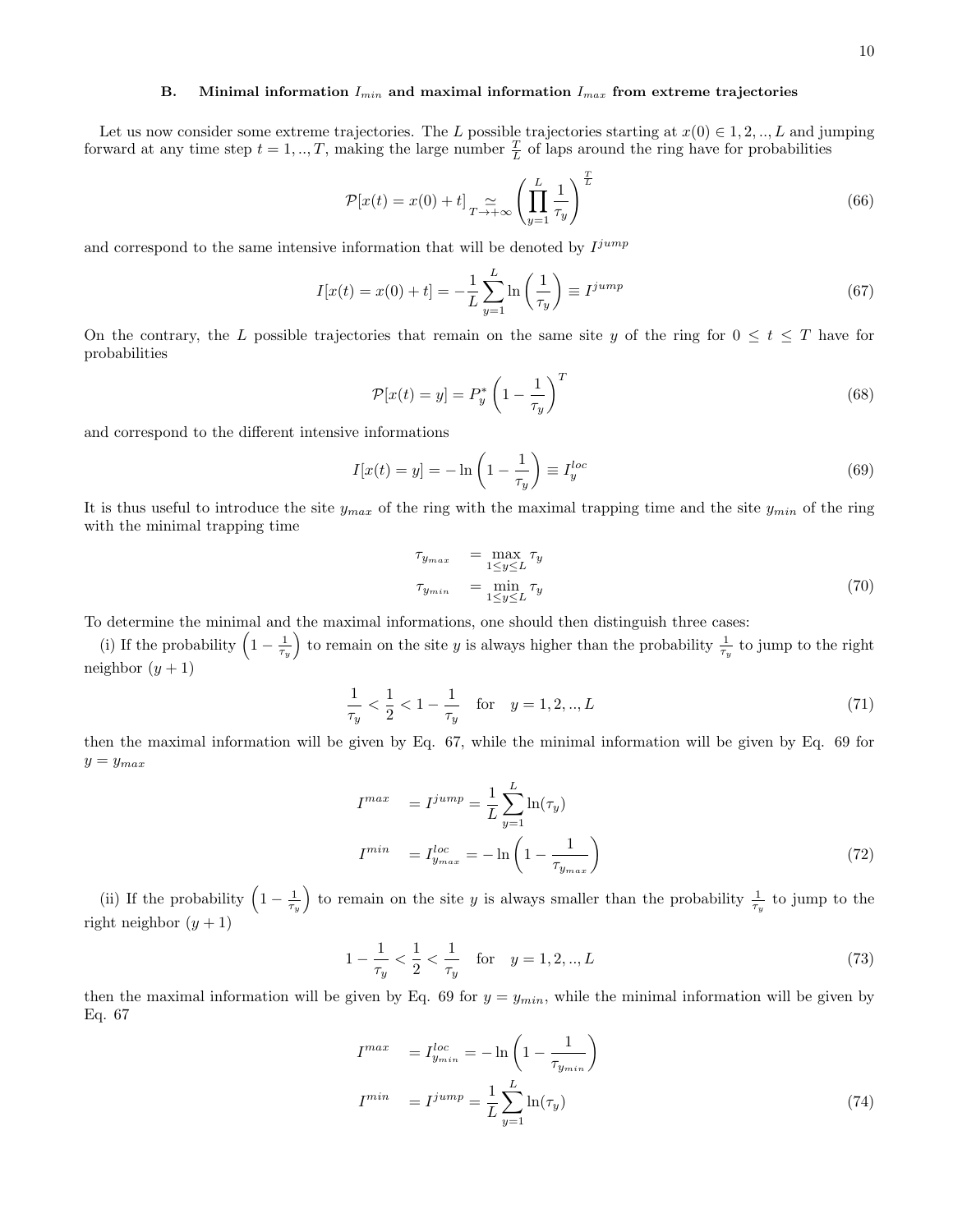(iii) In the remaining cases

$$
\frac{1}{\tau_{y_{max}}} < \frac{1}{2} < \frac{1}{\tau_{y_{min}}} \tag{75}
$$

the maximal information will be given by Eq. 69 for  $y = y_{min}$ , while the minimal information will be given by Eq. 69 for  $y = y_{max}$ 

$$
I^{max} = I_{y_{min}}^{loc} = -\ln\left(1 - \frac{1}{\tau_{y_{min}}}\right)
$$
  

$$
I^{min} = I_{y_{max}}^{loc} = -\ln\left(1 - \frac{1}{\tau_{y_{max}}}\right)
$$
 (76)

# C. Explicit results for the Kolmogorov-Sinai entropy  $h_{KS}$

The normalized steady state of Eq. 30

$$
P_x^* = \sum_y W_{x,y} P_y^* = \frac{1}{\tau_{x-1}} P_{x-1}^* + \left(1 - \frac{1}{\tau_x}\right) P_x^* \tag{77}
$$

is simply given by the weight of the trapping time  $\tau_y$  within the sum of all the trapping times of the ring

$$
P_y^* = \frac{\tau_y}{\sum_{x=1}^L \tau_x} \tag{78}
$$

As a consequence, the Kolmogorov-Sinai entropy of Eq. 42 reads for a given disordered ring parametrized by the L trapping times  $\tau_{y=1,2,..,L}$ 

$$
h_{KS}[\tau_{y=1,2,...,L}] = \sum_{y=1}^{L} P_y^* \left[ -W_{y+1,y} \ln(W_{y+1,y}) - W_{y,y} \ln(W_{y,y}) \right] = \frac{\sum_{y=1}^{L} \tau_y \left[ -\frac{1}{\tau_y} \ln\left(\frac{1}{\tau_y}\right) - \left(1 - \frac{1}{\tau_y}\right) \ln\left(1 - \frac{1}{\tau_y}\right) \right]}{\sum_{x=1}^{L} \tau_x}
$$
  

$$
= \frac{\sum_{y=1}^{L} \left[ \ln(\tau_y) - (\tau_y - 1) \ln\left(1 - \frac{1}{\tau_y}\right) \right]}{\sum_{x=1}^{L} \tau_x}
$$
(79)

Let us now analyze its behavior for large L when the probability distribution  $q(\tau)$  of the trapping times  $\tau \in ]1, +\infty[$ is the power-law of Eq. B1 depending on the parameter  $\mu > 0$ :

(i) in the region  $\mu > 1$  where the averaged value  $\bar{\tau}$  of the trapping time is finite (Eq. B3), both the numerator and the denominator of Eq. 79 will follow the law of large numbers and the Kolmogorov-Sinai entropy will converge towards the finite asymptotic value

$$
h_{KS}^{(L=\infty)} = \frac{\int_1^{+\infty} d\tau q(\tau) \left[ \ln(\tau) - (\tau - 1) \ln\left(1 - \frac{1}{\tau}\right) \right]}{\int_1^{+\infty} d\tau \tau q(\tau)} \quad \text{for} \quad \mu > 1
$$
 (80)

(ii) in the region  $0 < \mu < 1$  where the averaged value  $\overline{\tau}$  of the trapping time is infinite (Eq. B3), the numerator of Eq. 79 will still follow the law of large numbers, while the denominator is a Lévy sum that remains distributed as recalled in Appendix B. As a consequence, the Kolmogorov-Sinai entropy will not remain finite as in Eq. 80, but will vanish with the scaling  $L^{1-\frac{1}{\mu}}$ 

$$
h_{KS}^{(L)} \quad \underset{L \to +\infty}{\simeq} L^{1-\frac{1}{\mu}} \frac{1}{\theta} \int_{1}^{+\infty} d\tau q(\tau) \left[ \ln(\tau) - (\tau - 1) \ln\left(1 - \frac{1}{\tau}\right) \right] \quad \text{for} \quad 0 < \mu < 1 \tag{81}
$$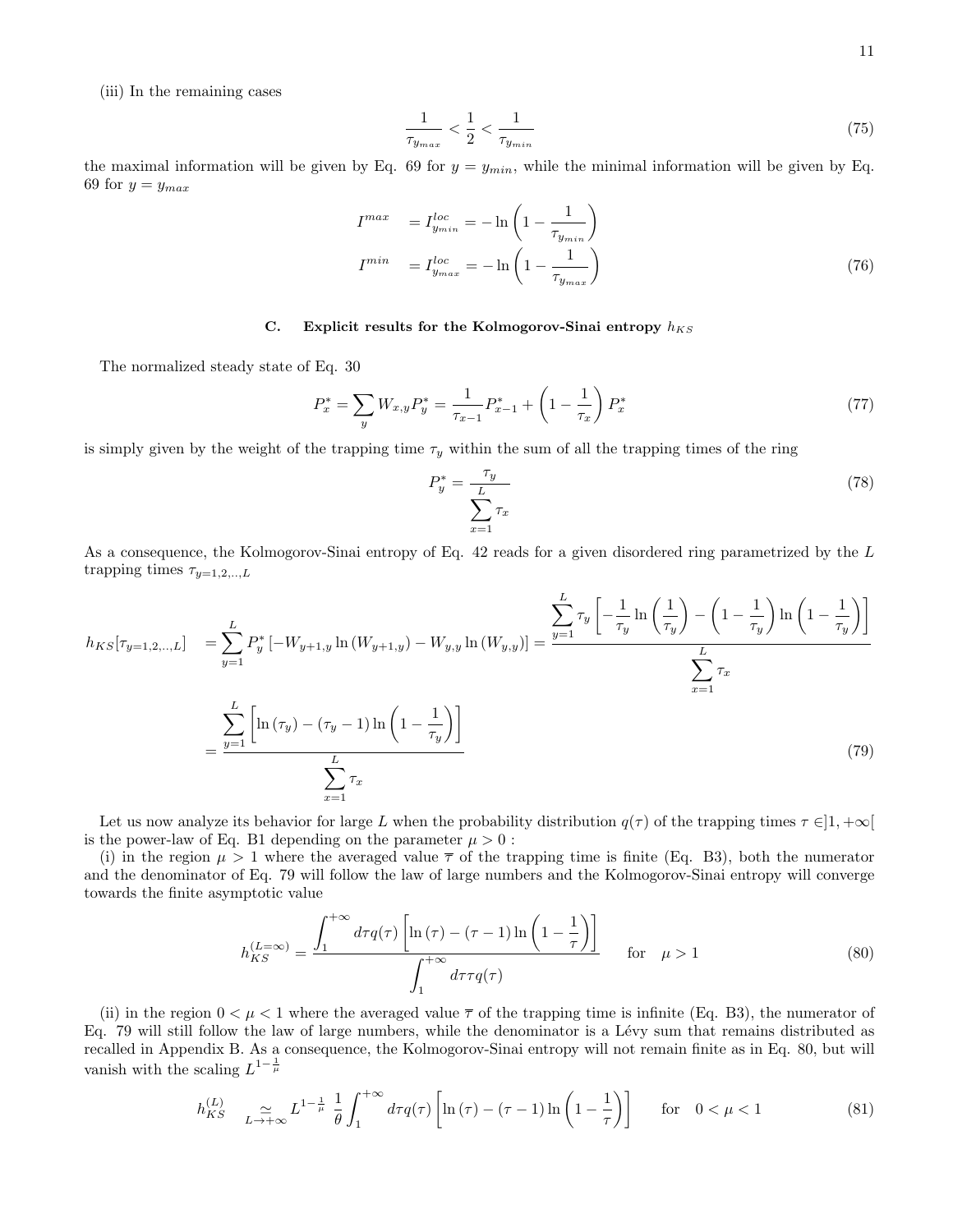and will remain distributed over the disordered rings of length L since the rescaled variable  $\theta$  of Eq. B12 is distributed with the Lévy law  $\mathcal{L}_{\mu}(\theta)$  of index  $\mu \in ]0,1[$  of Eq. B13.

#### D. Canonical analysis via the β-deformed Markov Matrix

For the Markov matrix of Eq. 63, the  $\beta$ -deformed matrix of Eq. 48 reads

$$
\tilde{W}_{x,y}^{[\beta]} \equiv \left[W_{x,y}\right]^{\beta} = \delta_{x,y+1} \left(\frac{1}{\tau_y}\right)^{\beta} + \delta_{x,y} \left(1 - \frac{1}{\tau_y}\right)^{\beta} \tag{82}
$$

and the corresponding eigenvalues Eqs 50 become

$$
e^{\psi(\beta)}\tilde{r}_x^{[\beta]} = \sum_y \left[ \delta_{x,y+1} \left( \frac{1}{\tau_y} \right)^\beta + \delta_{x,y} \left( 1 - \frac{1}{\tau_y} \right)^\beta \right] \tilde{r}_y^{[\beta]} = \frac{1}{\tau_{x-1}^\beta} \tilde{r}_{x-1}^{[\beta]} + \left( 1 - \frac{1}{\tau_x} \right)^\beta \tilde{r}_x^{[\beta]}
$$

$$
e^{\psi(\beta)}\tilde{l}_y^{[\beta]} = \sum_x \tilde{l}_x^{[\beta]} \left[ \delta_{x,y+1} \left( \frac{1}{\tau_y} \right)^\beta + \delta_{x,y} \left( 1 - \frac{1}{\tau_y} \right)^\beta \right] = \frac{1}{\tau_y^\beta} \tilde{l}_{y+1}^{[\beta]} + \left( 1 - \frac{1}{\tau_y} \right)^\beta \tilde{l}_y^{[\beta]}
$$
(83)

The solutions of these recursions read

$$
\tilde{r}_{x}^{[\beta]} = \frac{1}{\tau_{x-1}^{\beta} \left[ e^{\psi(\beta)} - \left( 1 - \frac{1}{\tau_{x}} \right)^{\beta} \right]} \tilde{r}_{x-1}^{[\beta]} = \tilde{r}_{0}^{[\beta]} \prod_{y=1}^{x} \frac{1}{\tau_{y-1}^{\beta} \left[ e^{\psi(\beta)} - \left( 1 - \frac{1}{\tau_{y}} \right)^{\beta} \right]}
$$
\n
$$
\tilde{l}_{y}^{[\beta]} = \tau_{y-1}^{\beta} \left[ e^{\psi(\beta)} - \left( 1 - \frac{1}{\tau_{y-1}} \right)^{\beta} \right] \tilde{l}_{y-1}^{[\beta]} = \tilde{l}_{0}^{[\beta]} \prod_{x=1}^{y} \tau_{x-1}^{\beta} \left[ e^{\psi(\beta)} - \left( 1 - \frac{1}{\tau_{x-1}} \right)^{\beta} \right]
$$
\n(84)

The periodic boundary conditions  $\tilde{r}_L^{[\beta]} = \tilde{r}_0^{[\beta]}$  and  $\tilde{l}_L^{[\beta]} = \tilde{l}_0^{[\beta]}$  yield the equation for the eigenvalue  $e^{\psi(\beta)}$ 

$$
1 = \prod_{x=1}^{L} \left( \tau_x^{\beta} \left[ e^{\psi(\beta)} - \left( 1 - \frac{1}{\tau_x} \right)^{\beta} \right] \right) = \prod_{x=1}^{L} \left[ e^{\psi(\beta)} \tau_x^{\beta} - (\tau_x - 1)^{\beta} \right]
$$
(85)

while the positivity of the components of the Perron-Froebenius eigenvectors of Eqs 83 imply

$$
e^{\psi(\beta)} \ge \left(1 - \frac{1}{\tau_x}\right)^{\beta} \quad \text{for} \quad x = 1, 2, \dots, L \tag{86}
$$

#### E. Corresponding conditioned process constructed via the generalization of Doob's h-transform

Using the left eigenvector of Eq. 83, one obtains that probability-preserving Markov matrix obtained via the generalization of Doob's h-transform of Eq. 61 is of the same form of the initial Markov matrix of Eq. 63

$$
\tilde{\tilde{W}}_{x,y}^{[\beta]} = e^{-\psi(\beta)} \tilde{l}_x^{[\beta]} \ \tilde{W}_{x,y}^{[\beta]} \ \frac{1}{\tilde{l}_y^{[\beta]}} = \delta_{x,y+1} \frac{1}{\tilde{\tilde{\tau}}_{\beta}(y)} + \delta_{x,y} \left( 1 - \frac{1}{\tilde{\tilde{\tau}}_{\beta}(y)} \right) \tag{87}
$$

where the modified trapping time  $\tilde{\tau}_y^{[\beta]}$  at position y depends on the initial trapping time  $\tau_y$  at position y, on  $\beta$  and the eigenvalue  $\psi(\beta)$ 

$$
\frac{1}{\tilde{\tau}_y^{[\beta]}} = 1 - e^{-\psi(\beta)} \left( 1 - \frac{1}{\tau_y} \right)^{\beta} \tag{88}
$$

The corresponding conditioned density of Eq. 60 is given by the analog of the steady state of Eq. 78 with the modified trapping times of Eq. 88

$$
\tilde{\tilde{\rho}}_y^{[\beta]} = \frac{\tilde{\tilde{\tau}}_y^{[\beta]}}{\sum_{x=1}^L \tilde{\tilde{\tau}}_x^{[\beta]}}\tag{89}
$$

Let us now describe special values of  $\beta$ .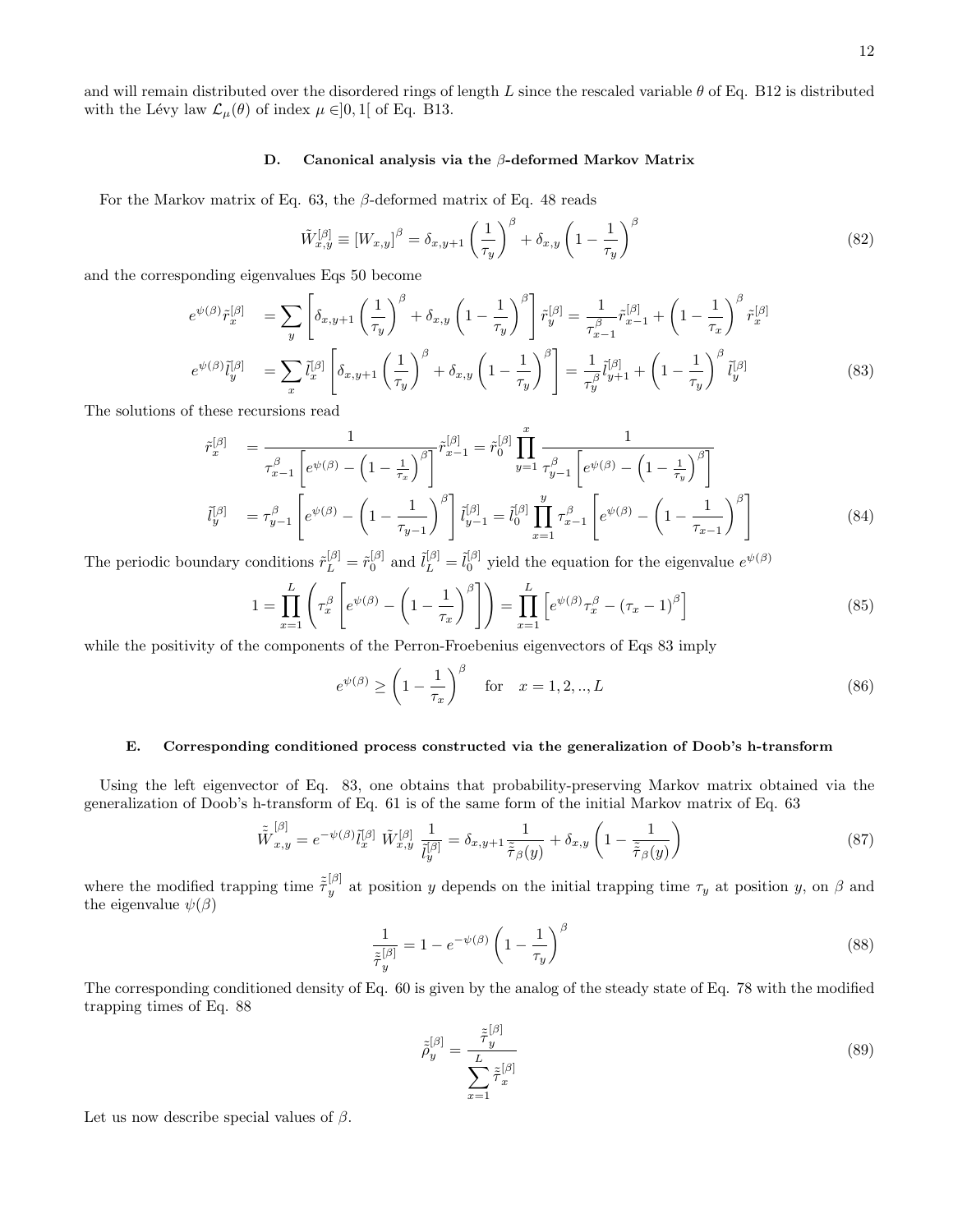# **F.** Special value  $\beta = 0$

For  $\beta = 0$ , Eq. 85 leads to the simple value independent of the trapping times

$$
e^{\psi(\beta=0)} = 2\tag{90}
$$

as it should to reproduce the total number

$$
Z_T(\beta = 0) = 2^T \tag{91}
$$

of possible trajectories of  $T$  steps of Eq. 17 for the present model, where there are two possibilities at each step (Eq. 63). The modified trapping times of Eq. 88 become all equal to 2

$$
\frac{1}{\tilde{\tau}_y^{[\beta=0]}} = \frac{1}{2} \tag{92}
$$

as it should to have equal probabilities  $(\frac{1}{2}, \frac{1}{2})$  for the two possibilities to jump or to remain on site. Accordingly, the corresponding conditioned density of Eq. 89 becomes uniform

$$
\tilde{\tilde{\rho}}_y^{[\beta=0]} = \frac{1}{L} \tag{93}
$$

# G. Limit  $\beta \to +\infty$  and the minimal intensive information  $I_{min}$

In the limit  $\beta \to +\infty$ , one expects that  $\psi(\beta)$  is negative with the linear behavior of Eq. 16

$$
\psi(\beta) \underset{\beta \to +\infty}{\simeq} -\beta I_{min} \tag{94}
$$

Then the condition of Eq. 86 yields

$$
I_{min} \le -\ln\left(1 - \frac{1}{\tau_x}\right)
$$
 for  $x = 1, 2, ..., L$  (95)

while Eq. 85 becomes

$$
0 \underset{\beta \to +\infty}{\simeq} \sum_{x=1}^{L} \ln \left( \tau_x^{\beta} \left[ e^{-\beta I_{min}} - e^{\beta \ln \left(1 - \frac{1}{\tau_x}\right)} \right] \right) \underset{\beta \to +\infty}{\simeq} \beta \sum_{x=1}^{L} \ln \left( \tau_x \right) + \sum_{x=1}^{L} \ln \left[ e^{-\beta I_{min}} - e^{\beta \ln \left(1 - \frac{1}{\tau_x}\right)} \right] \tag{96}
$$

so that one needs to distinguish whether the inequality of Eq. 95 is strict or not.

#### 1. Case where the inequality of Eq. 95 remains strict

If the inequality of Eq. 95 remains strict

$$
I_{min} < -\ln\left(1 - \frac{1}{\tau_{y_{max}}}\right) \tag{97}
$$

then Eq. 96 leads to the solution

$$
I_{min} = \frac{1}{L} \sum_{x=1}^{L} \ln \left( \tau_x \right) \equiv I^{jump} \tag{98}
$$

corresponding to the value  $I^{jump}$  of Eq. 67. This solution is valid only if  $I^{jump}$  satisfies the strict bound of Eq. 97

$$
I^{jump} \equiv \frac{1}{L} \sum_{x=1}^{L} \ln \left( \tau_x \right) < -\ln \left( 1 - \frac{1}{\tau_{y_{max}}} \right) \tag{99}
$$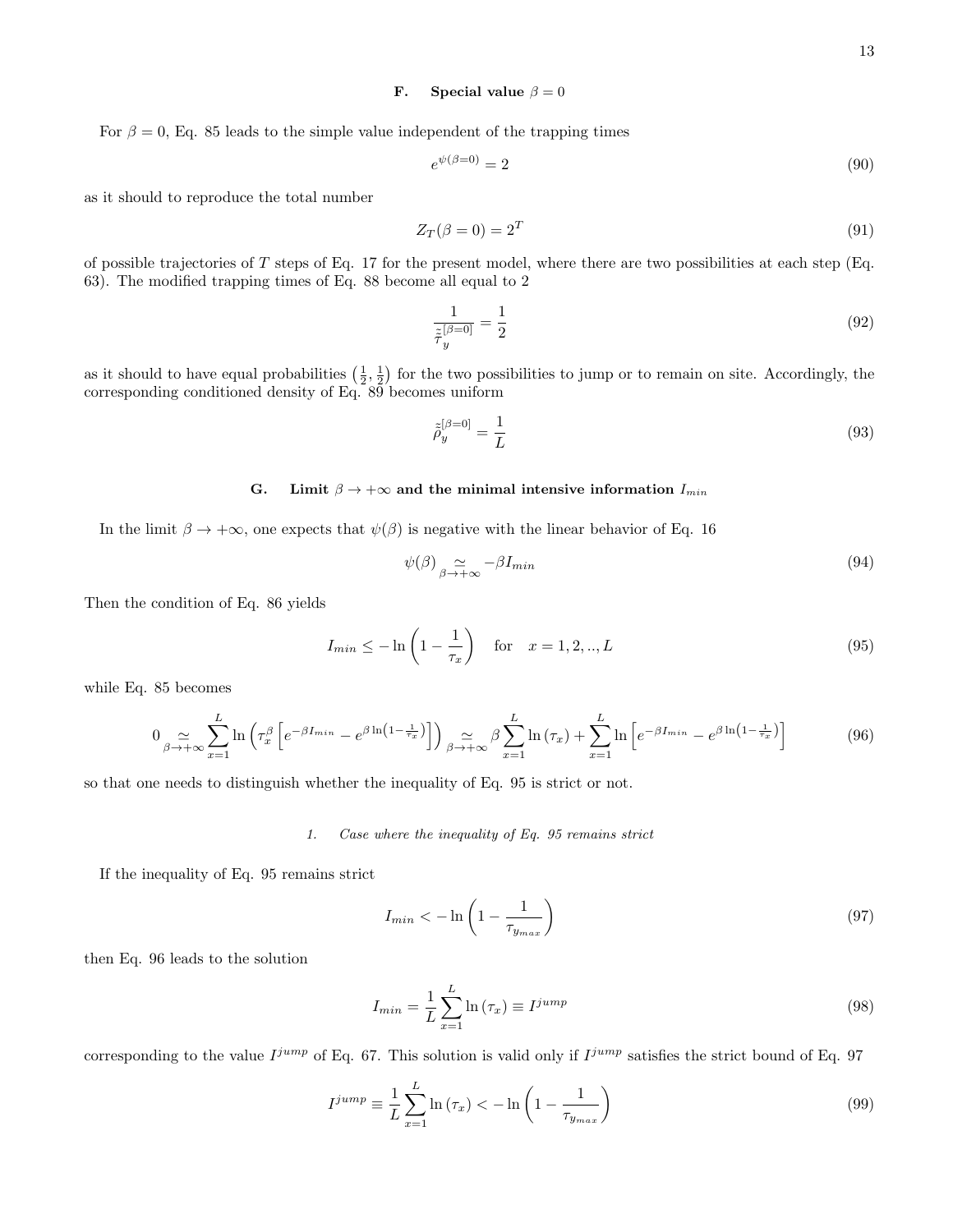In the Doob generator of the conditioned process, the modified trapping times of Eq. 88 become all equal to unity

$$
\tilde{\tilde{\tau}}_{\beta}(y) \underset{\beta \to +\infty}{\simeq} \frac{1}{1 - e^{\beta \left[ I^{jump} + \ln\left(1 - \frac{1}{\tau_y}\right) \right]}} \underset{\beta \to +\infty}{\simeq} 1
$$
\n
$$
(100)
$$

as it should to have probability one to jump and probability zero to remain on site. Accordingly, the conditioned density of Eq. 89 becomes uniform

$$
\tilde{\tilde{\rho}}_{\beta}(y) \underset{\beta \to +\infty}{\simeq} \frac{1}{L} \tag{101}
$$

# 2. Case where the inequality of Eq. 95 cannot remain strict

If  $I^{jump}$  does not satisfy the inequality of Eq. 99, then the solution of Eq. 96 is instead

$$
I^{min} = -\ln\left(1 - \frac{1}{\tau_{y_{max}}}\right) \equiv I^{loc}_{y_{max}} \tag{102}
$$

corresponding to the value  $I_{y_{max}}^{loc}$  discussed in Eqs 69 and 70.

In the Doob generator of the conditioned process, the modified trapping time of Eq. 88

$$
\tilde{\tau}_{y}^{[\beta]} \underset{\beta \to +\infty}{\simeq} \frac{1}{1 - e^{\beta \left[ I_{ymax}^{loc} + \ln\left(1 - \frac{1}{\tau_y}\right) \right]}} = \frac{1}{1 - e^{\beta \left[ -\ln\left(1 - \frac{1}{\tau_{ymax}}\right) + \ln\left(1 - \frac{1}{\tau_y}\right) \right]}} \quad \beta \to +\infty \quad \text{if} \quad y \neq y_{max}
$$
\n
$$
\beta \to +\infty \quad \text{if} \quad y = y_{max} \tag{103}
$$

remains finite for  $y \neq y_{max}$  but diverges for  $y = y_{max}$ , so that the corresponding conditioned density of Eq. 89 is fully localized on the site  $y_{max}$ 

$$
\tilde{\tilde{\rho}}_y^{[\beta]} \underset{\beta \to +\infty}{\simeq} \delta_{y, y_{max}} \tag{104}
$$

# H. Series expansion in  $\beta = 1 + \epsilon$  up to order  $\epsilon^2$

For  $\beta = 1 + \epsilon$ , the expansion of the logarithm of Eq. 85 reads up to second order in  $\epsilon$ 

$$
0 = \sum_{x=1}^{L} \ln \left[ e^{\psi(1+\epsilon)} \tau_x^{1+\epsilon} - (\tau_x - 1)^{1+\epsilon} \right] = \sum_{x=1}^{L} \ln \left[ \tau_x e^{\epsilon \left[ \psi'(1) + \ln(\tau_x) \right] + \frac{\epsilon^2}{2} \psi''(1)} - (\tau_x - 1) e^{\epsilon \ln(\tau_x - 1)} \right]
$$
  
\n
$$
= \sum_{x=1}^{L} \ln \left[ 1 + \epsilon \left[ \tau_x \left[ \psi'(1) + \ln(\tau_x) \right] - (\tau_x - 1) \ln(\tau_x - 1) \right] + \frac{\epsilon^2}{2} \left[ \tau_x \left[ \psi''(1) + \left[ \psi'(1) + \ln(\tau_x) \right]^2 \right] - (\tau_x - 1) \ln^2(\tau_x - 1) \right] \right]
$$
  
\n
$$
= \epsilon \sum_{x=1}^{L} \left[ \tau_x \psi'(1) + \tau_x \ln(\tau_x) - (\tau_x - 1) \ln(\tau_x - 1) \right] + \frac{\epsilon^2}{2} \sum_{x=1}^{L} \left( \tau_x \psi''(1) - \tau_x (\tau_x - 1) \left[ \psi'(1) + \ln(\tau_x) - \ln(\tau_x - 1) \right]^2 \right) (105)
$$

So the vanishing at order  $\epsilon$  yields the first derivative

$$
\psi'(1) = -\frac{\sum_{x=1}^{L} [\tau_x \ln (\tau_x) - (\tau_x - 1) \ln (\tau_x - 1)]}{\sum_{y=1}^{L} \tau_y}
$$
\n(106)

in agreement with  $h_{KS} = -\psi'(1)$  of Eq. 79. The vanishing at order  $\epsilon^2$  yields the second derivative  $\psi''(1)$ 

$$
\psi''(1) = \frac{\sum_{x=1}^{L} \tau_x(\tau_x - 1) [\psi'(1) + \ln(\tau_x) - \ln(\tau_x - 1)]^2}{\sum_{y=1}^{L} \tau_y}
$$
\n(107)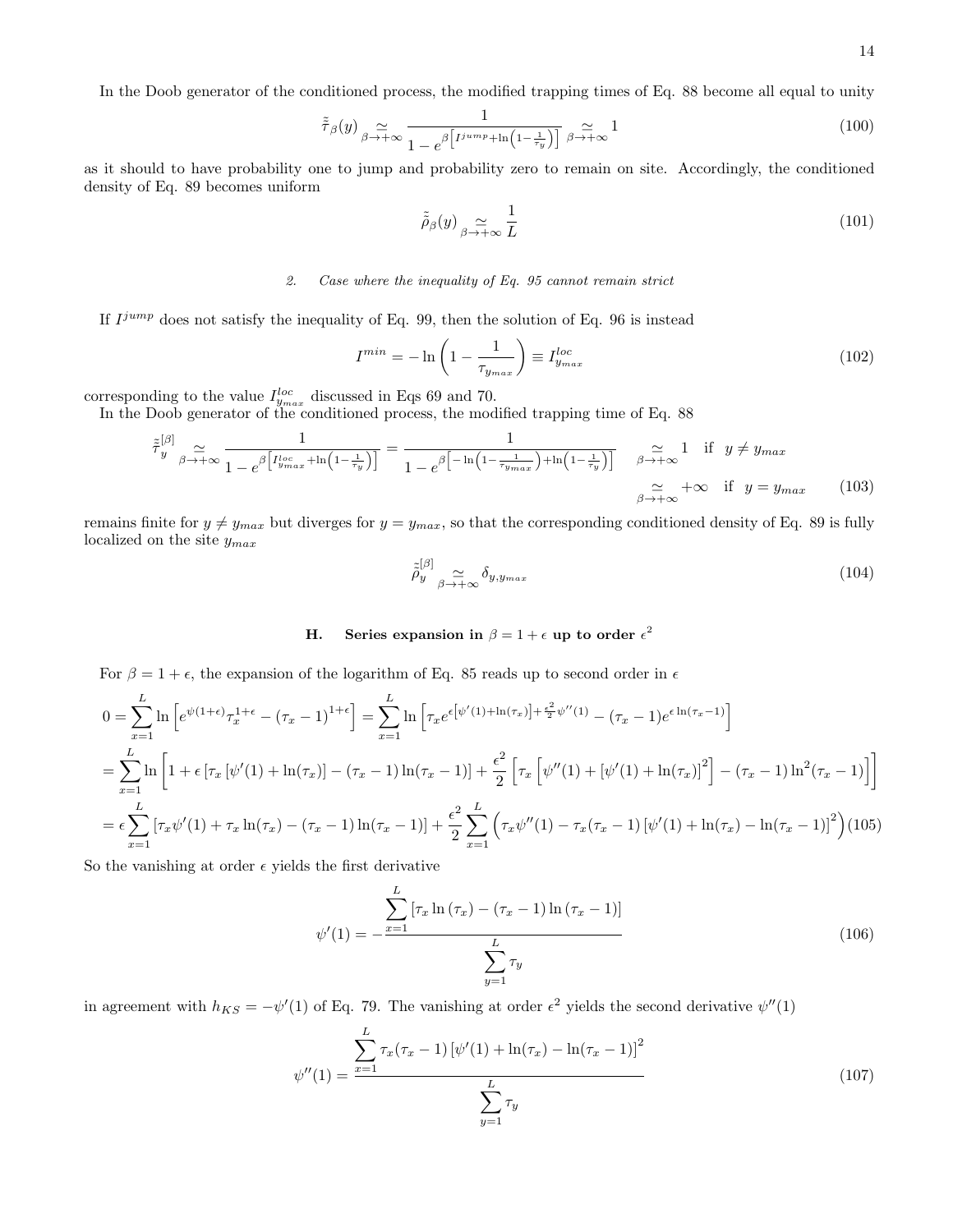The scaled variance  $V_{KS}$  of Eq. 27 thus reads for a given disordered ring parametrized by the L trapping times  $\tau_{y=1,2,..,L}$ 

$$
V_{KS}[\tau_{y=1,2,...,L}] = \frac{\sum_{x=1}^{L} \tau_x(\tau_x - 1) \left[ -h_{KS}[\tau_x] - \ln\left(1 - \frac{1}{\tau_x}\right) \right]^2}{\sum_{y=1}^{L} \tau_y}
$$

$$
= \frac{h_{KS}^2[\tau_x] \sum_{x=1}^{L} (\tau_x^2 - \tau_x) + 2h_{KS}[\tau_x] \sum_{x=1}^{L} (\tau_x^2 - \tau_x) \ln\left(1 - \frac{1}{\tau_x}\right) + \sum_{x=1}^{L} (\tau_x^2 - \tau_x) \ln^2\left(1 - \frac{1}{\tau_x}\right)}{\sum_{y=1}^{L} \tau_y}
$$
(108)

where  $h_{KS}[\tau_{y=1,2,...,L}]$  was given in Eq. 79.

Let us now analyze its behavior for large L when the probability distribution  $q(\tau)$  of the trapping times  $\tau \in ]1, +\infty[$ is the power-law of Eq. B1 depending on the parameter  $\mu > 0$ :

(i) in the region  $\mu > 2$  where the second moment  $\tau^2$  of the trapping time is finite (Eq. B4), both the numerator and the denominator of Eq. 108 will follow the law of large numbers while the Kolmogorov-Sinai entropy converges towards the finite asymptotic value of Eq. 80. As a consequence, the scaled variance of Eq. 108 will then converges towards the finite asymptotic value

$$
V_{KS}^{(\infty)} = \frac{\int_{1}^{+\infty} d\tau q(\tau)\tau(\tau-1) \left[-h_{KS}^{(\infty)} - \ln\left(1-\frac{1}{\tau}\right)\right]^2}{\int_{1}^{+\infty} d\tau \tau q(\tau)} \quad \text{for} \quad \mu > 2
$$
\n
$$
= \frac{\left[h_{KS}^{(\infty)}\right]^2 \int_{1}^{+\infty} d\tau q(\tau)(\tau^2 - \tau) + 2h_{KS}^{(\infty)} \int_{1}^{+\infty} d\tau q(\tau)(\tau^2 - \tau) \ln\left(1-\frac{1}{\tau}\right) + \int_{1}^{+\infty} d\tau q(\tau)(\tau^2 - \tau) \ln^2\left(1-\frac{1}{\tau}\right)}{\int_{1}^{+\infty} d\tau \tau q(\tau)}
$$
\n(109)

(ii) in the region  $1 < \mu < 2$  where the second moment  $\tau^2$  of the trapping time is infinite (Eq. B4) while the first moment  $\bar{\tau}$  remains finite (Eq. B3), the only anomalous scaling will come from the sum of the square of the trapping times discussed around Eq. B18. As a consequence, the scaled variance  $V_{KS}$  will not remain finite as in Eq. 109, but will diverge with the scaling  $L^{\frac{2}{\mu}-1}$  of exponent  $(\frac{2}{\mu}-1) \in ]0,1[$ 

$$
V_{KS}^{(L)} \underset{L \to +\infty}{\simeq} L^{\frac{2}{\mu}-1} \vartheta \frac{\left[h_{KS}^{(\infty)}\right]^{2}}{\int_{1}^{+\infty} d\tau \tau q(\tau)} \qquad \text{for} \quad 1 < \mu < 2 \tag{110}
$$

and it will remain distributed over the disordered rings of length L since the rescaled variable  $\vartheta$  of Eq. B21 is distributed with the Lévy law  $\mathcal{L}_{\frac{\mu}{2}}(\vartheta)$ .

(iii) in the region  $0 < \mu < 1$  where both the first moment  $\bar{\tau}$  and the second moment  $\tau^2$  are infinite (Eqs B3 B4) while the Kolmogorov-Sinai entropy does not converge anymore towards the finite asymptotic value of Eq. 80, one needs to return to the finite-size expression of Eq. 79 for the Kolmogorov-Sinai entropy and to re-analyze the leading behavior of Eq. 108 in terms of the sum  $\Sigma_L$  of Eq. B6 and  $\Upsilon_L$  of Eq. B18

$$
V_{KS}[\tau_{y=1,2,\dots,L}] \underset{L\to+\infty}{\simeq} \frac{\Upsilon_L}{\Sigma_L^3} L^2 \left( \int_1^{+\infty} d\tau q(\tau) \left[ \ln\left(\tau\right) - \left(\tau - 1\right) \ln\left(1 - \frac{1}{\tau}\right) \right] \right)^2 \underset{L\to+\infty}{\simeq} L^{2 - \frac{1}{\mu}} \quad \text{for } 0 < \mu < 1 \tag{111}
$$

so the scaling in  $L^{2-\frac{1}{\mu}}$  is different from Eq. 110, while the limit distribution would require a more refined analysis of the ratio  $\frac{\Upsilon_L}{\Sigma_L^3}$  involving the two correlated sums of Eq. B6 and Eq. B18.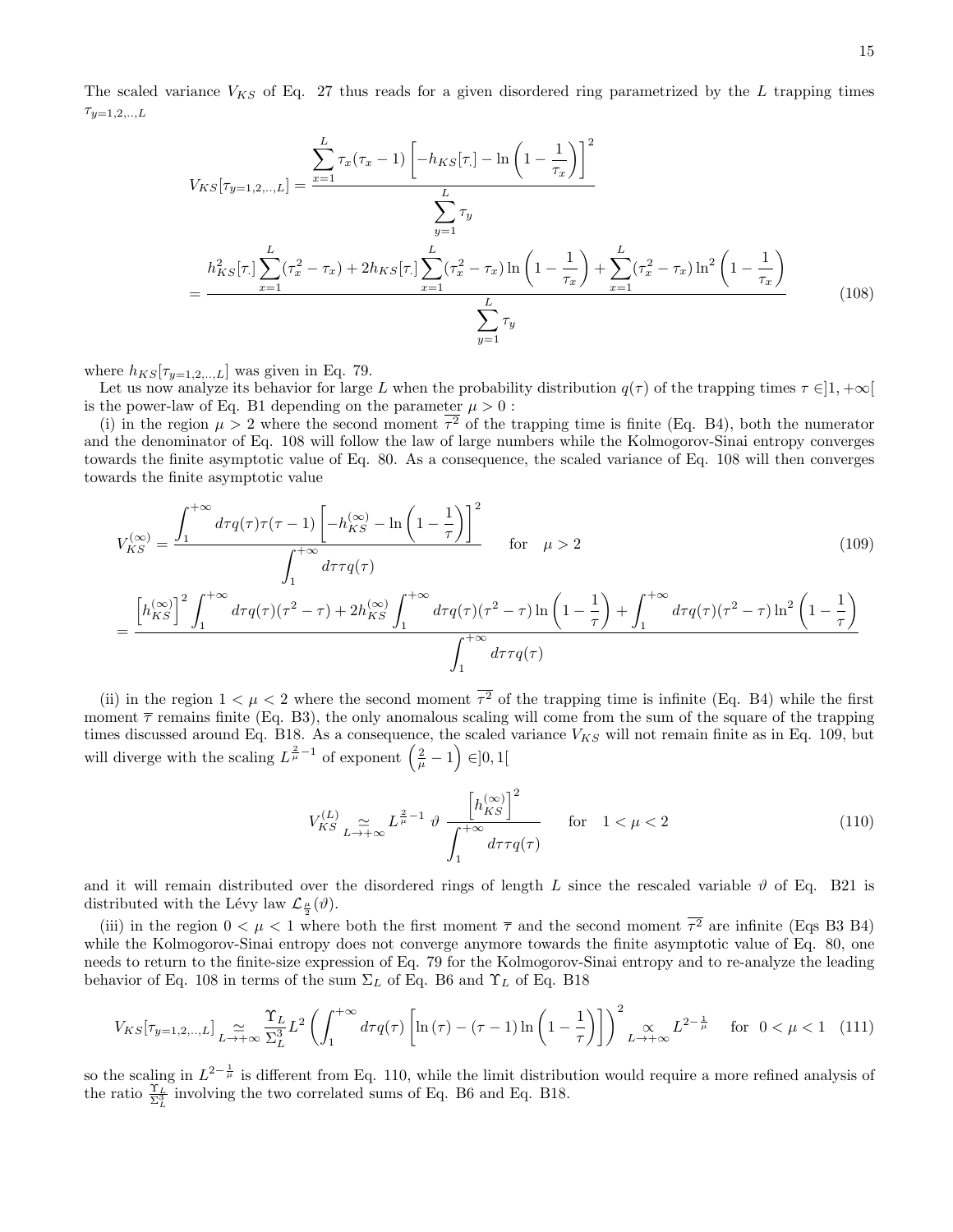#### I. Direct analysis of self-averaging observables in the thermodynamic limit of an infinite ring  $L \to +\infty$

As discussed above, the Kolmogorov-Sinai entropy  $h_{KS} = -\psi'(1)$  is self-averaging in the thermodynamic limit  $L \to +\infty$  only for  $\mu > 1$  (Eq. 80), while the scaled variance  $V_{KS} = \psi''(1)$  is self-averaging in the thermodynamic limit  $L \to +\infty$  only for  $\mu > 2$  (Eq. 109). Further transitions are expected for the higher cumulants.

However if the trapping time distribution  $q(\tau)$  has all its moments finite (in contrast to the power-law form of Eq. B1 discussed up to now), then the scaled cumulant generating function  $\psi(\beta)$  and its derivative will be self-averaging in the thermodynamic limit  $L \to +\infty$ . If one rewrites Eq. 85 via its logarithm and divide by the size L of the ring

$$
0 = \frac{1}{L} \sum_{x=1}^{L} \ln \left[ e^{\psi(\beta)} \tau_x^{\beta} - (\tau_x - 1)^{\beta} \right]
$$
\n(112)

one obtains that the self-averaging value  $\psi_{L=\infty}(\beta)$  in the thermodynamic limit  $L \to +\infty$  is determined by the equation

$$
0 = \int_{1}^{+\infty} d\tau q(\tau) \ln \left[ e^{\psi_{\infty}(\beta)} \tau^{\beta} - (\tau - 1)^{\beta} \right]
$$
 (113)

However, whenever there are non-self-averaging effects, one should return to the finite-size Eq. 112 to analyze them, as described above for the two first derivatives  $\psi'(1) = -h_{KS}$  and  $\psi''(1) = V_{KS}$ .

#### V. MARKOV JUMP PROCESSES IN CONTINUOUS TIME WITH STEADY-STATE

In this section, we focus on the continuous-time dynamics in discrete space defined by the Master Equation

$$
\frac{\partial P_x(t)}{\partial t} = \sum_y w_{x,y} P_y(t) \tag{114}
$$

where the off-diagonal  $x \neq y$  matrix elements are positive  $w_{x,y} \geq 0$  and represent the transitions rates from y to x, while the diagonal elements are negative  $w_{x,x} \leq 0$  and are fixed by the conservation of probability to be

$$
w_{x,x} = -\sum_{y \neq x} w_{y,x} \tag{115}
$$

#### A. Steady-State and finite-time propagator

We will assume that the normalized steady-state  $P^*(x)$  of Eq. 114

$$
0 = \sum_{y} w_{x,y} P_y^* = \sum_{y \neq x} \left[ w_{x,y} P_y^* - w_{y,x} P_x^* \right] \tag{116}
$$

exists. Eqs 115 and 116 mean that zero is the highest eigenvalue of the Markov Matrix  $w_{\dots}$ , with the positive left eigenvector

$$
l_x = 1 \tag{117}
$$

and the positive right eigenvector  $r_x$  given by the steady state

$$
r_x = P_x^* \tag{118}
$$

The whole spectral decomposition of the matrix  $w$ 

$$
w = -\sum_{k} \zeta_{k} |\zeta_{k}^{R}\rangle\langle\zeta_{k}^{L}| \tag{119}
$$

involving the other eigenvalues  $(-\zeta_k) < 0$  labelled by k, with their right eigenvectors  $|\zeta_k^R\rangle$  and their left eigenvectors  $\langle \zeta_k^L |$  satisfying the closure relation

$$
\mathbb{1} \quad = |r\rangle\langle l| + \sum_{k} |\zeta_{k}^{R}\rangle\langle\zeta_{k}^{L}| \tag{120}
$$

is useful to describe the relaxation of the finite-time propagator towards the steady state

$$
\langle x|e^{wt}|x_0\rangle = \langle x|r\rangle\langle l|x_0\rangle + \sum_k e^{-t\zeta_k}\langle x|\zeta_k^R\rangle\langle\zeta_k^L|x_0\rangle = P^*(x) + \sum_k e^{-t\zeta_k}\langle x|\zeta_k^R\rangle\langle\zeta_k^L|x_0\rangle
$$
\n(121)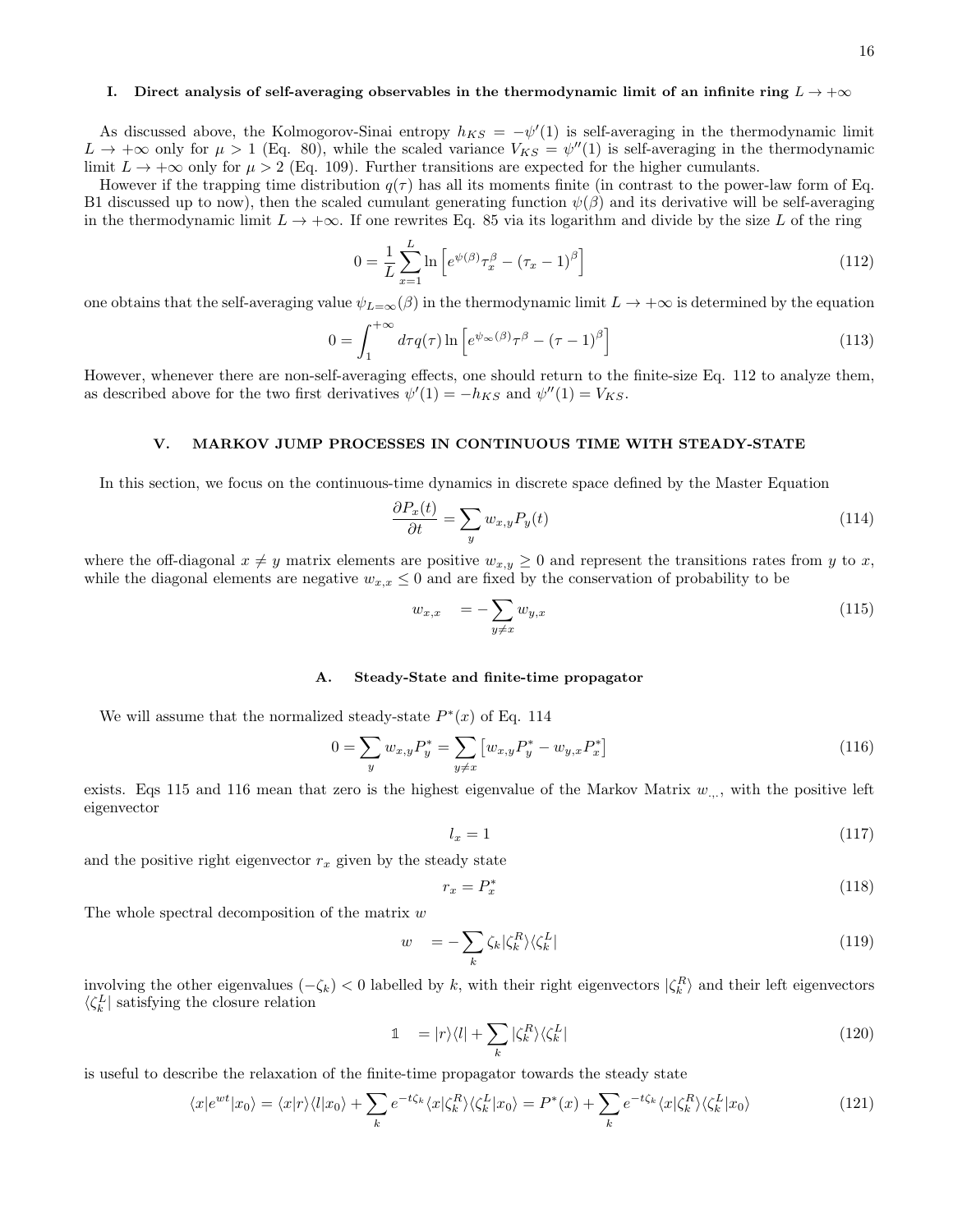## B. The intensive information I as a time-additive observable of the trajectory  $x(0 \le t \le T)$

A dynamical trajectory  $x(t)$  on the time interval  $0 \le t \le T$  corresponds to a certain number  $M \ge 0$  of jumps  $m = 1,..,M$  occurring at times  $0 < t_1 < ... < t_M < T$  between the successive configurations  $(x_0 \to x_1 \to x_2..\to x_M)$ that are visited between these jumps. The probability density of this trajectory

$$
x(0 \le t \le T) = (x_0; t_1; x_1; t_2; ...; x_{M-1}; t_M; x_M)
$$
\n
$$
(122)
$$

when the initial condition  $x_0$  is drawn with the steady-state distribution  $P^*$  of Eq. 116 reads in terms of the transitions rates

$$
\mathcal{P}[x(0 \le t \le T) = (x_0; t_1; x_1; t_2; ...; x_{M-1}; t_M; x_M)]
$$
\n
$$
= e^{(T-t_M)w_{x_M, x_M}} w_{x_M, x_{M-1}} e^{(t_M - t_{M-1})w_{x_M-1}, x_{M-1}} \dots w_{x_2, x_1} e^{(t_2 - t_1)w_{x_1, x_1}} w_{x_1, x_0} e^{t_1 w_{x_0, x_0}}
$$
\n
$$
= P^*(x_0) e^{(T-t_M)w_{x_M, x_M}} \prod_{m=1}^M \left[ w_{x_m, x_{m-1}} e^{(t_m - t_{m-1})w_{x_{m-1}, x_{m-1}}} \right]
$$
\n(123)

The normalization over all possibles trajectories on  $[0, T]$  involves the sum over the number M of jumps, the sum over the M configurations  $(x_0, x_1, ..., x_M)$  where  $x_m$  has to be different from  $x_{m-1}$ , and the integration over the jump times with the measure  $dt_1...dt_M$  and the constraint  $0 < t_1 < ... < t_M < T$ 

$$
1 = \sum_{M=0}^{+\infty} \int_0^T dt_M \int_0^{t_M} dt_{M-1} \dots \int_0^{t_2} dt_1 \sum_{x_M \neq x_{M-1}} \sum_{x_{M-1} \neq x_{M-2}} \dots \sum_{x_2 \neq x_1} \sum_{x_1 \neq x_0} \sum_{x_0} \sum_{x_0} \mathcal{F}[\mathbf{x}(0 \le t \le T) = (x_0; t_1; x_1; t_2; \dots; x_{M-1}; t_M; x_M)] \tag{124}
$$

The trajectory probability density of Eq. 123 can be rewritten more compactly without the explicit enumeration of all the jumps as

$$
\mathcal{P}[x(0 \le t \le T)] = P_{x(0)}^* e^{\left[\sum_{t:x(t^+) \neq x(t^-)} \ln(w_{x(t^+),x(t^-)}) + \int_0^T dt w_{x(t),x(t)}\right]}
$$
(125)

The corresponding intensive information of Eq. 3

$$
I[x(0 \le t \le T)] = -\frac{1}{T} \sum_{t:x(t^+) \neq x(t^-)} \ln(w_{x(t^+),x(t^-)}) - \frac{1}{T} \int_0^T dt w_{x(t),x(t)} - \frac{1}{T} \ln(P_{x(0)}^*)
$$
(126)

is a time-additive observable. As a consequence, its averaged value with the trajectories probabilities of Eq. 125 reads

$$
\langle I[x(.)] \rangle = \sum_{x(.)} \mathcal{P}[x(.)] I[x(.)] = -\frac{1}{T} \sum_{t:x(t^+) \neq x(t^-)} \langle \ln(w_{x(t^+),x(t^-)}) \rangle - \frac{1}{T} \int_0^T dt \langle w_{x(t),x(t)} \rangle - \frac{1}{T} \langle \ln \left( P_{x(0)}^* \right) \rangle
$$
  

$$
= -\sum_y \sum_{x \neq y} w_{x,y} P_y^* \ln(w_{x,y}) - \sum_y P_y^* w_{y,y} - \frac{1}{T} \sum_{x(0)} P_{x(0)}^* \ln \left( P_{x(0)}^* \right) \tag{127}
$$

For  $T \to +\infty$ , the last contribution of order  $1/T$  involving the initial condition disappears and one obtains the Kolmogorov-Sinai entropy of Eq. 21 that can be rewritten in terms of the off-diagonal elements  $w_{x,y}$  alone using Eq. 115

$$
h_{KS} = \lim_{T \to +\infty} \left( \langle I[x(.)] \rangle \right) = -\sum_{y} \sum_{x \neq y} w_{x,y} P_{y}^{*} \ln(w_{x,y}) - \sum_{y} P_{y}^{*} \left( -\sum_{x \neq y} w_{x,y} \right)
$$

$$
= \sum_{y} P_{y}^{*} \sum_{x \neq y} w_{x,y} \left[ 1 - \ln(w_{x,y}) \right]
$$
(128)

As in Eq. 42, the Kolmogorov-Sinai entropy can be thus explicitly computed in any model where the steady-state  $P^*$ is known.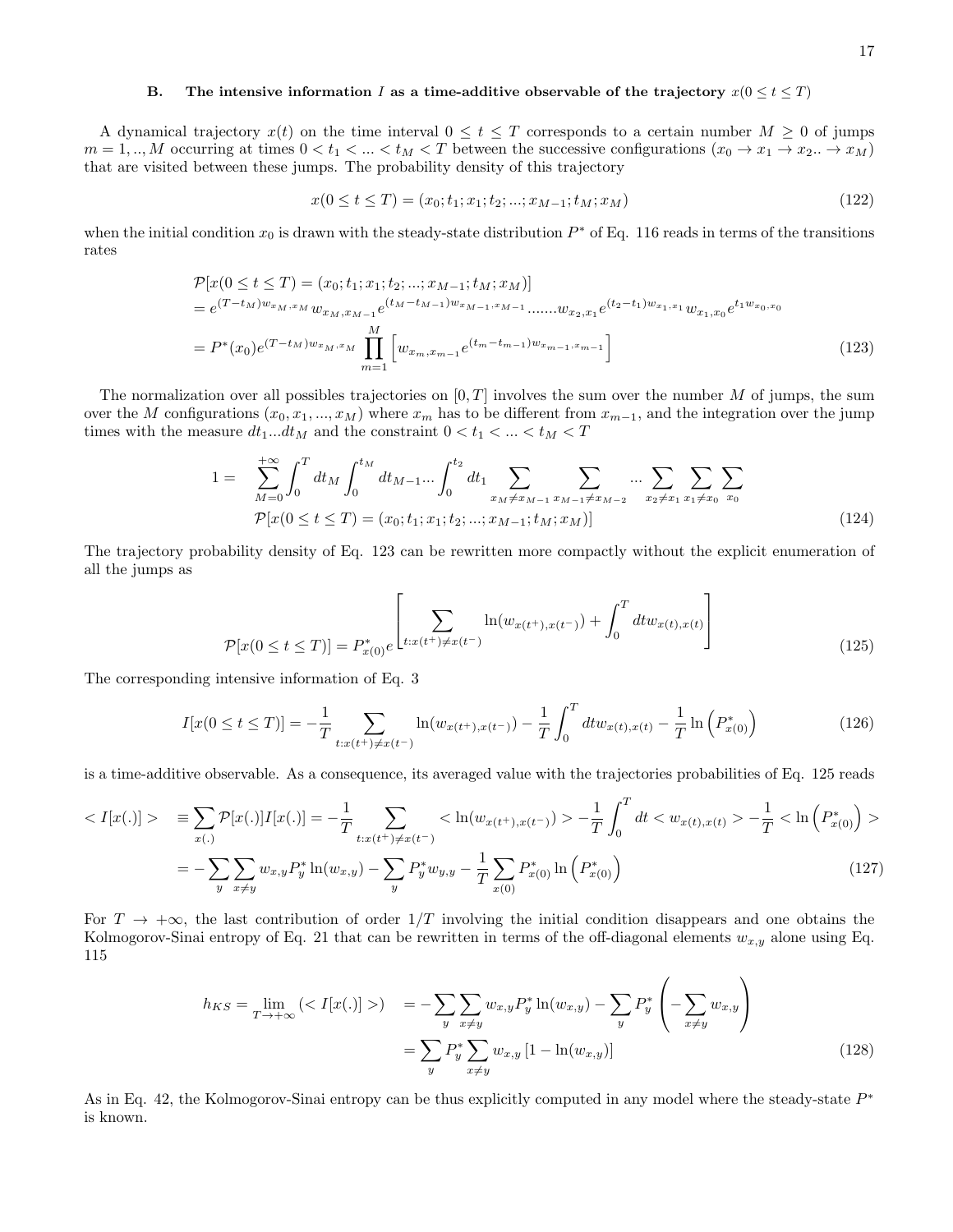# C. The scaled variance  $V_{KS}$  of the information I in terms of the temporal correlations

Similarly for  $T \to +\infty$ , the contribution of the initial condition in the information of Eq. 126 will disappear in the scaled variance of Eq. 27 and one obtains the contributions corresponding to the various connected temporal correlations involving either two off-diagonal matrix elements, one off-diagonal and one diagonal matrix elements, or two diagonal matrix elements

$$
V_{KS} = \lim_{T \to +\infty} \left[ T\left( \langle T^2[x(.)] \rangle - \langle I[x(.)] \rangle^2 \right) \right] = \lim_{T \to +\infty} \left[ \frac{1}{T} \sum_{t: x(t^+) \neq x(t^-)} \langle \ln^2(w_{x(t^+), x(t^-)} \rangle) \rangle \right]
$$
  
+ 
$$
\lim_{T \to +\infty} \left[ \frac{2}{T} \sum_{t: x(t^+) \neq x(t^-)} \left[ \langle \ln(w_{x((t+\tau)^+) , x((t+\tau)^-)} ) \ln(w_{x(t^+) , x(t^-)} \rangle) \rangle - \langle \ln(w_{x((t+\tau)^+) , x((t+\tau)^-)} ) \rangle \langle \ln(w_{x(t^+) , x(t^-)} \rangle) \rangle \right] \right]
$$
  
+ 
$$
\lim_{T \to +\infty} \left[ \frac{2}{T} \sum_{t: x(t^+) \neq x(t^-)} \int_0^{T-t} d\tau \left[ \langle w_{x(t+\tau), x(t+\tau)} \ln(w_{x(t^+) , x(t^-)} \rangle \rangle - \langle w_{x(t+\tau), x(t+\tau)} \rangle \langle \ln(w_{x(t^+) , x(t^-)} \rangle \rangle \right] \right]
$$
  
+ 
$$
\lim_{T \to +\infty} \left[ \frac{2}{T} \int_0^T dt \sum_{0 < \tau < T - t: x((t+\tau)^+) \neq x((t+\tau)^-)} \left[ \langle \ln(w_{x((t+\tau)^+) , x((t+\tau)^-)}) w_{x(t), x(t)} \rangle - \langle \ln(w_{x((t+\tau)^+) , x((t+\tau)^-)}) \rangle \langle w_{x(t), x(t)} \rangle \right] \right]
$$
  
+ 
$$
\lim_{T \to +\infty} \left[ \frac{2}{T} \int_0^T dt \int_0^{T-t} d\tau \left[ \langle w_{x(t+\tau), x(t+\tau)} w_{x(t), x(t)} \rangle - \langle w_{x(t+\tau), x(t+\tau)} \rangle \langle w_{x(t), x(t)} \rangle \right] \right]
$$
(129)

As in Eq. 45, it is useful to introduce the notation  $G_{x,y}$  for the integral over the time  $\tau$  of the difference between the finite-time propagator  $\langle x|e^{\tau w}|y\rangle$  of Eq. 121 and its infinite-limit  $P^*(x)$ 

$$
G_{x,y} \equiv \int_0^{+\infty} d\tau \left[ \langle x | e^{\tau w} | y \rangle - P^*(x) \right] = \int_0^{+\infty} d\tau \sum_k e^{-\tau \zeta_k} \langle x | \zeta_k^R \rangle \langle \zeta_k^L | y \rangle = \sum_k \frac{\langle x | \zeta_k^R \rangle \langle \zeta_k^L | y \rangle}{\zeta_k} \tag{130}
$$

At the operator level, this Green function

$$
G = \sum_{k} \frac{|\zeta_k^R\rangle\langle\zeta_k^L|}{\zeta_k} = \left(\sum_{k} |\zeta_k^R\rangle\langle\zeta_k^L|\right) \frac{1}{-w} \left(\sum_{k} |\zeta_k^R\rangle\langle\zeta_k^L|\right) = \left(1 - |r\rangle\langle l|\right) \frac{1}{(-w)} \left(1 - |r\rangle\langle l|\right) \tag{131}
$$

represents the inverse of the operator  $(-w)$  within the subspace orthogonal to  $(|r\rangle\langle l|)$ .

Putting everything together, the scaled variance of Eq. 129 reads

$$
V_{KS} = \sum_{y} \sum_{x \neq y} w_{x,y} P_{y}^{*} \ln^{2} (w_{x,y})
$$
  
+2 $\sum_{x,y} \sum_{x' \neq x} \sum_{y' \neq y} w_{x',x} \ln (w_{x',x}) G_{x,y} w_{y,y'} \ln (w_{y,y'}) P_{y'}^{*}$   
+2 $\sum_{x,y} \sum_{y' \neq y} w_{x,x} G_{x,y} w_{y,y'} \ln (w_{y,y'}) P_{y'}^{*}$   
+2 $\sum_{x,y} \sum_{x' \neq x} w_{x',x} \ln (w_{x',x}) G_{x,y} w_{y,y} P_{y}^{*}$   
+2 $\sum_{x,y} w_{x,x} G_{x,y} w_{y,y} P_{y}^{*}$  (132)

As in Eq. 44, the explicit computation of the scaled variance  $V_{KS}$  requires not only the knowledge of the steady-state  $P^*$ , but also the knowledge of the Green function  $G$ , that appears more directly in the canonical analysis below.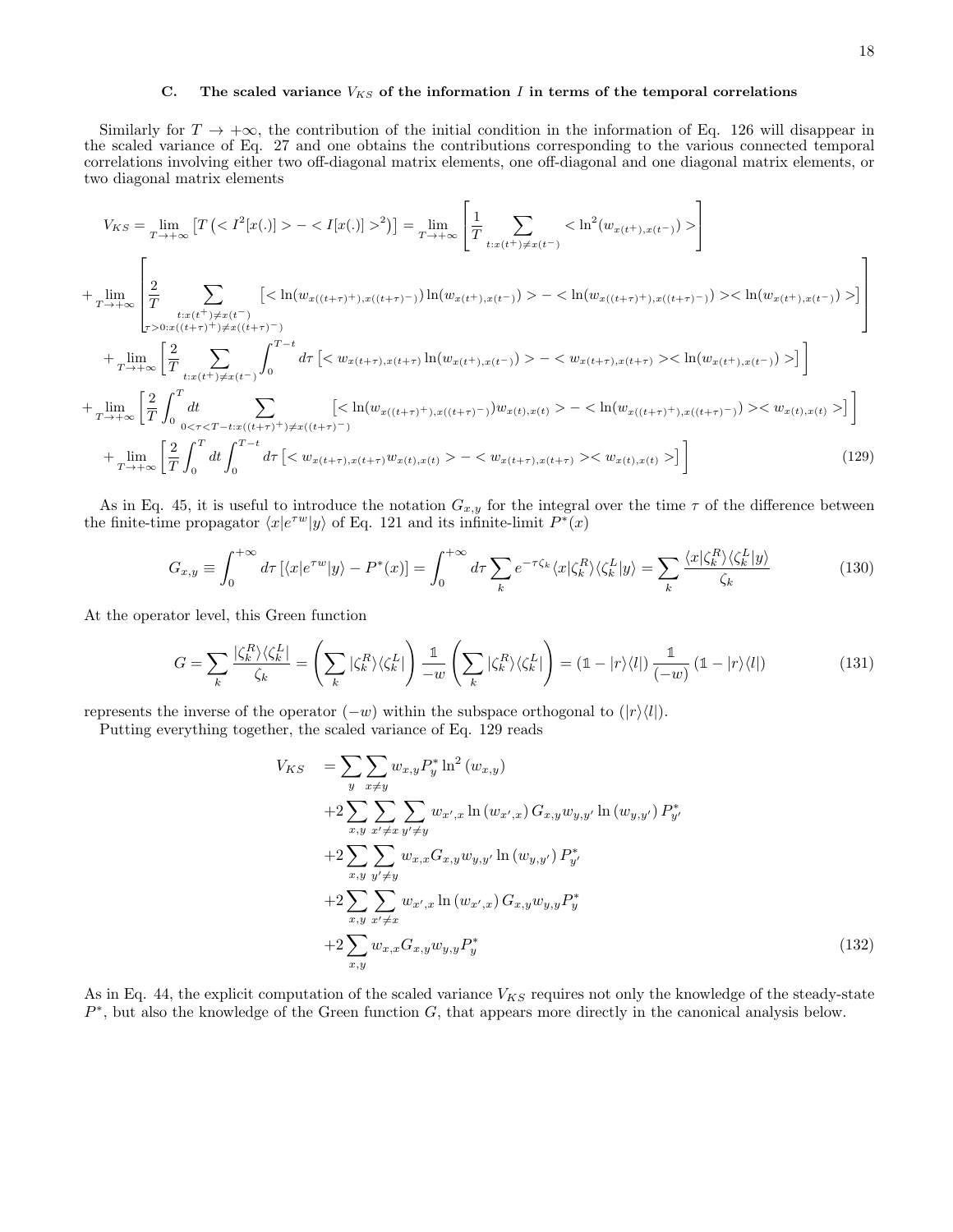# D. Canonical analysis via the  $\beta$ -deformed Matrix  $\tilde{w}_{x,y}^{[\beta]}$

Plugging the trajectory probability density of Eq. 125 into the dynamical partition function of Eq. 9

$$
(\mathcal{P}[x(0 \le t \le T)])^{\beta} = \left[P_{x(0)}^{*}\right]^{\beta} e^{\left[\sum_{t:x(t^{+}) \neq x(t^{-})} \ln(\left[w_{x(t^{+}),x(t^{-})}\right]^{\beta}) + \int_{0}^{T} dt \beta w_{x(t),x(t)}\right]}
$$
(133)

yields that one needs to consider the  $\beta$ -deformed matrix with the off-diagonal elements

$$
\tilde{w}_{x,y}^{[\beta]} = [w_{x,y}]^{\beta} \quad \text{for} \quad x \neq y \tag{134}
$$

and with the diagonal elements using Eq. 115

$$
\tilde{w}_{y,y}^{[\beta]} = \beta w_{y,y} = -\beta \sum_{x \neq y} w_{x,y}
$$
\n(135)

Then  $\psi(\beta)$  corresponds to its highest eigenvalue that will dominate the deformed propagator for large T

$$
\langle x_T | e^{T\tilde{w}^{[\beta]}} | x_0 \rangle \underset{T \to +\infty}{\simeq} e^{T\psi(\beta)} \tilde{r}_{x_T}^{[\beta]} \tilde{l}_{x_0}^{[\beta]} \tag{136}
$$

with the corresponding positive right and left eigenvectors of the Perron-Frobenius theorem

$$
\psi(\beta)\tilde{r}_x^{[\beta]} = \sum_y \tilde{w}_{x,y}^{[\beta]}\tilde{r}_y^{[\beta]} = \sum_{y \neq x} \left( [w_{x,y}]^{\beta} \tilde{r}_y^{[\beta]} - \beta w_{y,x}\tilde{r}_x^{[\beta]} \right) \n\psi(\beta)\tilde{l}_y^{[\beta]} = \sum_x \tilde{l}_x^{[\beta]}\tilde{w}_{x,y}^{[\beta]} = \sum_{x \neq y} \left( \tilde{l}_x^{[\beta]} \left[ w_{x,y} \right]^{\beta} - \tilde{l}_x^{[\beta]} \beta w_{x,y} \right)
$$
\n(137)

with the normalization

$$
\sum_{x} \tilde{l}_x^{[\beta]} \tilde{r}_x^{[\beta]} = 1 \tag{138}
$$

### E. Perturbation theory for the eigenvalue  $\psi(\beta = 1 + \epsilon)$  at second order in  $\epsilon$

The perturbation theory in  $\beta = 1 + \epsilon$  of the deformed matrix of Eqs 134 and 135

$$
\tilde{w}_{x,y}^{[\beta=1+\epsilon]} = w_{x,y} + \epsilon w_{x,y}^{(1)} + \epsilon^2 w_{x,y}^{(2)} + O(\epsilon^3)
$$
\n(139)

involves the first-order matrix elements

$$
w_{x,y}^{(1)} = w_{x,y} \ln(w_{x,y}) \quad \text{for} \quad x \neq y
$$
  
\n
$$
w_{y,y}^{(1)} = w_{y,y} = -\sum_{x \neq y} w(x,y)
$$
\n(140)

and the second-order matrix elements

$$
w_{x,y}^{(2)} = w_{x,y} \frac{\ln^2(w_{x,y})}{2} \quad \text{for} \quad x \neq y
$$
  

$$
w_{y,y}^{(2)} = 0 \tag{141}
$$

The perturbation theory for the highest eigenvalue

$$
\psi(\beta = 1 + \epsilon) = \psi(1) + \epsilon \psi'(1) + \frac{\epsilon^2}{2} \psi''(1) + O(\epsilon^3)
$$
\n(142)

is recalled in Appendix A with the following results at first order ans second order respectively.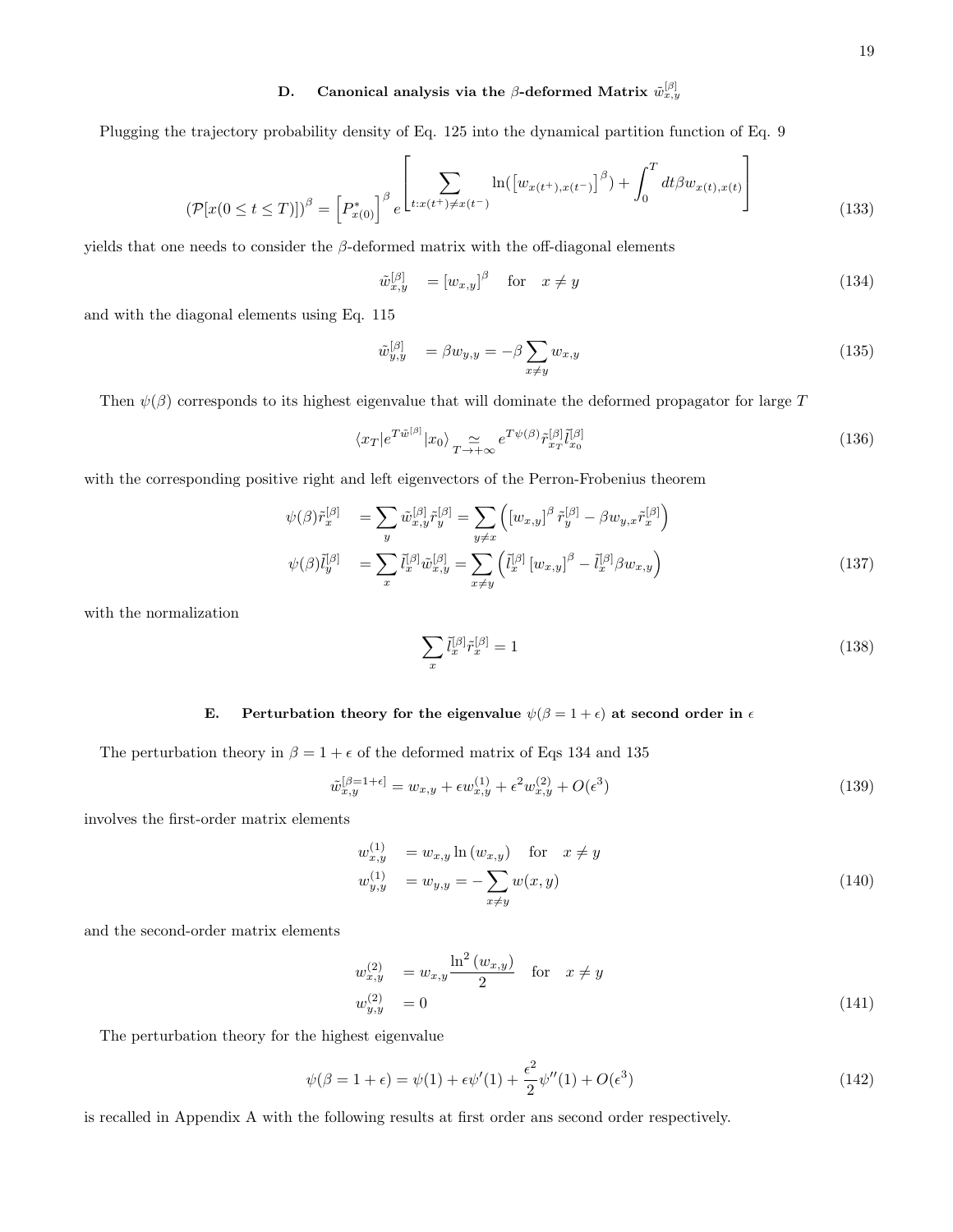# 1. First-order perturbation theory to recover the Kolmogorov-Sinai entropy  $h_{KS} = -\psi'(1)$

Using the unperturbed left and right eigenvectors of Eqs 117 and 118, one obtains that the first-order correction of Eq. A10 for the eigenvalue of Eq. 142 reads

$$
\psi'(1) = \langle l|w^{(1)}|r\rangle = \sum_{x,y} l_x w_{x,y}^{(1)} r_y = \sum_y \left[ \sum_{x \neq y} l_x w_{x,y}^{(1)} r_y + l_y w_{y,y}^{(1)} r_y \right]
$$

$$
= \sum_y \left[ \sum_{x \neq y} w_{x,y} \ln(w_{x,y}) + w_{y,y} \right] P_y^* = \sum_y \left[ \sum_{x \neq y} w_{x,y} \ln(w_{x,y}) - \sum_{x \neq y} w_{x,y} \right] P_y^* \tag{143}
$$

in agreement with the expression of Eq. 128 for the Kolmogorov-Sinai entropy  $h_{KS} = -\psi'(1)$ .

# 2. Second-order perturbation theory to recover the scaled variance  $V_{KS} = \psi''(1)$

The second-order correction of Eq. A21 for the eigenvalue of Eq. 142 reads in terms of the unperturbed left and right eigenvectors of Eqs 117 and 118

$$
\frac{\psi''(1)}{2} = \langle l|w^{(2)}|r\rangle + \langle l|w^{(1)}Gw^{(1)}|r\rangle = \sum_{x,y} l_x w_{x,y}^{(2)} r_y + \sum_{x,x',y',y} l_{x'} w_{x',x}^{(1)} G_{x,y} w_{y,y'}^{(1)} r_{y'}
$$

$$
= \sum_{y} \sum_{x \neq y} w_{x,y} \frac{\ln^2(w_{x,y})}{2} P_y^* + \sum_{x,x',y',y} w_{x',x}^{(1)} G_{x,y} w_{y,y'}^{(1)} P_{y'}^* \tag{144}
$$

where the Green function satisfies the matrix Eqs A15 and A16 and thus coincides with Eq. 131. The Equations A15 and A16 for the Green function read more explicitly in coordinates

$$
-\sum_{x'} w_{x,x'} G_{x',y} = \delta_{x,y} - P_x^*
$$
  

$$
-\sum_{y'} G_{x,y'} w_{y',y} = \delta_{x,y} - P_x^*
$$
  

$$
\sum_{x} G_{x,y} = 0
$$
  

$$
\sum_{y} G_{x,y} P_y^* = 0
$$
 (145)

Using the diagonal and off-diagonal elements of the first-order perturbation matrix  $w^{(1)}$  of Eq. 140, one obtains that the final result for  $\psi''(1)$  of Eq. 144

$$
\psi''(1) = \sum_{y} \sum_{x \neq y} w_{x,y} \ln^2(w_{x,y}) P_y^*
$$
  
+2
$$
\sum_{x,y} \sum_{x' \neq x} \sum_{y' \neq y} w_{x',x} \ln(w_{x',x}) G_{x,y} w_{y,y'} \ln(w_{y,y'}) P_{y'}^*
$$
  
+2
$$
\sum_{x,y} \sum_{y' \neq y} w_{x,x} G_{x,y} w_{y,y'} \ln(w_{y,y'}) P_{y'}^*
$$
  
+2
$$
\sum_{x,y} \sum_{x' \neq x} w_{x',x} \ln(w_{x',x}) G_{x,y} w_{y,y} P_{y}^*
$$
  
+2
$$
\sum_{x,y} w_{x,x} G_{x,y} w_{y,y} P_{y}^*
$$
  
(146)

coincides with Eq. 132 for the scaled variance  $V_{KS} = \psi''(1)$  as it should.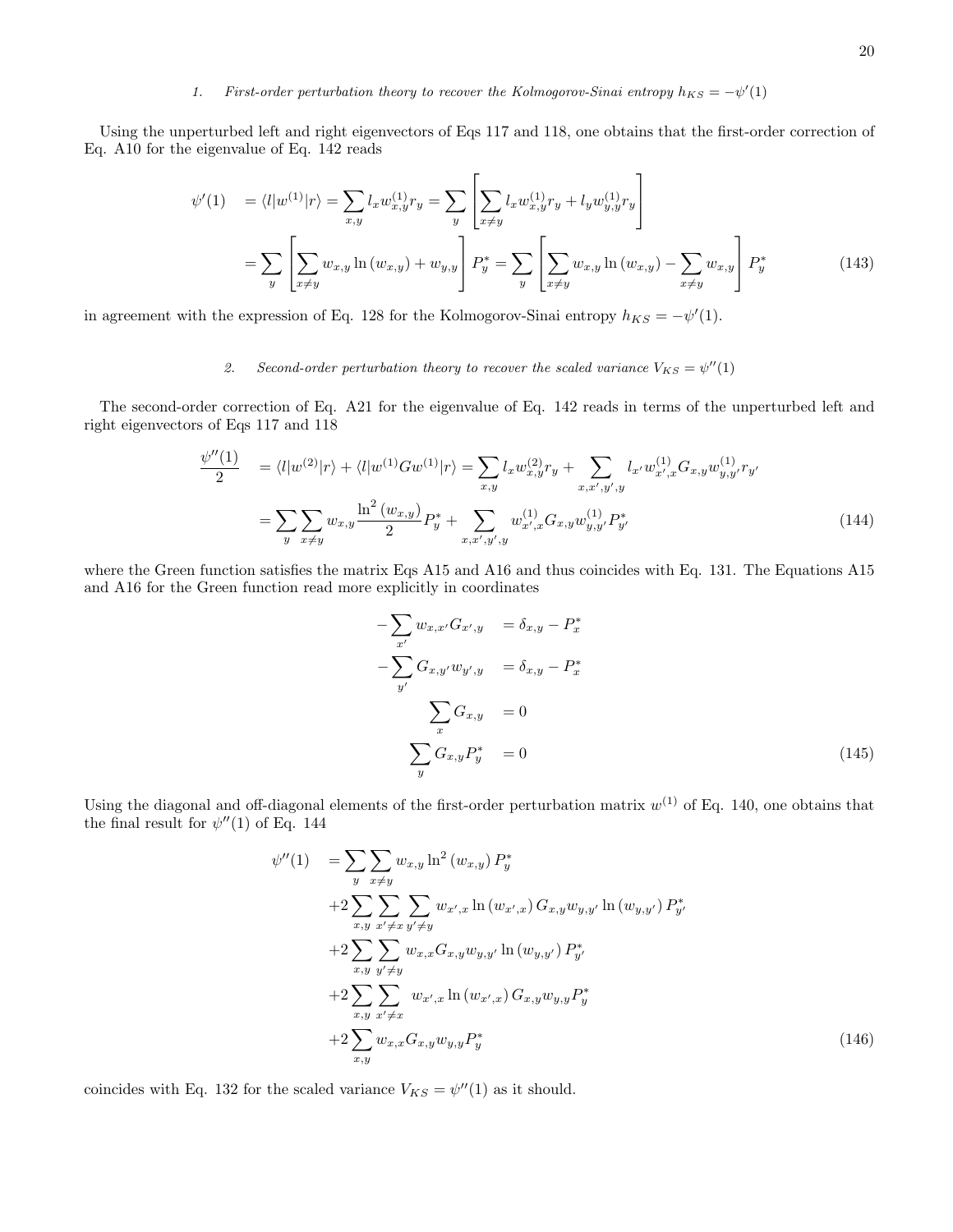# F. Corresponding conditioned process constructed via the generalization of Doob's h-transform

The analysis analogous to Eq. 59 yields that

$$
\tilde{\tilde{\rho}}_x^{[\beta]} \equiv \tilde{l}_x^{[\beta]} \tilde{r}_x^{[\beta]} \tag{147}
$$

represents the stationary density of the β-deformed dynamics in the interior time region  $0 \ll t \ll T$  and can be interpreted as the normalized density conditioned to the information value  $I = -\psi'(\beta)$  of the Legendre transform of Eq. 14.

The corresponding probability-preserving Markov jump process whose highest eigenvalue is zero with the corresponding trivial left eigenvector  $l_\beta(x) = 1$  and the corresponding right eigenvector given by Eq. 147 is generated by the following matrix corresponding to the generalization of Doob's h-transform

$$
\tilde{\tilde{w}}_{x,y}^{[\beta]} = \tilde{l}_x^{[\beta]} \tilde{w}_{x,y}^{[\beta]} \frac{1}{\tilde{l}_y^{[\beta]}} - \psi(\beta)\delta_{x,y} \tag{148}
$$

So the explicit evaluation of this Doob generator requires the knowledge of the eigenvalue  $\psi(\beta)$  and of the corresponding left eigenvector  $\tilde{l}^{[\beta]}$  of Eq. 137.

## VI. APPLICATION TO THE CONTINUOUS-TIME DIRECTED RANDOM TRAP MODEL

In this section, the general analysis for continuous-time Markov jump processes described in the previous section is applied to the directed trap model on the ring.

#### A. Model parametrization in terms of L trapping times  $\tau_y$

The model is defined on a ring of L sites with periodic boundary conditions  $x + L \equiv x$ , and corresponds to the dynamics of Eq. 114 where the Markov Matrix

$$
w_{x,y} = \frac{\delta_{x,y+1} - \delta_{x,y}}{\tau_y} \tag{149}
$$

involves the L parameters  $\tau_y > 0$ . So when the particle is on site y at time t, it can either jump to the right neighbor  $(y + 1)$  with rate  $\frac{1}{\tau_y}$  per unit time, or it remains on site y. As a consequence, the escape-time  $t \in [0, +\infty[$  from the site y follows the exponential distribution

$$
p_y^{escape}(t) = \frac{1}{\tau_y} e^{-\frac{t}{\tau_y}}
$$
\n
$$
(150)
$$

whose averaged value is directly  $\tau_y$ 

$$
\int_{0}^{+\infty} dt t p_y^{escape}(t) = \tau_y \tag{151}
$$

So the L parameters  $\tau_y$  represent again the characteristic times needed to escape from the L sites  $y = 1, ..., L$  of the ring.

## B. Minimal information  $I_{min}$  and maximal information  $I_{max}$  from extreme trajectories

The L possible trajectories that remain on the same site y of the ring for  $0 \le t \le T$  have for probabilities

$$
\mathcal{P}[x(t) = y] = P_y^* e^{-\frac{T}{\tau_y}}
$$
\n(152)

and correspond to the different intensive informations

$$
I[x(t) = y] = \frac{1}{\tau_y} \equiv I_y^{loc}
$$
\n(153)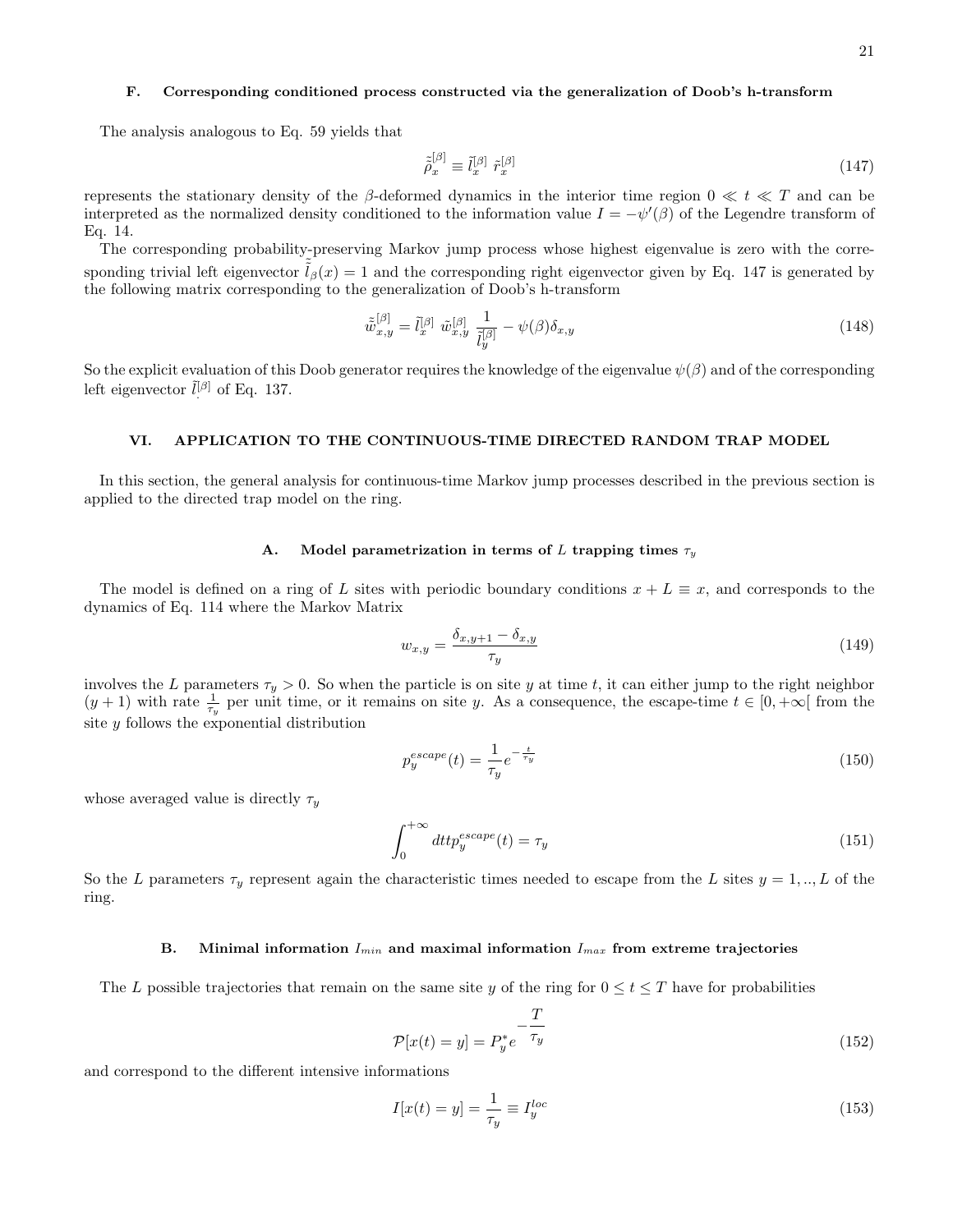In terms of the positions  $y_{max}$  and  $y_{min}$  of the ring with the maximal and the minimal trapping time (Eq 70), the maximal information and the minimal information are thus given by

$$
I^{max} = I^{loc}_{y_{min}} = \frac{1}{\tau_{y_{min}}} I^{min} = I^{loc}_{y_{max}} = \frac{1}{\tau_{y_{max}}} \tag{154}
$$

# C. Explicit results for the Kolmogorov-Sinai entropy  $h_{KS}$

The normalized steady state of Eq. 116

$$
0 = \frac{1}{\tau_{x-1}} P_{x-1}^* - \frac{1}{\tau_x} P_x^* \tag{155}
$$

is simply given by

$$
P_y^* = \frac{\tau_y}{\sum_{x=1}^L \tau_x} \tag{156}
$$

As a consequence, the Kolmogorov-Sinai entropy of Eq. 128 reads for a given disordered ring parametrized by the L trapping times  $\tau_{y=1,2,..,L}$ 

$$
h_{KS}[\tau_{y=1,2,\dots,L}] = \sum_{y} P_y^* w_{y+1,y} \left[ 1 - \ln(w_{y+1,y}) \right] = \frac{\sum_{y=1}^{L} \left[ 1 + \ln(\tau_y) \right]}{\sum_{x=1}^{L} \tau_x} = \frac{\sum_{y=1}^{L} \ln(\tau_y)}{\sum_{x=1}^{L} \tau_x} \tag{157}
$$

Let us now analyze its behavior for large L when the probability distribution  $q(\tau)$  of the trapping times  $\tau \in ]1, +\infty[$ is the power-law of Eq. B1 depending on the parameter  $\mu > 0$ :

(i) in the region  $\mu > 1$  where the averaged value  $\bar{\tau}$  of the trapping time is finite (Eq. B3), both the numerator and the denominator of Eq. 157 will follow the law of large numbers and the Kolmogorov-Sinai entropy will converge towards the finite asymptotic value

$$
h_{KS}^{(L=\infty)} = \frac{1 + \int_1^{+\infty} d\tau q(\tau) \ln(\tau)}{\int_1^{+\infty} d\tau \tau q(\tau)} \quad \text{for} \quad \mu > 1
$$
 (158)

(ii) in the region  $0 < \mu < 1$  where the averaged value  $\overline{\tau}$  of the trapping time is infinite (Eq. B3), the numerator of Eq. 157 will still follow the law of large numbers, while the denominator is a L´evy sum that remains distributed as recalled in Appendix B. As a consequence, the Kolmogorov-Sinai entropy will not remain finite as in Eq. 158, but will vanish with the scaling  $L^{1-\frac{1}{\mu}}$ 

$$
h_{KS}^{(L)} \quad \underset{L \to +\infty}{\simeq} L^{1-\frac{1}{\mu}} \frac{1}{\theta} \left[ 1 + \int_{1}^{+\infty} d\tau q(\tau) \ln(\tau) \right] \qquad \text{for} \quad 0 < \mu < 1 \tag{159}
$$

and will remain distributed over the disordered rings of length L since the rescaled variable  $\theta$  of Eq. B12 is distributed with the Lévy law  $\mathcal{L}_{\mu}(\theta)$  of index  $\mu \in ]0,1[$  of Eq. B13.

#### D. Canonical analysis via the β-deformed Markov Matrix

For the Markov matrix of Eq. 149, the  $\beta$ -deformed matrix of Eqs 134 and 135 reads

$$
\tilde{w}_{x,y}^{[\beta]} = \delta_{x,y+1} \left(\frac{1}{\tau_y}\right)^{\beta} - \delta_{x,y} \frac{\beta}{\tau_y} \tag{160}
$$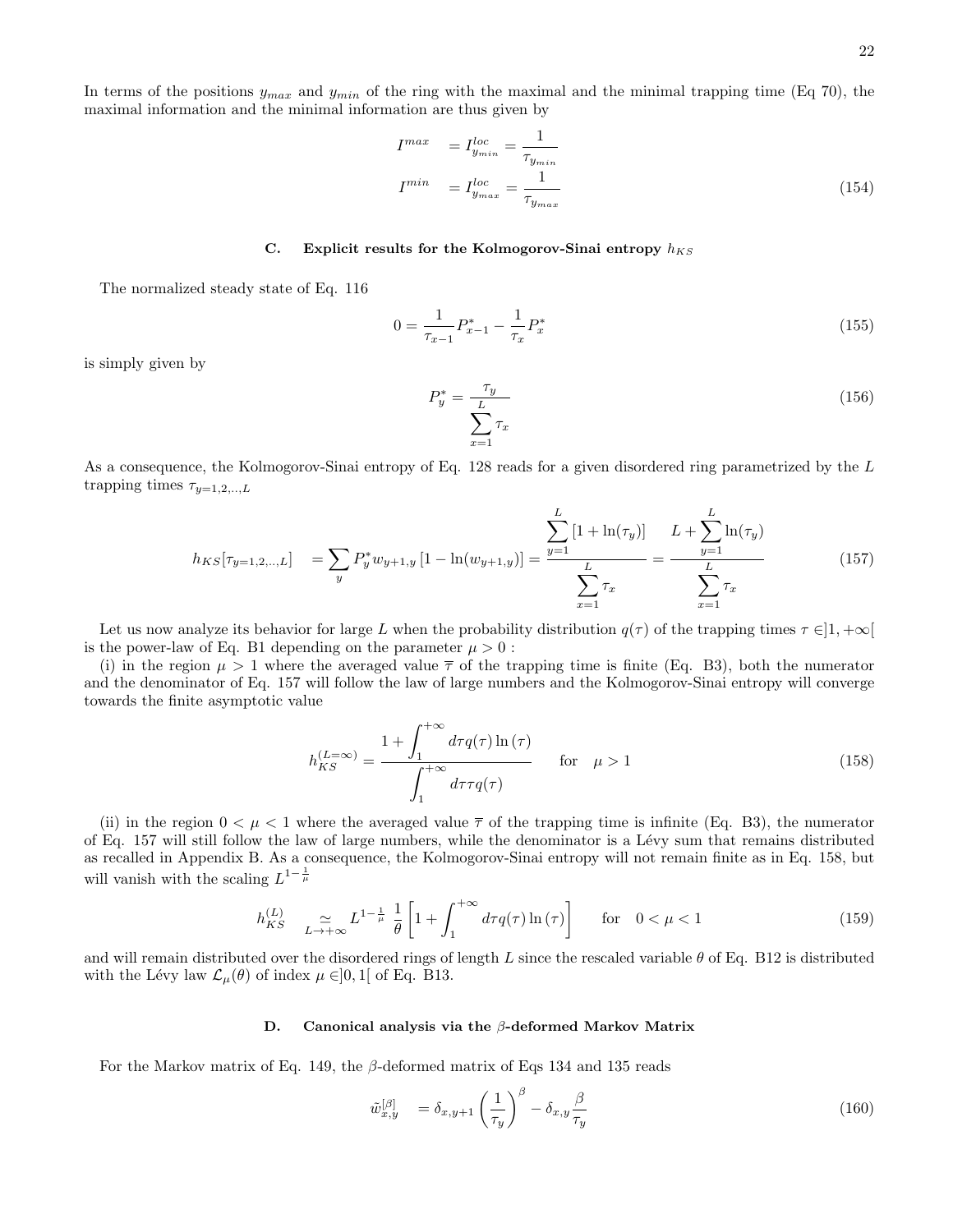and the corresponding eigenvalues Eqs 137 become

$$
\psi(\beta)\tilde{r}_x^{[\beta]} = \frac{\tilde{r}_{x-1}^{[\beta]}}{\tau_{x-1}^{\beta}} - \frac{\beta}{\tau_x}\tilde{r}_x^{[\beta]}
$$

$$
\psi(\beta)\tilde{l}_y^{[\beta]} = \frac{\tilde{l}_{y+1}^{[\beta]}}{\tau_y^{\beta}} - \frac{\beta}{\tau_y}\tilde{l}_y^{[\beta]}
$$
(161)

The solutions of these recursions read

$$
\tilde{r}_{x}^{[\beta]} = \frac{\tilde{r}_{x-1}^{[\beta]}}{\tau_{x-1}^{\beta} \left[ \psi(\beta) + \frac{\beta}{\tau_{x}} \right]} = \frac{\tilde{r}_{0}^{[\beta]}}{\prod_{y=1}^{x} \left( \tau_{y-1}^{\beta} \left[ \psi(\beta) + \frac{\beta}{\tau_{y}} \right] \right)}
$$
\n
$$
\tilde{l}_{y}^{[\beta]} = \tau_{y-1}^{\beta} \left[ \psi(\beta) + \frac{\beta}{\tau_{y-1}} \right] \tilde{l}_{y-1}^{[\beta]} = \tilde{l}_{0}^{[\beta]} \prod_{x=1}^{y} \left( \tau_{x-1}^{\beta} \left[ \psi(\beta) + \frac{\beta}{\tau_{x-1}} \right] \right)
$$
\n(162)

The periodic boundary conditions  $\tilde{r}_L^{[\beta]} = \tilde{r}_0^{[\beta]}$  and  $\tilde{l}_L^{[\beta]} = \tilde{l}_0^{[\beta]}$  yield the equation for the eigenvalue  $\psi(\beta)$ 

$$
1 = \prod_{x=1}^{L} \left( \tau_x^{\beta} \left[ \psi(\beta) + \frac{\beta}{\tau_x} \right] \right) = \prod_{x=1}^{L} \left[ \psi(\beta) \tau_x^{\beta} + \beta \tau_x^{\beta - 1} \right]
$$
(163)

while the positivity of the components of the Perron-Froebenius eigenvectors of Eqs 162 imply

$$
\psi(\beta) \ge -\frac{\beta}{\tau_x} \quad \text{for} \quad x = 1, 2, \dots, L \tag{164}
$$

#### E. Corresponding conditioned process constructed via the generalization of Doob's h-transform

Using the left eigenvector of Eq. 162, one obtains that probability-preserving Markov matrix obtained via the generalization of Doob's h-transform of Eq. 148 is of the same form of the initial Markov matrix of Eq. 149

$$
\tilde{\tilde{w}}_{x,y}^{[\beta]} = \tilde{l}_x^{[\beta]}\tilde{w}_{x,y}^{[\beta]} \frac{1}{\tilde{l}_y^{[\beta]}} - \psi(\beta)\delta_{x,y} = \frac{\delta_{x,y+1} - \delta_{x,y}}{\tilde{\tilde{\tau}}_{\beta}(y)}
$$
\n(165)

with the modified trapping times

$$
\frac{1}{\tilde{\tau}_y^{[\beta]}} = \psi(\beta) + \frac{\beta}{\tau_y} \tag{166}
$$

The corresponding conditioned density of Eq. 60 is given by the analog of the steady state of Eq. 156 with the modified trapping times of Eq. 166

$$
\tilde{\tilde{\rho}}_y^{[\beta]} = \frac{\tilde{\tilde{\tau}}_y^{[\beta]}}{\sum_{x=1}^L \tilde{\tilde{\tau}}_x^{[\beta]}}\tag{167}
$$

Let us now describe special values of  $\beta$ .

# **F.** Special value  $\beta = 0$

For  $\beta = 0$ , Eq. 163 yields the following value independent of the trapping times

$$
\psi(\beta = 0) = 1\tag{168}
$$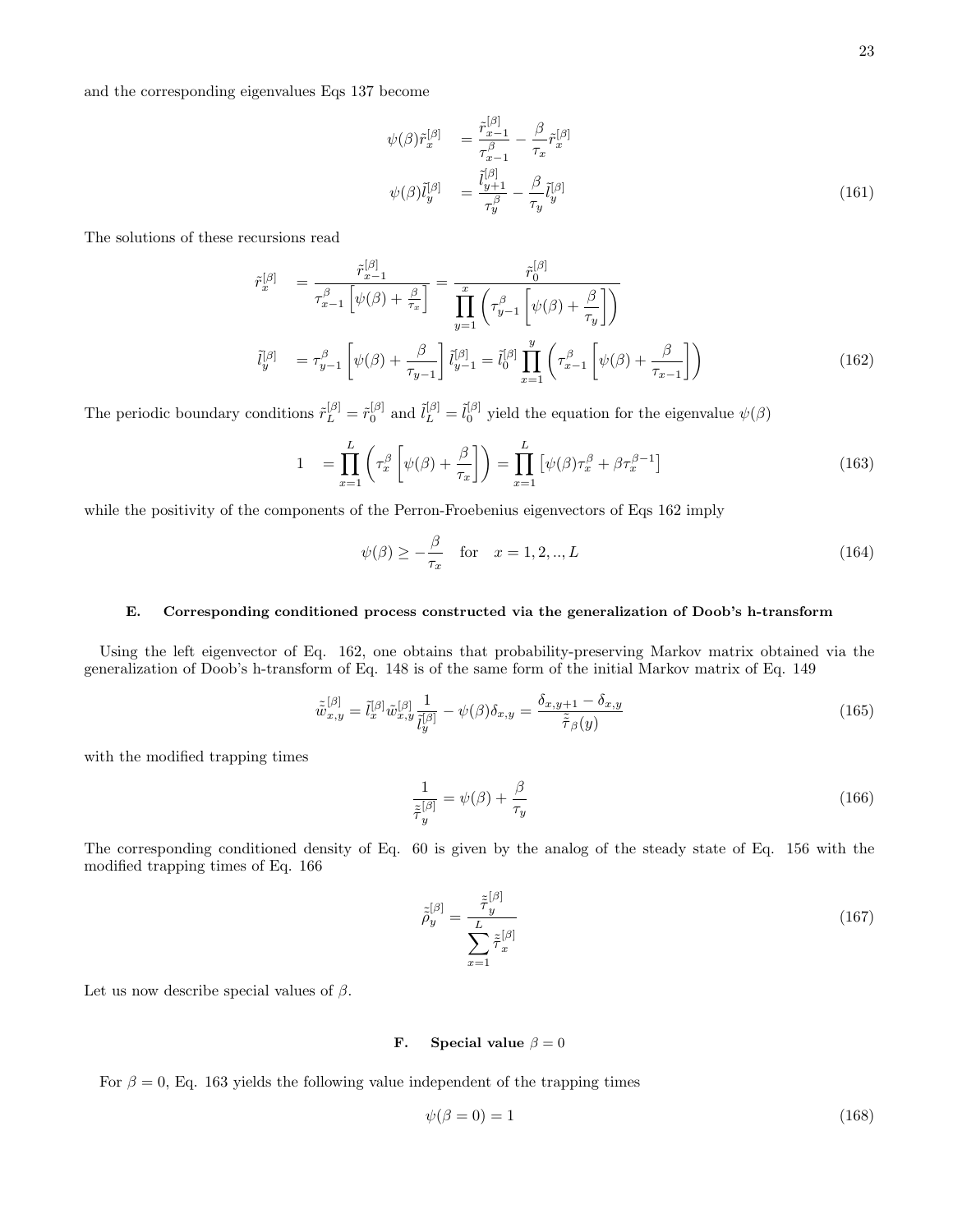This simple value can be understood from the integration of the measure on the first line of Eq. 124 where the sums over the positions disappear as a consequence of the one-dimensional directed character of the present directed trap model

$$
\sum_{M=0}^{+\infty} \int_0^T dt_M \int_0^{t_M} dt_{M-1} \dots \int_0^{t_2} dt_1 = \sum_{M=0}^{+\infty} \frac{1}{M!} \prod_{m=1}^M \int_0^T dt_m = \sum_{M=0}^{+\infty} \frac{T^M}{M!} = e^T
$$
(169)

The modified trapping times of Eq. 166

$$
\frac{1}{\tilde{\tau}_x^{[\beta]}} = \psi(\beta = 0) = 1\tag{170}
$$

and the corresponding conditioned density of Eq. 167 becomes uniform

$$
\tilde{\tilde{\rho}}_y^{[\beta=0]} = \frac{1}{L} \tag{171}
$$

# G. Limit  $\beta \to +\infty$  and the minimal intensive information  $I_{min}$

In the limit  $\beta \to +\infty$ , one expects that  $\psi(\beta)$  is negative with the linear behavior of Eq. 16

$$
\psi(\beta) \underset{\beta \to +\infty}{\simeq} -\beta I_{min} \tag{172}
$$

The constraint of Eq. 164 yields

$$
I_{min} \le \frac{1}{\tau_x} \quad \text{for} \quad x = 1, 2, ..., L \tag{173}
$$

while Eq. 163 becomes

$$
0 \quad \sum_{\beta \to +\infty} \sum_{x=1}^{L} \ln\left(\beta \tau_x^{\beta} \left[\frac{1}{\tau_x} - I_{min}\right]\right) \underset{\beta \to +\infty}{\simeq} L \ln(\beta) + \beta \sum_{x=1}^{L} \ln\left(\tau_x\right) + \sum_{x=1}^{L} \ln\left[\frac{1}{\tau_x} - I_{min}\right] \tag{174}
$$

So the minimum information is determined by the maximal trapping time of the ring occurring at some position  $y_{max}$ (Eq. 70)

$$
I^{min} = \frac{1}{\max_{1 \le y \le L} \tau_y} = \frac{1}{\tau_{y_{max}}} \tag{175}
$$

in agreement with the direct analysis of Eq. 154, where the corresponding trajectory with the highest individual trajectory probability of Eq. 7 is the trajectory that remains on the site  $y_{max}$  (Eq. 152). In the Doob generator of the conditioned process, the modified trapping times of Eq. 166

$$
\tilde{\tau}_{y}^{[\beta]} \underset{\beta \to +\infty}{\simeq} \frac{1}{\beta \left(\frac{1}{\tau_{y}} - I_{min}\right)} \underset{\beta \to +\infty}{\simeq} \frac{1}{\beta \left(\frac{1}{\tau_{y}} - \frac{1}{\tau_{y_{max}}}\right)} \underset{\beta \to +\infty}{\simeq} \frac{1}{\beta \to +\infty} \text{ if } y \neq y_{max} \tag{176}
$$

vanish at all the sites  $y \neq y_{max}$  but diverges for  $y = y_{max}$ , so that the corresponding conditioned density of Eq. 167 is fully localized on the site  $y_{max}$ 

$$
\tilde{\tilde{\rho}}_y^{[\beta]} \underset{\beta \to +\infty}{\simeq} \delta_{y, y_{max}} \tag{177}
$$

in agreement with the physical interpretation of the localized trajectory of Eq. 152.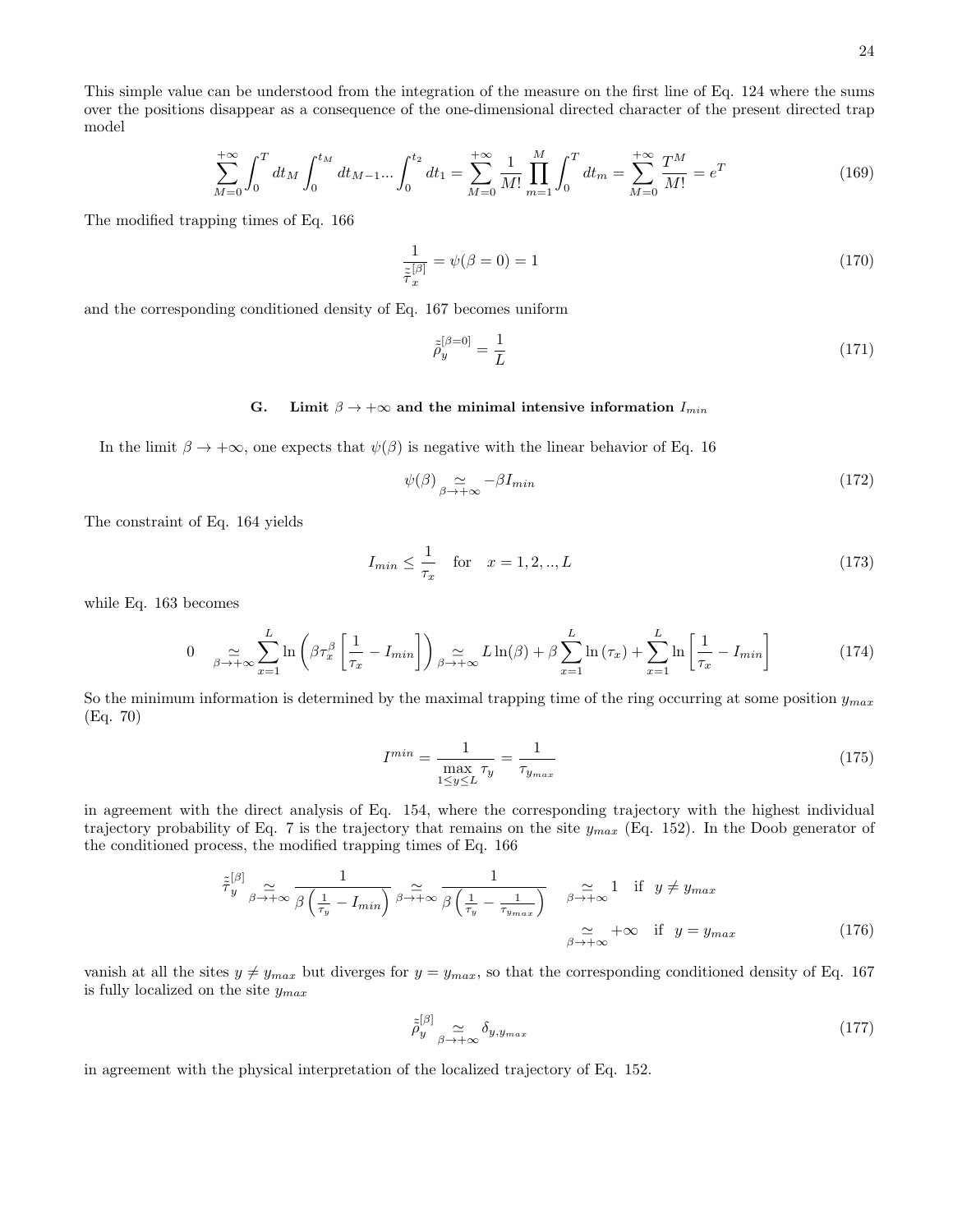# H. Series expansion in  $\beta = 1 + \epsilon$  up to order  $\epsilon^2$

For  $\beta = 1 + \epsilon$ , the expansion of the logarithm of Eq. 163 up to second order in  $\epsilon$ 

$$
0 = \sum_{x=1}^{L} (\ln [\psi(1+\epsilon)\tau_x + (1+\epsilon)] + \epsilon \ln(\tau_x)) = \sum_{x=1}^{L} \ln \left[ 1 + \epsilon (1 + \psi'(1)\tau_x) + \frac{\epsilon^2}{2} \psi''(1)\tau_x \right] + \epsilon \sum_{x=1}^{L} \ln(\tau_x)
$$
  
\n
$$
= \sum_{x=1}^{L} \left[ \epsilon (1 + \psi'(1)\tau_x + \ln(\tau_x)) + \frac{\epsilon^2}{2} (\psi''(1)\tau_x - (1 + \psi'(1)\tau_x)^2) \right]
$$
  
\n
$$
= \epsilon \left( L + \psi'(1) \sum_{x=1}^{L} \tau_x + \sum_{x=1}^{L} \ln(\tau_x) \right) + \frac{\epsilon^2}{2} \left[ \psi''(1) \sum_{x=1}^{L} \tau_x - \sum_{x=1}^{L} (1 + \psi'(1)\tau_x)^2 \right]
$$
(178)

So the order  $\epsilon$  allows to recover the Kolmogorov-Sinai entropy of Eq. 157

$$
h_{KS}[\tau_{y=1,2,\dots,L}] = -\psi'(1) = \frac{L + \sum_{y=1}^{L} \ln(\tau_y)}{\sum_{x=1}^{L} \tau_x} \tag{179}
$$

while the order  $\epsilon^2$  yields the second derivative

$$
\psi''(1) = \frac{\sum_{y=1}^{L} (1 + \psi'(1)\tau_y)^2}{\sum_{x=1}^{L} \tau_x} = 2\psi'(1) + \frac{L + [\psi'(1)]^2 \sum_{y=1}^{L} \tau_y^2}{\sum_{x=1}^{L} \tau_x}
$$
\n(180)

As a function of the L trapping times  $\tau_{y=1,2,..,L}$  of the disordered ring, the scaled variance of Eq. 27 reads

$$
V_{KS}[\tau_{y=1,2,\dots,L}] = \frac{\sum_{y=1}^{L} (1 + \tau_y h_{KS}[\tau])^2}{\sum_{x=1}^{L} \tau_x} = -2h_{KS}[\tau] + \frac{L + h_{KS}^2[\tau] \sum_{y=1}^{L} \tau_y^2}{\sum_{x=1}^{L} \tau_x}
$$
(181)

where  $h_{KS}[\tau_{y=1,2,..,L}]$  was given in Eq. 157.

Let us now analyze its behavior for large L when the probability distribution  $q(\tau)$  of the trapping times  $\tau \in ]1, +\infty[$ is the power-law of Eq. B1 depending on the parameter  $\mu > 0$ :

(i) in the region  $\mu > 2$  where the second moment  $\tau^2$  of the trapping time is finite (Eq. B4), both the numerator and the denominator of Eq. 181 will follow the law of large numbers while the Kolmogorov-Sinai entropy converges towards the finite asymptotic value of Eq. 158. As a consequence, the scaled variance of Eq. 108 will then converges towards the finite asymptotic value

$$
V_{KS}^{(\infty)} = \frac{\int_{1}^{+\infty} d\tau q(\tau) \left[1 + \tau h_{KS}^{(\infty)}\right]^{2}}{\int_{1}^{+\infty} d\tau \tau q(\tau)} = -2h_{KS}^{(\infty)} + \frac{1 + \left[h_{KS}^{(\infty)}\right]_{1}^{2} \int_{1}^{+\infty} d\tau q(\tau) \tau^{2}}{\int_{1}^{+\infty} d\tau \tau q(\tau)} \quad \text{for} \quad \mu > 2 \tag{182}
$$

(ii) in the region  $1 < \mu < 2$  where the second moment  $\tau^2$  of the trapping time is infinite (Eq. B4) while the first moment  $\bar{\tau}$  remains finite (Eq. B3), the only anomalous scaling will come from the sum of the square of the trapping times discussed around Eq. B18. As a consequence, the scaled variance  $V_{KS}$  will not remain finite as in Eq. 109, but will diverge with the scaling  $L^{\frac{2}{\mu}-1}$  of exponent  $(\frac{2}{\mu}-1) \in ]0,1[$ 

$$
V_{KS}^{(L)} \underset{L \to +\infty}{\simeq} L^{\frac{2}{\mu}-1} \vartheta \frac{\left[h_{KS}^{(\infty)}\right]^{2}}{\int_{1}^{+\infty} d\tau \tau q(\tau)} \quad \text{for} \quad 1 < \mu < 2 \tag{183}
$$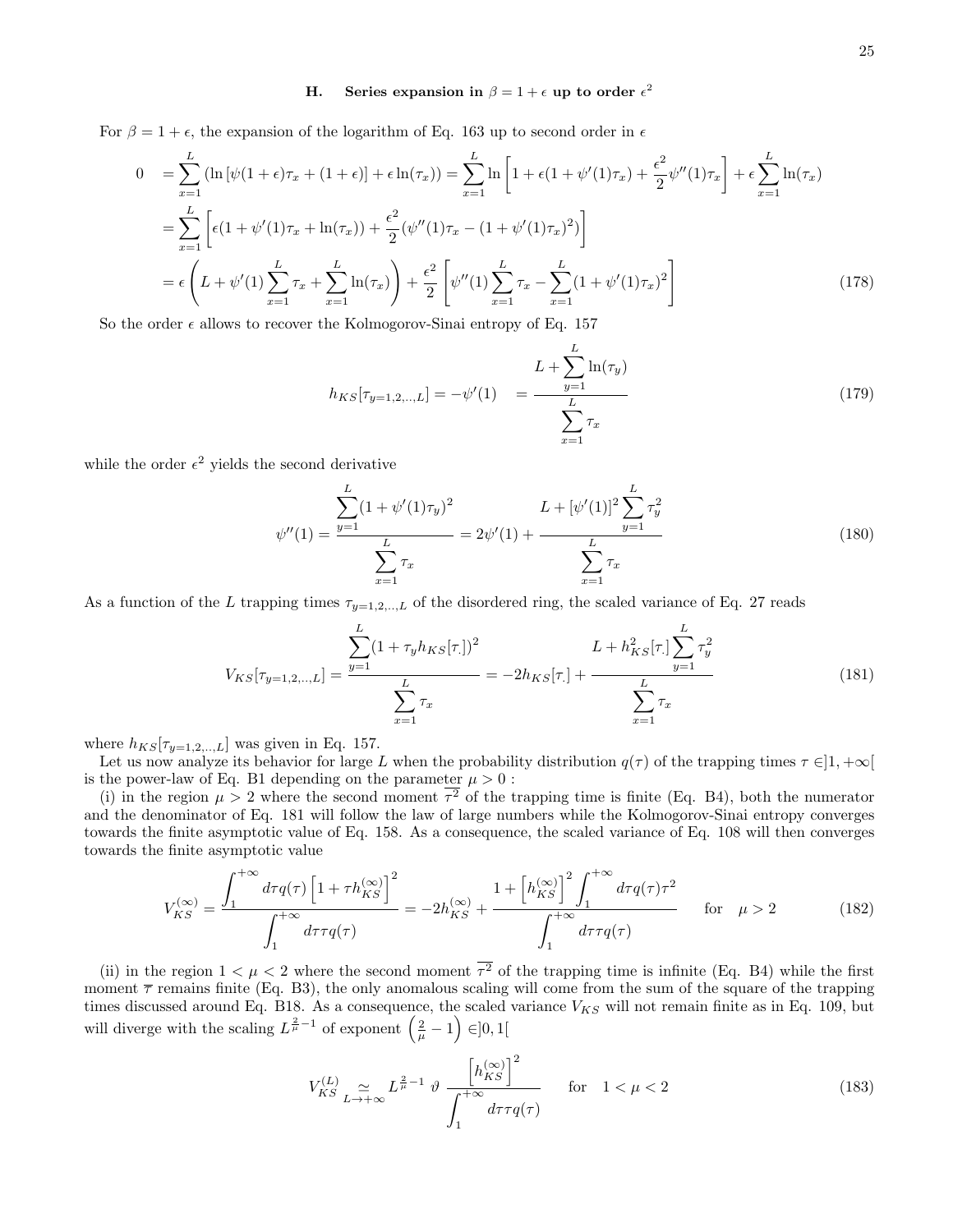and will remain distributed over the disordered rings of length L since the variable  $\vartheta$  of Eq. B21 is distributed with the Lévy law  $\mathcal{L}_{\frac{\mu}{2}}(\vartheta)$ .

(iii) in the region  $0 < \mu < 1$  where both the first moment  $\bar{\tau}$  and the second moment  $\tau^2$  (Eqs B3 B4), while the Kolmogorov-Sinai entropy does not converge anymore towards the finite asymptotic value of Eq. 158, one needs to return to the finite-size expression of Eq. 157 for the Kolmogorov-Sinai entropy and to re-analyze the leading behavior of Eq. 181 in terms of the sum  $\Sigma_L$  of Eq. B6 and  $\Upsilon_L$  of Eq. B18

$$
V_{KS}[\tau_{y=1,2,\dots,L}] \underset{L \to +\infty}{\simeq} \frac{\Upsilon_L}{\Sigma_L^3} L^2 \left( \left[ 1 + \int_1^{+\infty} d\tau q(\tau) \ln(\tau) \right] \right)^2 \underset{L \to +\infty}{\simeq} L^{2 - \frac{1}{\mu}} \quad \text{for } 0 < \mu < 1 \tag{184}
$$

so the scaling in  $L^{2-\frac{1}{\mu}}$  is different from Eq. 183, while the limit distribution would require a more refined analysis of the ratio  $\frac{\Upsilon_L}{\Sigma_L^3}$  involving the two correlated sums of Eq. B6 and Eq. B18.

# I. Direct analysis of self-averaging observables in the thermodynamic limit of an infinite ring  $L \to +\infty$

As discussed above, the Kolmogorov-Sinai entropy  $h_{KS} = -\psi'(1)$  is self-averaging in the thermodynamic limit  $L \to +\infty$  only for  $\mu > 1$  (Eq. 158), while the scaled variance  $V_{KS} = \psi''(1)$  is self-averaging in the thermodynamic limit  $L \to +\infty$  only for  $\mu > 2$  (Eq. 182). Further transitions are expected for the higher cumulants.

However if the trapping time distribution  $q(\tau)$  has all its moments finite (in contrast to the power-law form of Eq. B1 discussed up to now), then the scaled cumulant generating function  $\psi(\beta)$  and its derivative will be self-averaging in the thermodynamic limit  $L \to +\infty$ . If one rewrites Eq. 163 via its logarithm and divide by the size L of the ring

$$
0 = \frac{1}{L} \sum_{x=1}^{L} \ln \left[ \psi(\beta) \tau_x^{\beta} + \beta \tau_x^{\beta - 1} \right]
$$
\n(185)

one obtains that the self-averaging value  $\psi_{L=\infty}(\beta)$  in the thermodynamic limit  $L \to +\infty$  is determined by the equation

$$
0 = \int_0^{+\infty} d\tau q(\tau) \ln \left[ \psi_\infty(\beta) \tau^\beta + \beta \tau^{\beta - 1} \right]
$$
 (186)

However, whenever there are non-self-averaging effects, one should return to the finite-size Eq. 185 to analyze them, as described above for the two first derivatives  $\psi'(1) = -h_{KS}$  and  $\psi''(1) = V_{KS}$ .

#### VII. CONCLUSION

In this paper, we have revisited the Ruelle thermodynamic formalism for discrete-time Markov chains and for continuous-time Markov Jump processes in the language of the large deviation theory for the intensive information that represents a particularly interesting additive observable of the dynamical trajectories. We have described how the generating function of the information can be analyzed via the appropriate β-deformed Markov generator and the Doob generator of the associated  $\beta$ -conditioned process. In particular, we have stressed that the Kolmogorov-Sinai entropy  $h_{KS}$  only requires the knowledge of the steady-state  $P^*$ , while the scaled variance  $V_{KS}$  of the information requires the knowledge of the Green function G. As examples of applications where all the introduced notions can be explicitly evaluated as a function of the parameter  $\beta$ , we have focused on the Directed Random Trap Model both in discrete time and in continuous time, in order to show explicitly that, despite some important technical differences between the two frameworks, the same conclusions emerge for the physical observables that characterize the glassiness of the dynamics. In particular, we have analyzed in detail how the Kolmogorov-Sinai entropy  $h_{KS}$  and the scaled variance  $V_{KS}$  display anomalous scaling laws with the size L and and non-self-averaging effects in some regions of parameters.,

# Appendix A: Reminder on the perturbation theory for an isolated eigenvalue of a non-symmetric matrix

In this Appendix, we consider the expansion of the non-symmetric matrix

$$
M(\epsilon) = M^{(0)} + \epsilon M^{(1)} + \epsilon^2 M^{(2)} + O(\epsilon^3)
$$
\n(A1)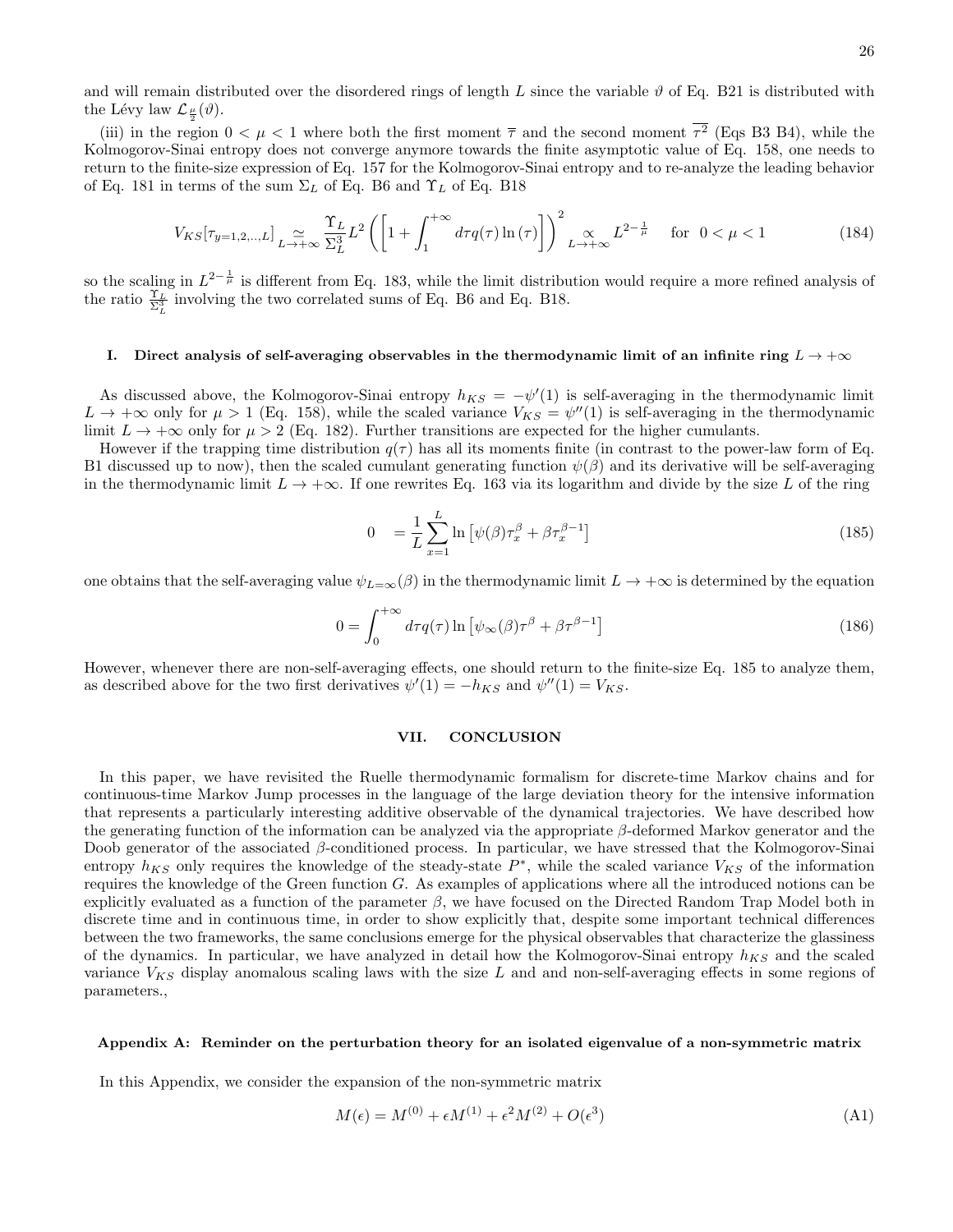Th goal is to compute the series expansion of the isolated eigenvalue denoted by the index 0

$$
E_0(\epsilon) = E_0^{(0)} + \epsilon E_0^{(1)} + \epsilon^2 E_0^{(2)} + O(\epsilon^3)
$$
\n(A2)

with its corresponding right and left eigenvectors

$$
\begin{aligned}\n|r_0(\epsilon)\rangle &= |r_0^{(0)}\rangle + \epsilon |r_0^{(1)}\rangle + \epsilon^2 |r_0^{(2)}\rangle + O(\epsilon^3) \\
\langle l_0(\epsilon)| &= \langle l_0^{(0)}| + \epsilon \langle l_0^{(1)}| + \epsilon^2 \langle l_0^{(2)}| + O(\epsilon^3)\rangle\n\end{aligned} \tag{A3}
$$

### 1. Eigenvalue equations and normalization of the eigenvectors

One writes the series expansion of the eigenvalue equation for the right eigenvector

$$
0 = (M(\epsilon) - E_0(\epsilon)) |r_0(\epsilon)\rangle = (M^{(0)} - E_0^{(0)}) |r_0^{(0)}\rangle + \epsilon \left[ (M^{(0)} - E_0^{(0)}) |r_0^{(1)}\rangle + (M^{(1)} - E_0^{(1)}) |r_0^{(0)}\rangle \right] + \epsilon^2 \left[ (M^{(0)} - E_0^{(0)}) |r_0^{(2)}\rangle + (M^{(1)} - E_0^{(1)}) |r_0^{(1)}\rangle + (M^{(2)} - E_0^{(2)}) |r_0^{(0)}\rangle \right] + O(\epsilon^3)
$$
(A4)

and for the left eigenvector

$$
0 = \langle l_0(\epsilon) | (M(\epsilon) - E_0(\epsilon)) = \langle l_0^{(0)} | \left( M^{(0)} - E_0^{(0)} \right) + \epsilon \left[ \langle l_0^{(1)} | \left( M^{(0)} - E_0^{(0)} \right) + \langle l_0^{(0)} | \left( M^{(1)} - E_0^{(1)} \right) \right] \right] + \epsilon^2 \left[ \langle l_0^{(2)} | \left( M^{(0)} - E_0^{(0)} \right) + \langle l_0^{(1)} | \left( M^{(1)} - E_0^{(1)} \right) + \langle l_0^{(0)} | \left( M^{(2)} - E_0^{(2)} \right) \right] + O(\epsilon^3)(A5)
$$

as well as the series expansion of the normalization

$$
1 = \langle l_0(\epsilon) | r_0(\epsilon) \rangle = \langle l_0^{(0)} | r_0^{(0)} \rangle + \epsilon \left( \langle l_0^{(0)} | r_0^{(1)} \rangle + \langle l_0^{(1)} | r_0^{(0)} \rangle \right) + \epsilon^2 \left( \langle l_0^{(0)} | r_0^{(2)} \rangle + \langle l_0^{(1)} | r_0^{(1)} \rangle + \langle l_0^{(0)} | r_0^{(2)} \rangle \right) + O(\epsilon^3) \text{(A6)}
$$

For  $\epsilon = 0$ , one assumes that one knows the unperturbed eigenvalue  $E_0^{(0)}$  of the unperturbed matrix  $M^{(0)}$  together with its right and left eigenvectors properly normalized

$$
0 = \left(M^{(0)} - E_0^{(0)}\right) |r_0^{(0)}\rangle
$$
  
\n
$$
0 = \langle l_0^{(0)} | \left(M^{(0)} - E_0^{(0)}\right) \rangle
$$
  
\n
$$
1 = \langle l_0^{(0)} | r_0^{(0)} \rangle
$$
  
\n(A7)

## 2. First-order perturbation

At order  $\epsilon$ , the standard choice that respects the normalization of Eq A6 is given by the orthogonality conditions for the first-order corrections of the eigenvectors with respect to the unperturbed eigenvectors

$$
0 = \langle l_0^{(0)} | r_0^{(1)} \rangle
$$
  
\n
$$
0 = \langle l_0^{(1)} | r_0^{(0)} \rangle
$$
\n
$$
(A8)
$$

Then the eigenvalue Eq. A4 for the right eigenvector at order  $\epsilon$ 

$$
0 = \left(M^{(0)} - E_0^{(0)}\right) \left| r_0^{(1)} \right\rangle + \left(M^{(1)} - E_0^{(1)}\right) \left| r_0^{(0)} \right\rangle \tag{A9}
$$

can be projected onto the unperturbed left eigenvector  $\langle l_0^{(0)}|$  to obtain the first-order correction of the eigenvalue

$$
E_0^{(1)} = \langle l_0^{(0)} | M^{(1)} | r_0^{(0)} \rangle \tag{A10}
$$

Equivalently, the eigenvalue Eq. A5 for the right eigenvector at order  $\epsilon$ 

$$
0 = \langle l_0^{(1)} | \left( M^{(0)} - E_0^{(0)} \right) + \langle l_0^{(0)} | \left( M^{(1)} - E_0^{(1)} \right) \tag{A11}
$$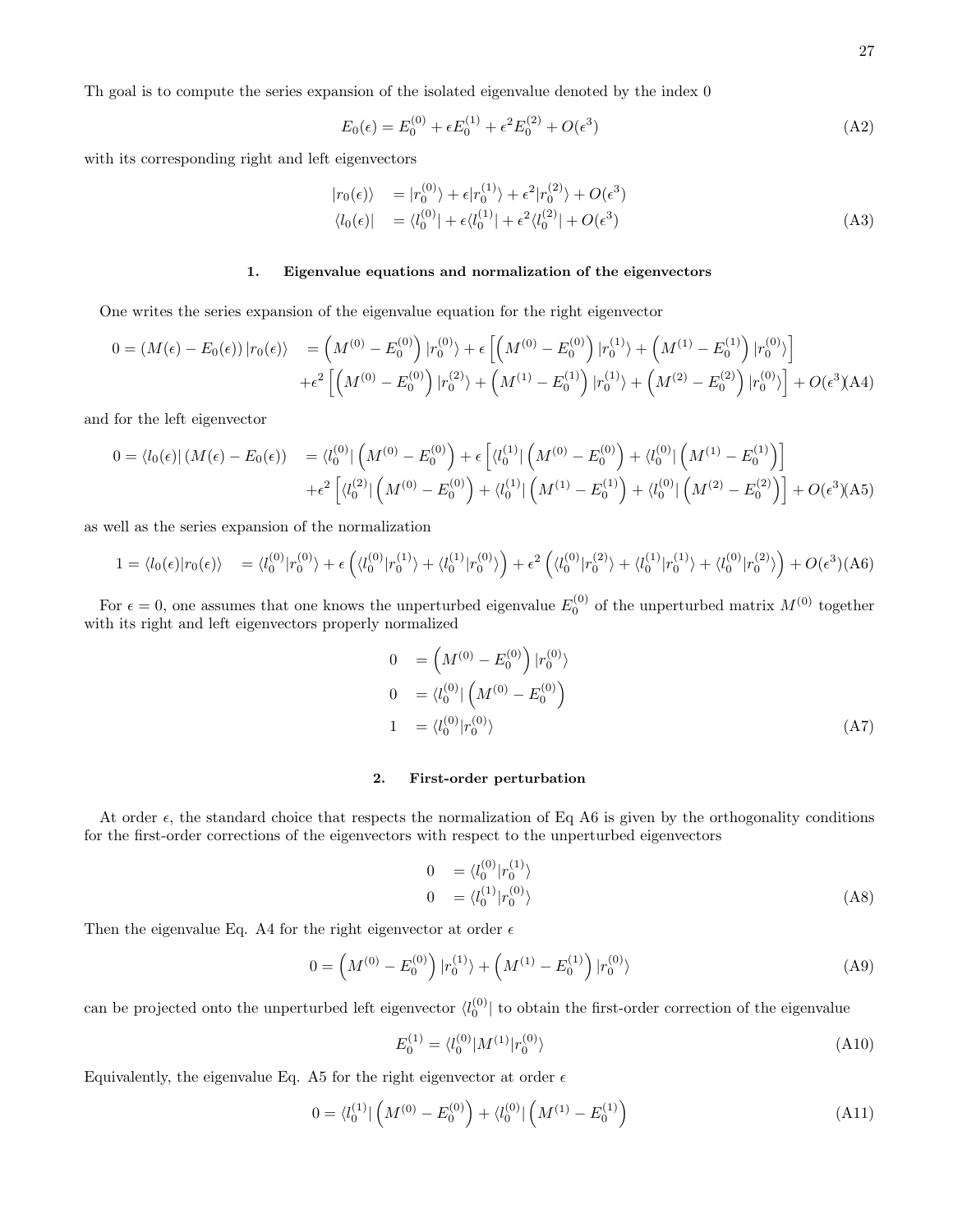can be projected onto the unperturbed right eigenvector  $|r_0^{(0)}\rangle$  to obtain again Eq. A10.

To obtain the first-order corrections of the eigenvectors, one needs to introduce the inverse of the operator  $(E_0^{(0)} M^{(0)}$ ) within the subspace orthogonal to the subspace  $(|r_0^{(0)}\rangle\langle l_0^{(0)}|)$  of the unperturbed eigenvectors

$$
G^{(0)} \equiv \left(1 - |r_0^{(0)}\rangle \langle l_0^{(0)}| \right) \frac{1}{E_0^{(0)} 1 - M^{(0)}} \left(1 - |r_0^{(0)}\rangle \langle l_0^{(0)}| \right) \tag{A12}
$$

The application of this Green function  $G^{(0)}$  on the left of Eq. A9 and on the right of Eq. A11 yields that the first-order corrections for the eigenvectors read using Eq. A8

$$
\begin{aligned}\n|r_0^{(1)}\rangle &= G^{(0)} M^{(1)} |r_0^{(0)}\rangle \\
\langle l_0^{(1)}| &= \langle l_0^{(0)} | M^{(1)} G^{(0)}\n\end{aligned} \tag{A13}
$$

If the Green function  $G^{(0)}$  from Eq. A12 is computed in the basis of the eigenvectors of the unperturbed matrix  $M^{(0)}$ 

$$
G^{(0)} = \sum_{k \neq 0} \frac{|r_k^{(0)}\rangle \langle l_k^{(0)}|}{E_0^{(0)} - E_k^{(0)}}
$$
\n(A14)

one recovers the analog of the familiar formulas from quantum mechanics perturbation theory. However, if one does not know the full spectrum of the unperturbed matrix  $M^{(0)}$  or if one does not wish to compute it, the Green function  $G^{(0)}$  of Eq. A12 can be computed directly by solving the matrix equations

$$
\begin{aligned}\n\left(E_0^{(0)}\mathbb{1} - M^{(0)}\right)G^{(0)} &= \mathbb{1} - |r_0^{(0)}\rangle\langle l_0^{(0)}| \\
G^{(0)}\left(E_0^{(0)}\mathbb{1} - M^{(0)}\right) &= \mathbb{1} - |r_0^{(0)}\rangle\langle l_0^{(0)}| \\
\end{aligned} \tag{A15}
$$

with the orthogonality conditions

$$
\langle l_0^{(0)} | G^{(0)} = 0
$$
  
\n
$$
G^{(0)} | r_0^{(0)} \rangle = 0
$$
\n(A16)

#### 3. Second-order perturbation

The eigenvalue Eq. A4 for the right eigenvector at order  $\epsilon^2$ 

$$
0 = \left(M^{(0)} - E_0^{(0)}\right)|r_0^{(2)}\rangle + \left(M^{(1)} - E_0^{(1)}\right)|r_0^{(1)}\rangle + \left(M^{(2)} - E_0^{(2)}\right)|r_0^{(0)}\rangle \tag{A17}
$$

can be projected onto the unperturbed left eigenvector  $\langle l_0^{(0)}|$  to obtain the second-order correction of the eigenvalue

$$
E_0^{(2)} = \langle l_0^{(0)} | M^{(1)} | r_0^{(1)} \rangle + \langle l_0^{(0)} | M^{(2)} | r_0^{(0)} \rangle \tag{A18}
$$

Similarly, the projection of the eigenvalue Eq A5 for the left eigenvector at order  $\epsilon^2$ 

$$
0 = \langle l_0^{(2)} | \left( M^{(0)} - E_0^{(0)} \right) + \langle l_0^{(1)} | \left( M^{(1)} - E_0^{(1)} \right) + \langle l_0^{(0)} | \left( M^{(2)} - E_0^{(2)} \right) \rangle \tag{A19}
$$

onto the unperturbed right eigenvector  $|r_0^{(0)}\rangle$  yields

$$
E_0^{(2)} = \langle l_0^{(1)} | M^{(1)} | r_0^{(0)} \rangle + \langle l_0^{(0)} | M^{(2)} | r_0^{(0)} \rangle \tag{A20}
$$

Using the firs-order corrections of the eigenvectors of Eq. A13, one obtains that Eqs A20 and A20 give the same final result

$$
E_0^{(2)} = \langle l_0^{(0)} | M^{(1)} G^{(0)} M^{(1)} | r_0^{(0)} \rangle + \langle l_0^{(0)} | M^{(2)} | r_0^{(0)} \rangle \tag{A21}
$$

as it should for consistency. If one uses the decomposition of Eq. A12 for the Green function  $G^{(0)}$ , one recovers the analog of the familiar formula from quantum mechanics perturbation theory, but  $G^{(0)}$  can also be computed directly from Eqs A15 and A16.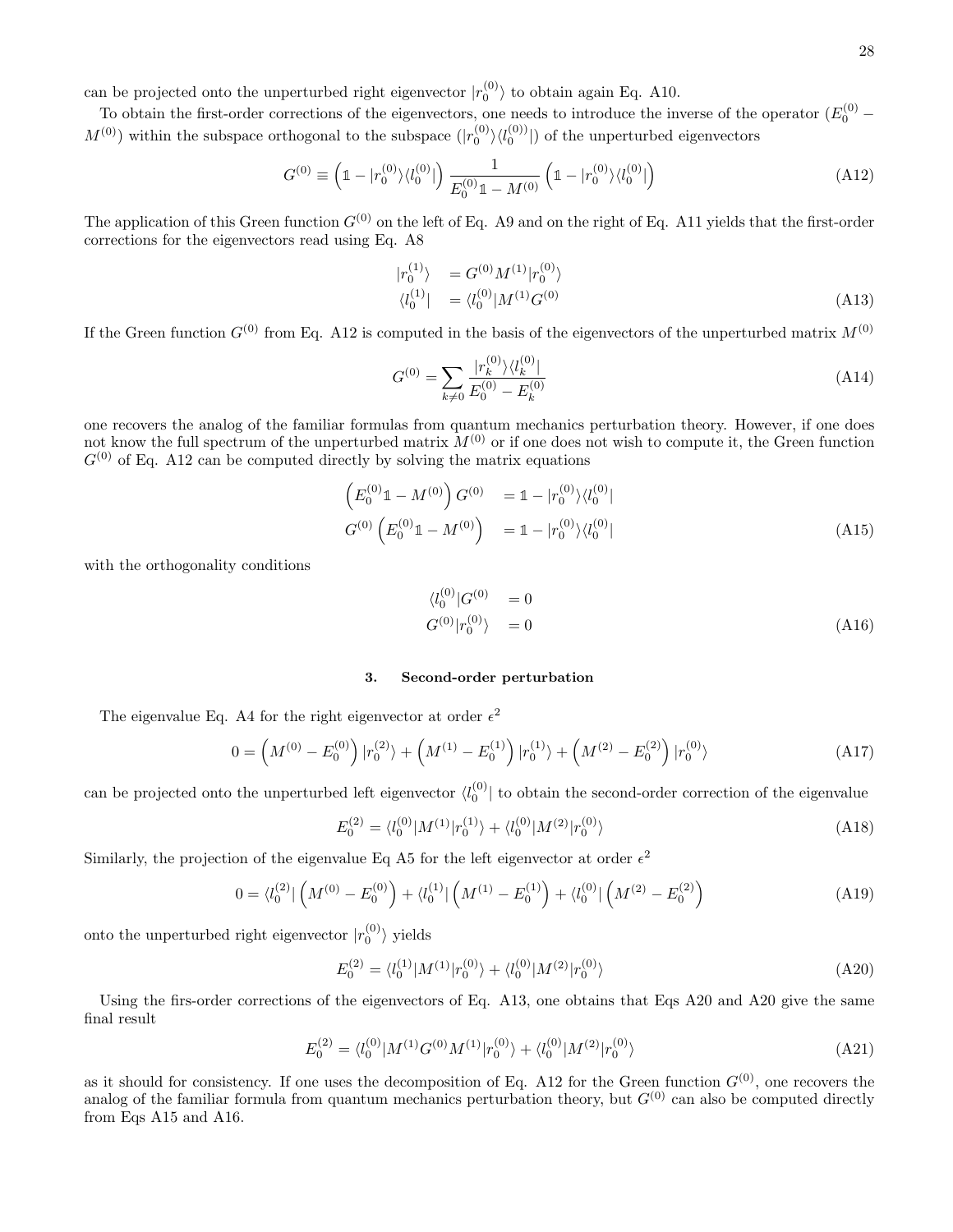Let us assume that the probability distribution  $q(\tau)$  of the trapping time  $\tau \in ]1, +\infty[$  is the power-law depending on the parameter  $\mu > 0$ 

$$
q(\tau) = \frac{\mu}{\tau^{1+\mu}}\tag{B1}
$$

The non-integer moments of order k are finite only for  $k < \mu$ 

$$
\overline{\tau^k} = \int_1^{+\infty} d\tau \tau^k q(\tau) = \frac{\mu}{\mu - k} \quad \text{for} \quad k < \mu \tag{B2}
$$

and diverge for  $k \geq \mu$ . In particular, the first moment  $k = 1$  is finite only for  $\mu > 1$ 

$$
\overline{\tau} = \int_{1}^{+\infty} d\tau \tau q(\tau) = \frac{\mu}{\mu - 1} \quad \text{for} \quad \mu > 1
$$
 (B3)

while the second moment  $k = 2$  is finite only for  $\mu > 2$ 

$$
\overline{\tau^2} = \int_1^{+\infty} d\tau \tau^2 q(\tau) = \frac{\mu}{\mu - 2} \quad \text{for} \quad \mu > 2
$$
 (B4)

as the variance

$$
\sigma^2 \equiv \overline{\tau^2} - (\overline{\tau})^2 = \frac{\mu}{\mu - 2} - \left(\frac{\mu}{\mu - 1}\right)^2 \quad \text{for} \quad \mu > 2
$$
 (B5)

As a consequence, the sum of  $L$  independent trapping times

$$
\Sigma_L \equiv \sum_{x=1}^L \tau_x \tag{B6}
$$

will have a finite averaged value only for  $\mu > 1$ 

$$
\overline{\Sigma_L} = L\overline{\tau} = L\frac{\mu}{\mu - 1} \qquad \text{for} \quad \mu > 1 \tag{B7}
$$

and a finite variance only for  $\mu > 2$ 

$$
\overline{\Sigma_L^2} - (\overline{\Sigma_L})^2 = L\left(\overline{\tau^2} - (\overline{\tau})^2\right) = L\sigma^2 \quad \text{for} \quad \mu > 2
$$
 (B8)

So the Central Limit Theorem will be valid only in the region  $\mu > 2$ , where the the appropriate rescaled variable

$$
\theta \equiv \frac{\Sigma_L - L\overline{\tau}}{\sqrt{L}\sigma} \tag{B9}
$$

will be Gaussian distributed.

For  $0 < \mu < 2$ , the sum  $\Sigma_L$  can be analyzed instead in terms of Lévy stables laws. Note that Lévy sums have been analyzed in the context of various disordered systems [73–79].

# 1. Lévy sum  $\Sigma_L$  for  $0 < \mu < 1$

For  $0 < \mu < 1$ , the Laplace transform of the distribution of Eq. B1 presents the characteristic singularity in  $p^{\mu}$  in the Laplace variable p near the origin  $p \to 0$ 

$$
\overline{e^{-p\tau}} = \int_{1}^{+\infty} d\tau q(\tau) e^{-p\tau} = 1 - \int_{1}^{+\infty} d\tau \frac{\mu}{\tau^{1+\mu}} (1 - e^{-p\tau}) = 1 - p^{\mu} \int_{p}^{+\infty} dt \frac{\mu}{t^{1+\mu}} (1 - e^{-t})
$$
  

$$
\approx 1 - p^{\mu} \int_{0}^{+\infty} dt \frac{\mu}{t^{1+\mu}} (1 - e^{-t}) + \dots \approx e^{-p^{\mu} \int_{0}^{+\infty} dt \frac{\mu}{t^{1+\mu}} (1 - e^{-t}) + \dots}
$$
(B10)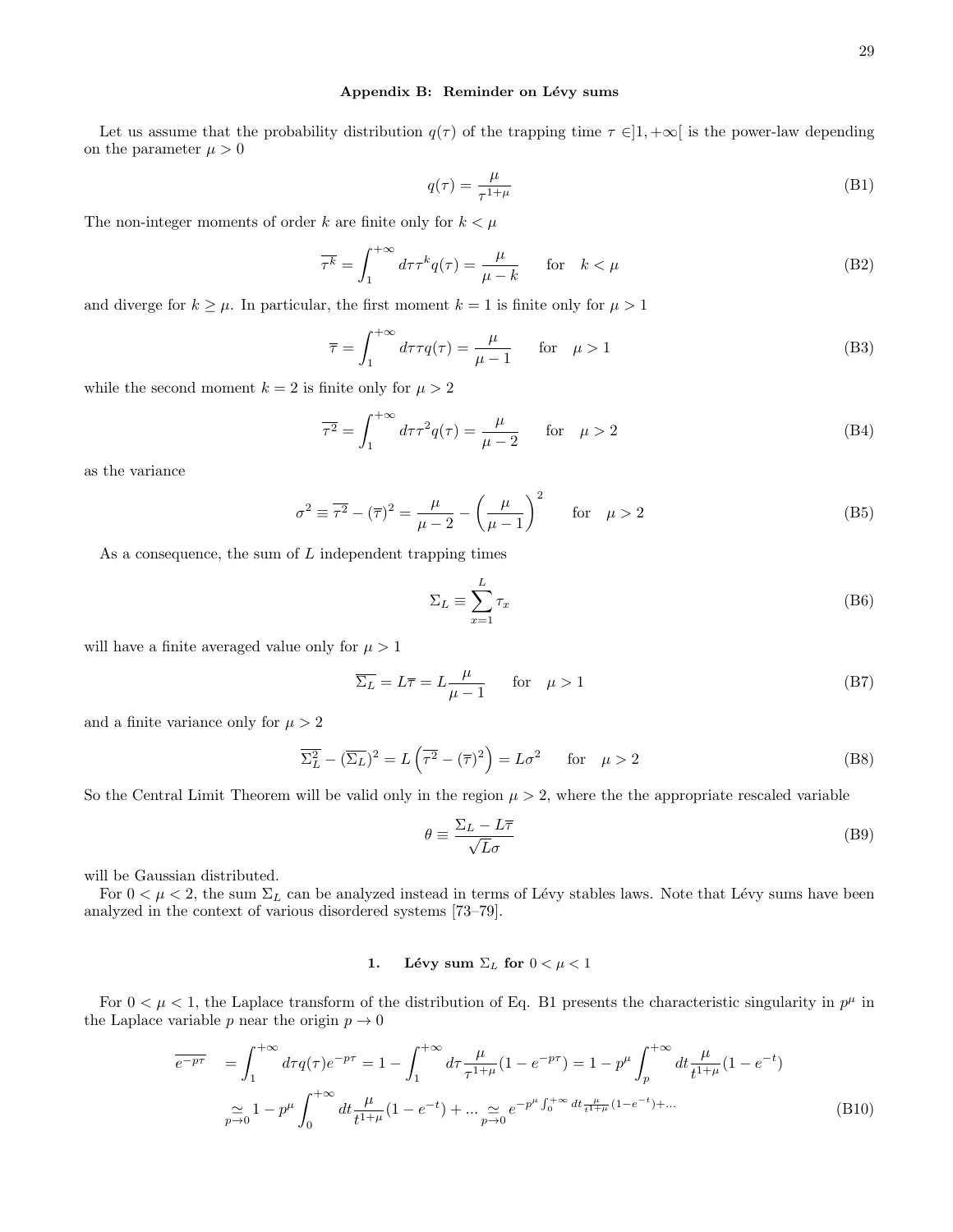So the generating function of the sum of Eq. B6 will display the same singularity

$$
\overline{e^{-p\Sigma_L}} = \left(\overline{e^{-p\tau}}\right)^L \underset{p \to 0}{\simeq} e^{-Lp^{\mu} \int_0^{+\infty} dt} \overline{t^{\mu} + \mu} (1 - e^{-t}) + \dots = e^{-\left(L^{\frac{1}{\mu}} p\right)^{\mu} \int_0^{+\infty} dt} \overline{t^{\mu} + \mu} (1 - e^{-t}) + \dots
$$
\n(B11)

This means that the sum  $\Sigma_L$  will grow as  $L^{\frac{1}{\mu}}$ , i.e. more rapidly than linearly in L, and that the appropriate rescaled variable

$$
\theta \equiv \frac{\Sigma_L}{L^{\frac{1}{\mu}}} \tag{B12}
$$

will be distributed with the Lévy law  $\mathcal{L}_{\mu}(\theta)$  of index  $\mu \in ]0,1[$  determined by the Laplace transform

$$
\int_0^{+\infty} d\theta \mathcal{L}_{\mu}(\theta) e^{-p\theta} = e^{-p^{\mu} \int_0^{+\infty} dt \frac{\mu}{t^{1+\mu}} (1 - e^{-t})}
$$
\n(B13)

2. Lévy sum  $\Sigma_L$  for  $1 < \mu < 2$ 

In the region  $1 < \mu < 2$ , the averaged value  $\overline{\tau}$  of Eq. B3 exists. In the Laplace transform of the distribution of Eq. B1, the singularity in  $p^{\mu}$  will thus appear after the regular term in p

$$
\overline{e^{-p\tau}} = \int_{1}^{+\infty} d\tau q(\tau) e^{-p\tau} = 1 - p\overline{\tau} - \int_{1}^{+\infty} d\tau \frac{\mu}{\tau^{1+\mu}} (1 - p\tau - e^{-p\tau}) = 1 - p\overline{\tau} - p^{\mu} \int_{p}^{+\infty} dt \frac{\mu}{t^{1+\mu}} (1 - t - e^{-t})
$$

$$
\approx 1 - p\overline{\tau} - p^{\mu} \int_{0}^{+\infty} dt \frac{\mu}{t^{1+\mu}} (1 - t - e^{-t}) + \dots \approx e^{-p\overline{\tau} - p^{\mu}} \int_{0}^{+\infty} dt \frac{\mu}{t^{1+\mu}} (1 - t - e^{-t}) + \dots
$$
(B14)

So the generating function of the sum of Eq. B6 will display the same singularity

$$
\overline{e^{-p\Sigma_L}} = \left(\overline{e^{-p\tau}}\right)^L \underset{p \to 0}{\simeq} e^{-Lp\overline{\tau} - Lp^{\mu}} \int_0^{+\infty} dt \frac{\mu}{t^{1+\mu}} (1 - t - e^{-t}) + \dots
$$
\n(B15)

This means that the difference  $(\Sigma_L - L\overline{\tau})$  will scale as  $L^{\frac{1}{\mu}}$ , i.e. will be bigger than the Central-Limit fluctuations of order  $L^{\frac{1}{2}}$  of Eq. B9. The appropriate rescaled variable

$$
\theta \equiv \frac{\Sigma_L - L\overline{\tau}}{L^{\frac{1}{\mu}}} \tag{B16}
$$

will be distributed with the Lévy law  $\mathcal{L}_{\mu}(\theta)$  of index  $\mu \in ]1,2[$  determined by the Laplace transform

$$
\int_0^{+\infty} d\theta \mathcal{L}_{\mu}(\theta) e^{-p\theta} = e^{-Lp^{\mu}} \int_0^{+\infty} dt \frac{\mu}{t^{1+\mu}} (1 - t - e^{-t})
$$
\n(B17)

# 3. Translation for the sum  $\Upsilon_L$  of the squares of the trapping times

In the text, we will also need to analyze the sum of the squares of the trapping times

$$
\Upsilon_L \equiv \sum_{x=1}^L \tau_x^2 \tag{B18}
$$

Since the variable  $u = \tau^2 \in ]1, +\infty[$  is distributed with the probability

$$
Q(u) = \frac{\frac{\mu}{2}}{u^{1 + \frac{\mu}{2}}} \tag{B19}
$$

that corresponds to the power-law form of Eq. B1 but with the modified parameter  $\mu' = \frac{\mu}{2}$ , the previous discussion can be directly translated as follows :

(i) the Central-Limit theorem will be valid for the sum of Eq. B18 only in the region  $\mu' > 2$  corresponding to  $\mu > 4$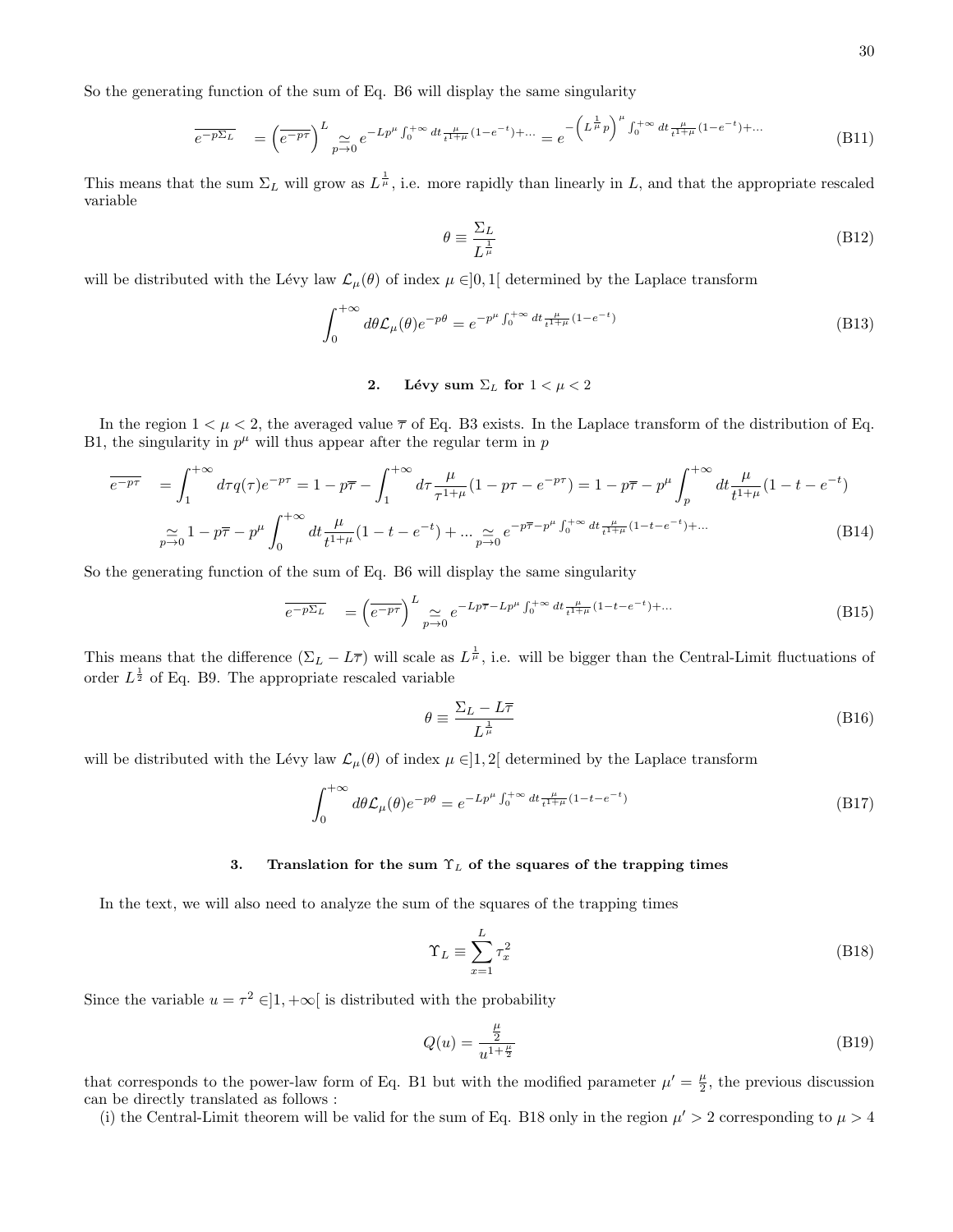(ii) in the region  $1 < \mu' < 2$  corresponding to  $2 < \mu < 4$ , the appropriate rescaled variable

$$
\vartheta \equiv \frac{\Upsilon_L - L\overline{\tau^2}}{L^{\frac{1}{\mu'}}} = \frac{\Upsilon_L - L\overline{\tau^2}}{L^{\frac{2}{\mu}}} \tag{B20}
$$

will be distributed with the Lévy law  $\mathcal{L}_{\mu'}(\vartheta) = \mathcal{L}_{\frac{\mu}{2}}(\vartheta)$  of index  $\mu' \in ]1,2[$ 

(iii) in the region  $0 < \mu' < 1$  corresponding to  $0 < \mu < 2$ , the appropriate rescaled variable

$$
\vartheta \equiv \frac{\Upsilon_L}{L^{\frac{1}{\mu'}}} = \frac{\Upsilon_L}{L^{\frac{2}{\mu}}} \tag{B21}
$$

will be distributed with the Lévy law  $\mathcal{L}_{\mu'}(\vartheta) = \mathcal{L}_{\frac{\mu}{2}}(\vartheta)$  of index  $\mu' \in ]0,1[$ .

- [1] D. Ruelle, "Thermodynamic Formalism : The Mathematical Structures of Equilibrium Statistical Mechanics", Cambridge University Press (1978).
- [2] C. Beck and F. Schloegl, "Thermodynamics of chaotic systems : An introduction" Cambridge University Press (1993).
- [3] P. Gaspard and X.J. Wang, Phys. Rep. 235, 291 (1993).
- [4] J.F. Dorfman, "An introduction to chaos in nonequilibrium statistical mechanics", Cambridge University Press (1999).
- [5] P. Gaspard, Journal of Statistical Physics 117, 599 (2004).
- [6] V. Lecomte, PhD Thesis (2007) "Thermodynamique des histoires et fluctuations hors d'´equilibre" Universit´e Paris 7.
- [7] V. Lecomte, C. Appert-Rolland and F. van Wijland, Phys. Rev. Lett. 95 010601 (2005).
- [8] V. Lecomte, C. Appert-Rolland and F. van Wijland, J. Stat. Phys. 127 51-106 (2007).
- [9] V. Lecomte, C. Appert-Rolland and F. van Wijland, Comptes Rendus Physique 8, 609 (2007).
- [10] J.P. Garrahan, R.L. Jack, V. Lecomte, E. Pitard, K. van Duijvendijk, F. van Wijland, Phys. Rev. Lett. 98, 195702 (2007).
- [11] J.P. Garrahan, R.L. Jack, V. Lecomte, E. Pitard, K. van Duijvendijk and F. van Wijland, J. Phys. A 42, 075007 (2009).
- [12] K. van Duijvendijk, R.L. Jack and F. van Wijland, Phys. Rev. E 81, 011110 (2010).
- [13] C. Monthus, J. Stat. Mech. P03008 (2011).
- [14] Y. Oono, Progress of Theoretical Physics Supplement 99, 165 (1989).
- [15] R.S. Ellis, Physica D 133, 106 (1999).
- [16] H. Touchette, Phys. Rep. 478, 1 (2009); H. Touchette, Modern Computational Science 11: Lecture Notes from the 3rd International Oldenburg Summer School, BIS-Verlag der Carl von Ossietzky Universitat Oldenburg, 2011.
- [17] B. Derrida, J. Stat. Mech. P07023 (2007).
- [18] R J Harris and G M Schütz, J. Stat. Mech. P07020 (2007).
- [19] E.M. Sevick, R. Prabhakar, S. R. Williams, D. J. Searles, Ann. Rev. of Phys. Chem. Vol 59, 603 (2008).
- [20] H. Touchette and R.J. Harris, chapter "Large deviation approach to nonequilibrium systems" of the book "Nonequilibrium Statistical Physics of Small Systems: Fluctuation Relations and Beyond", Wiley 2013.
- [21] L. Bertini, A. De Sole, D. Gabrielli, G. Jona-Lasinio, and C. Landim Rev. Mod. Phys. 87, 593 (2015).
- [22] R. L. Jack, P. Sollich, The European Physical Journal Special Topics 224, 2351 (2015).
- [23] A. Lazarescu, J. Phys. A: Math. Theor. 48 503001 (2015).
- [24] A. Lazarescu, J. Phys. A: Math. Theor. 50 254004 (2017).
- [25] R. L. Jack, Eur. Phy. J. B 93, 74 (2020)
- [26] A. de La Fortelle, PhD (2000) "Contributions to the theory of large deviations and applications" INRIA Rocquencourt.
- [27] R. Chétrite, PhD Thesis 2008 "Grandes déviations et relations de fluctuation dans certains modèles de systèmes hors d'équilibre" ENS Lyon
- [28] B. Wynants, arXiv:1011.4210, PhD Thesis (2010), "Structures of Nonequilibrium Fluctuations", Catholic University of Leuven.
- [29] R. Chétrite, HDR Thesis (2018) "Pérégrinations sur les phénomènes aléatoires dans la nature", Laboratoire J.A. Dieudonné, Université de Nice.
- [30] R. L. Jack, P. Sollich, Prog. Theor. Phys. Supp. 184, 304 (2010)
- [31] D. Simon, J. Stat. Mech. (2009) P07017
- [32] V. Popkov, G. M. Schuetz, D. Simon, J. Stat. Mech. P10007 (2010).
- [33] D. Simon, J. Stat. Phys. 142, 931 (2011)
- [34] V. Popkov, G. M. Schuetz, J. Stat. Phys 142, 627 (2011)
- [35] V. Belitsky, G. M. Schuetz, J. Stat. Phys. 152, 93 (2013)
- [36] O. Hirschberg, D. Mukamel, G. M. Schuetz, J. Stat. Mech. P11023 (2015).
- [37] G. M. Schuetz, From Particle Systems to Partial Differential Equations II, Springer Proceedings in Mathematics and Statistics Volume 129, pp 371-393, P. Gonçalves and A.J. Soares (Eds.), (Springer, Cham, 2015).
- [38] R. Chétrite and H. Touchette, Phys. Rev. Lett. 111, 120601 (2013).
- [39] R. Chétrite and H. Touchette Ann. Henri Poincare 16, 2005 (2015).